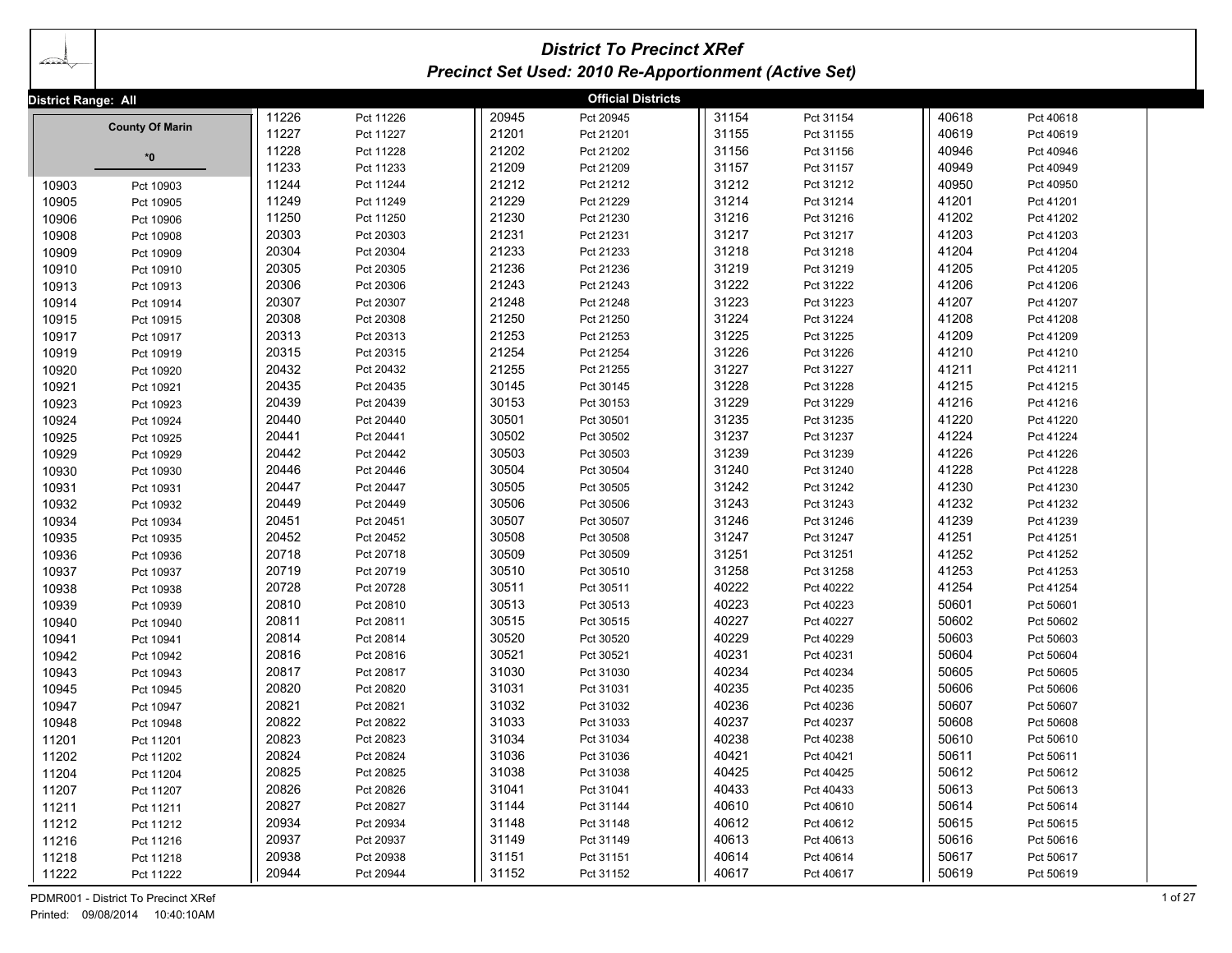| District Range: All             |       |           |       | <b>Official Districts</b> |       |           |       |           |  |
|---------------------------------|-------|-----------|-------|---------------------------|-------|-----------|-------|-----------|--|
| 50620<br>Pct 50620              | 10931 | Pct 10931 | 20452 | Pct 20452                 | 30511 | Pct 30511 | 40229 | Pct 40229 |  |
| 50624<br>Pct 50624              | 10932 | Pct 10932 | 20718 | Pct 20718                 | 30513 | Pct 30513 | 40231 | Pct 40231 |  |
| 50625<br>Pct 50625              | 10934 | Pct 10934 | 20719 | Pct 20719                 | 30515 | Pct 30515 | 40234 | Pct 40234 |  |
| 50626<br>Pct 50626              | 10935 | Pct 10935 | 20728 | Pct 20728                 | 30520 | Pct 30520 | 40235 | Pct 40235 |  |
| 50627<br>Pct 50627              | 10936 | Pct 10936 | 20810 | Pct 20810                 | 30521 | Pct 30521 | 40236 | Pct 40236 |  |
| 50628<br>Pct 50628              | 10937 | Pct 10937 | 20811 | Pct 20811                 | 31030 | Pct 31030 | 40237 | Pct 40237 |  |
| 50629<br>Pct 50629              | 10938 | Pct 10938 | 20814 | Pct 20814                 | 31031 | Pct 31031 | 40238 | Pct 40238 |  |
| 50630<br>Pct 50630              | 10939 | Pct 10939 | 20816 | Pct 20816                 | 31032 | Pct 31032 | 40421 | Pct 40421 |  |
| 50631<br>Pct 50631              | 10940 | Pct 10940 | 20817 | Pct 20817                 | 31033 | Pct 31033 | 40425 | Pct 40425 |  |
| 50633<br>Pct 50633              | 10941 | Pct 10941 | 20820 | Pct 20820                 | 31034 | Pct 31034 | 40433 | Pct 40433 |  |
| 50635<br>Pct 50635              | 10942 | Pct 10942 | 20821 | Pct 20821                 | 31036 | Pct 31036 | 40610 | Pct 40610 |  |
| 50636<br>Pct 50636              | 10943 | Pct 10943 | 20822 | Pct 20822                 | 31038 | Pct 31038 | 40612 | Pct 40612 |  |
| 50637<br>Pct 50637              | 10945 | Pct 10945 | 20823 | Pct 20823                 | 31041 | Pct 31041 | 40613 | Pct 40613 |  |
| 50638<br>Pct 50638              | 10947 | Pct 10947 | 20824 | Pct 20824                 | 31144 | Pct 31144 | 40614 | Pct 40614 |  |
| 50639<br>Pct 50639              | 10948 | Pct 10948 | 20825 | Pct 20825                 | 31148 | Pct 31148 | 40617 | Pct 40617 |  |
| 50640<br>Pct 50640              | 11201 | Pct 11201 | 20826 | Pct 20826                 | 31149 | Pct 31149 | 40618 | Pct 40618 |  |
| 50641<br>Pct 50641              | 11202 | Pct 11202 | 20827 | Pct 20827                 | 31151 | Pct 31151 | 40619 | Pct 40619 |  |
| 51209<br>Pct 51209              | 11204 | Pct 11204 | 20934 | Pct 20934                 | 31152 | Pct 31152 | 40946 | Pct 40946 |  |
| 51218<br>Pct 51218              | 11207 | Pct 11207 | 20937 | Pct 20937                 | 31154 | Pct 31154 | 40949 | Pct 40949 |  |
| 51221<br>Pct 51221              | 11211 | Pct 11211 | 20938 | Pct 20938                 | 31155 | Pct 31155 | 40950 | Pct 40950 |  |
| 51222<br>Pct 51222              | 11212 | Pct 11212 | 20944 | Pct 20944                 | 31156 | Pct 31156 | 41201 | Pct 41201 |  |
| 51223<br>Pct 51223              | 11216 | Pct 11216 | 20945 | Pct 20945                 | 31157 | Pct 31157 | 41202 | Pct 41202 |  |
| 51232<br>Pct 51232              | 11218 | Pct 11218 | 21201 | Pct 21201                 | 31212 | Pct 31212 | 41203 | Pct 41203 |  |
| 51234<br>Pct 51234              | 11222 | Pct 11222 | 21202 | Pct 21202                 | 31214 | Pct 31214 | 41204 | Pct 41204 |  |
| 250<br>Precincts                | 11226 | Pct 11226 | 21209 | Pct 21209                 | 31216 | Pct 31216 | 41205 | Pct 41205 |  |
| 0 Portion Precincts             | 11227 | Pct 11227 | 21212 | Pct 21212                 | 31217 | Pct 31217 | 41206 | Pct 41206 |  |
|                                 | 11228 | Pct 11228 | 21229 | Pct 21229                 | 31218 | Pct 31218 | 41207 | Pct 41207 |  |
| <b>Congressional District 2</b> | 11233 | Pct 11233 | 21230 | Pct 21230                 | 31219 | Pct 31219 | 41208 | Pct 41208 |  |
|                                 | 11244 | Pct 11244 | 21231 | Pct 21231                 | 31222 | Pct 31222 | 41209 | Pct 41209 |  |
| *102                            | 11249 | Pct 11249 | 21233 | Pct 21233                 | 31223 | Pct 31223 | 41210 | Pct 41210 |  |
|                                 | 11250 | Pct 11250 | 21236 | Pct 21236                 | 31224 | Pct 31224 | 41211 | Pct 41211 |  |
| 10903<br>Pct 10903              | 20303 | Pct 20303 | 21243 | Pct 21243                 | 31225 | Pct 31225 | 41215 | Pct 41215 |  |
| 10905<br>Pct 10905              | 20304 | Pct 20304 | 21248 | Pct 21248                 | 31226 | Pct 31226 | 41216 | Pct 41216 |  |
| 10906<br>Pct 10906              | 20305 | Pct 20305 | 21250 | Pct 21250                 | 31227 | Pct 31227 | 41220 | Pct 41220 |  |
| 10908<br>Pct 10908              | 20306 | Pct 20306 | 21253 | Pct 21253                 | 31228 | Pct 31228 | 41224 | Pct 41224 |  |
| 10909<br>Pct 10909<br>Pct 10910 | 20307 | Pct 20307 | 21254 | Pct 21254                 | 31229 | Pct 31229 | 41226 | Pct 41226 |  |
| 10910<br>10913<br>Pct 10913     | 20308 | Pct 20308 | 21255 | Pct 21255                 | 31235 | Pct 31235 | 41228 | Pct 41228 |  |
| 10914<br>Pct 10914              | 20313 | Pct 20313 | 30145 | Pct 30145                 | 31237 | Pct 31237 | 41230 | Pct 41230 |  |
| 10915<br>Pct 10915              | 20315 | Pct 20315 | 30153 | Pct 30153                 | 31239 | Pct 31239 | 41232 | Pct 41232 |  |
| 10917                           | 20432 | Pct 20432 | 30501 | Pct 30501                 | 31240 | Pct 31240 | 41239 | Pct 41239 |  |
| Pct 10917<br>10919<br>Pct 10919 | 20435 | Pct 20435 | 30502 | Pct 30502                 | 31242 | Pct 31242 | 41251 | Pct 41251 |  |
| 10920<br>Pct 10920              | 20439 | Pct 20439 | 30503 | Pct 30503                 | 31243 | Pct 31243 | 41252 | Pct 41252 |  |
| 10921<br>Pct 10921              | 20440 | Pct 20440 | 30504 | Pct 30504                 | 31246 | Pct 31246 | 41253 | Pct 41253 |  |
| 10923<br>Pct 10923              | 20441 | Pct 20441 | 30505 | Pct 30505                 | 31247 | Pct 31247 | 41254 | Pct 41254 |  |
| 10924<br>Pct 10924              | 20442 | Pct 20442 | 30506 | Pct 30506                 | 31251 | Pct 31251 | 50601 | Pct 50601 |  |
| 10925<br>Pct 10925              | 20446 | Pct 20446 | 30507 | Pct 30507                 | 31258 | Pct 31258 | 50602 | Pct 50602 |  |
| 10929<br>Pct 10929              | 20447 | Pct 20447 | 30508 | Pct 30508                 | 40222 | Pct 40222 | 50603 | Pct 50603 |  |
|                                 | 20449 | Pct 20449 | 30509 | Pct 30509                 | 40223 | Pct 40223 | 50604 | Pct 50604 |  |
| 10930<br>Pct 10930              | 20451 | Pct 20451 | 30510 | Pct 30510                 | 40227 | Pct 40227 | 50605 | Pct 50605 |  |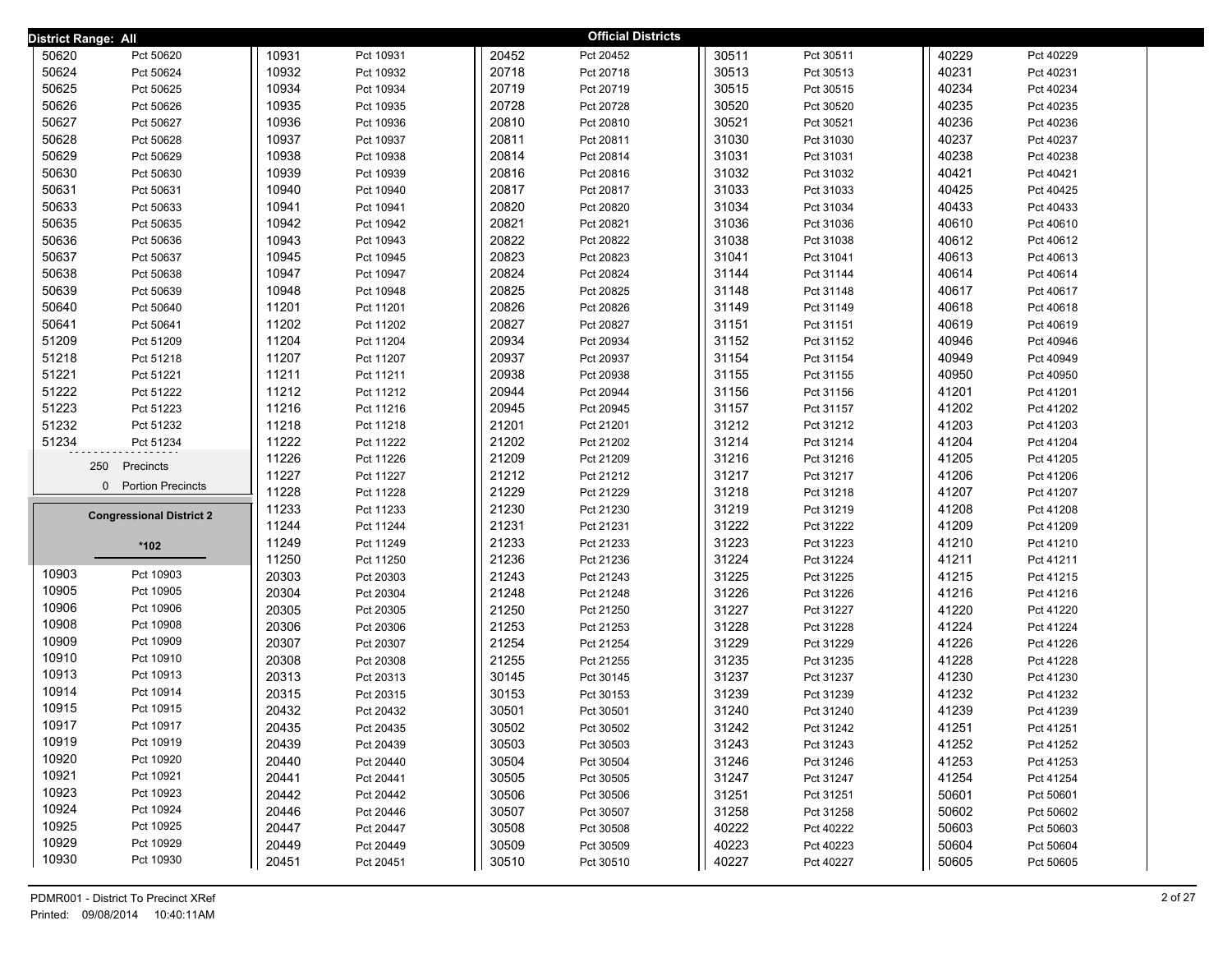| District Range: All |                                |       |           |       | <b>Official Districts</b> |       |           |       |           |  |
|---------------------|--------------------------------|-------|-----------|-------|---------------------------|-------|-----------|-------|-----------|--|
| 50606               | Pct 50606                      | 10913 | Pct 10913 | 20313 | Pct 20313                 | 30145 | Pct 30145 | 31237 | Pct 31237 |  |
| 50607               | Pct 50607                      | 10914 | Pct 10914 | 20315 | Pct 20315                 | 30153 | Pct 30153 | 31239 | Pct 31239 |  |
| 50608               | Pct 50608                      | 10915 | Pct 10915 | 20432 | Pct 20432                 | 30501 | Pct 30501 | 31240 | Pct 31240 |  |
| 50610               | Pct 50610                      | 10917 | Pct 10917 | 20435 | Pct 20435                 | 30502 | Pct 30502 | 31242 | Pct 31242 |  |
| 50611               | Pct 50611                      | 10919 | Pct 10919 | 20439 | Pct 20439                 | 30503 | Pct 30503 | 31243 | Pct 31243 |  |
| 50612               | Pct 50612                      | 10920 | Pct 10920 | 20440 | Pct 20440                 | 30504 | Pct 30504 | 31246 | Pct 31246 |  |
| 50613               | Pct 50613                      | 10921 | Pct 10921 | 20441 | Pct 20441                 | 30505 | Pct 30505 | 31247 | Pct 31247 |  |
| 50614               | Pct 50614                      | 10923 | Pct 10923 | 20442 | Pct 20442                 | 30506 | Pct 30506 | 31251 | Pct 31251 |  |
| 50615               | Pct 50615                      | 10924 | Pct 10924 | 20446 | Pct 20446                 | 30507 | Pct 30507 | 31258 | Pct 31258 |  |
| 50616               | Pct 50616                      | 10925 | Pct 10925 | 20447 | Pct 20447                 | 30508 | Pct 30508 | 40222 | Pct 40222 |  |
| 50617               | Pct 50617                      | 10929 | Pct 10929 | 20449 | Pct 20449                 | 30509 | Pct 30509 | 40223 | Pct 40223 |  |
| 50619               | Pct 50619                      | 10930 | Pct 10930 | 20451 | Pct 20451                 | 30510 | Pct 30510 | 40227 | Pct 40227 |  |
| 50620               | Pct 50620                      | 10931 | Pct 10931 | 20452 | Pct 20452                 | 30511 | Pct 30511 | 40229 | Pct 40229 |  |
| 50624               | Pct 50624                      | 10932 | Pct 10932 | 20718 | Pct 20718                 | 30513 | Pct 30513 | 40231 | Pct 40231 |  |
| 50625               | Pct 50625                      | 10934 | Pct 10934 | 20719 | Pct 20719                 | 30515 | Pct 30515 | 40234 | Pct 40234 |  |
| 50626               | Pct 50626                      | 10935 | Pct 10935 | 20728 | Pct 20728                 | 30520 | Pct 30520 | 40235 | Pct 40235 |  |
| 50627               | Pct 50627                      | 10936 | Pct 10936 | 20810 | Pct 20810                 | 30521 | Pct 30521 | 40236 | Pct 40236 |  |
| 50628               | Pct 50628                      | 10937 | Pct 10937 | 20811 | Pct 20811                 | 31030 | Pct 31030 | 40237 | Pct 40237 |  |
| 50629               | Pct 50629                      | 10938 | Pct 10938 | 20814 | Pct 20814                 | 31031 | Pct 31031 | 40238 | Pct 40238 |  |
| 50630               | Pct 50630                      | 10939 | Pct 10939 | 20816 | Pct 20816                 | 31032 | Pct 31032 | 40421 | Pct 40421 |  |
| 50631               | Pct 50631                      | 10940 | Pct 10940 | 20817 | Pct 20817                 | 31033 | Pct 31033 | 40425 | Pct 40425 |  |
| 50633               | Pct 50633                      | 10941 | Pct 10941 | 20820 | Pct 20820                 | 31034 | Pct 31034 | 40433 | Pct 40433 |  |
| 50635               | Pct 50635                      | 10942 | Pct 10942 | 20821 | Pct 20821                 | 31036 | Pct 31036 | 40610 | Pct 40610 |  |
| 50636               | Pct 50636                      | 10943 | Pct 10943 | 20822 | Pct 20822                 | 31038 | Pct 31038 | 40612 | Pct 40612 |  |
| 50637               | Pct 50637                      | 10945 | Pct 10945 | 20823 | Pct 20823                 | 31041 | Pct 31041 | 40613 | Pct 40613 |  |
| 50638               | Pct 50638                      | 10947 | Pct 10947 | 20824 | Pct 20824                 | 31144 | Pct 31144 | 40614 | Pct 40614 |  |
| 50639               | Pct 50639                      | 10948 | Pct 10948 | 20825 | Pct 20825                 | 31148 | Pct 31148 | 40617 | Pct 40617 |  |
| 50640               | Pct 50640                      | 11201 | Pct 11201 | 20826 | Pct 20826                 | 31149 | Pct 31149 | 40618 | Pct 40618 |  |
| 50641               | Pct 50641                      | 11202 | Pct 11202 | 20827 | Pct 20827                 | 31151 | Pct 31151 | 40619 | Pct 40619 |  |
| 51209               | Pct 51209                      | 11204 | Pct 11204 | 20934 | Pct 20934                 | 31152 | Pct 31152 | 40946 | Pct 40946 |  |
| 51218               | Pct 51218                      | 11207 | Pct 11207 | 20937 | Pct 20937                 | 31154 | Pct 31154 | 40949 | Pct 40949 |  |
| 51221               | Pct 51221                      | 11211 | Pct 11211 | 20938 | Pct 20938                 | 31155 | Pct 31155 | 40950 | Pct 40950 |  |
| 51222               | Pct 51222                      | 11212 | Pct 11212 | 20944 | Pct 20944                 | 31156 | Pct 31156 | 41201 | Pct 41201 |  |
| 51223               | Pct 51223                      | 11216 | Pct 11216 | 20945 | Pct 20945                 | 31157 | Pct 31157 | 41202 | Pct 41202 |  |
| 51232               | Pct 51232                      | 11218 | Pct 11218 | 21201 | Pct 21201                 | 31212 | Pct 31212 | 41203 | Pct 41203 |  |
| 51234               | Pct 51234                      | 11222 | Pct 11222 | 21202 | Pct 21202                 | 31214 | Pct 31214 | 41204 | Pct 41204 |  |
|                     | 250<br>Precincts               | 11226 | Pct 11226 | 21209 | Pct 21209                 | 31216 | Pct 31216 | 41205 | Pct 41205 |  |
|                     | 0 Portion Precincts            | 11227 | Pct 11227 | 21212 | Pct 21212                 | 31217 | Pct 31217 | 41206 | Pct 41206 |  |
|                     |                                | 11228 | Pct 11228 | 21229 | Pct 21229                 | 31218 | Pct 31218 | 41207 | Pct 41207 |  |
|                     | <b>State Senate District 2</b> | 11233 | Pct 11233 | 21230 | Pct 21230                 | 31219 | Pct 31219 | 41208 | Pct 41208 |  |
|                     |                                | 11244 | Pct 11244 | 21231 | Pct 21231                 | 31222 | Pct 31222 | 41209 | Pct 41209 |  |
|                     | $*202$                         | 11249 | Pct 11249 | 21233 | Pct 21233                 | 31223 | Pct 31223 | 41210 | Pct 41210 |  |
|                     |                                | 11250 | Pct 11250 | 21236 | Pct 21236                 | 31224 | Pct 31224 | 41211 | Pct 41211 |  |
| 10903               | Pct 10903                      | 20303 | Pct 20303 | 21243 | Pct 21243                 | 31225 | Pct 31225 | 41215 | Pct 41215 |  |
| 10905               | Pct 10905                      | 20304 | Pct 20304 | 21248 | Pct 21248                 | 31226 | Pct 31226 | 41216 | Pct 41216 |  |
| 10906               | Pct 10906                      | 20305 | Pct 20305 | 21250 | Pct 21250                 | 31227 | Pct 31227 | 41220 | Pct 41220 |  |
| 10908               | Pct 10908                      | 20306 | Pct 20306 | 21253 | Pct 21253                 | 31228 | Pct 31228 | 41224 | Pct 41224 |  |
| 10909               | Pct 10909                      | 20307 | Pct 20307 | 21254 | Pct 21254                 | 31229 | Pct 31229 | 41226 | Pct 41226 |  |
| 10910               | Pct 10910                      | 20308 | Pct 20308 | 21255 | Pct 21255                 | 31235 | Pct 31235 | 41228 | Pct 41228 |  |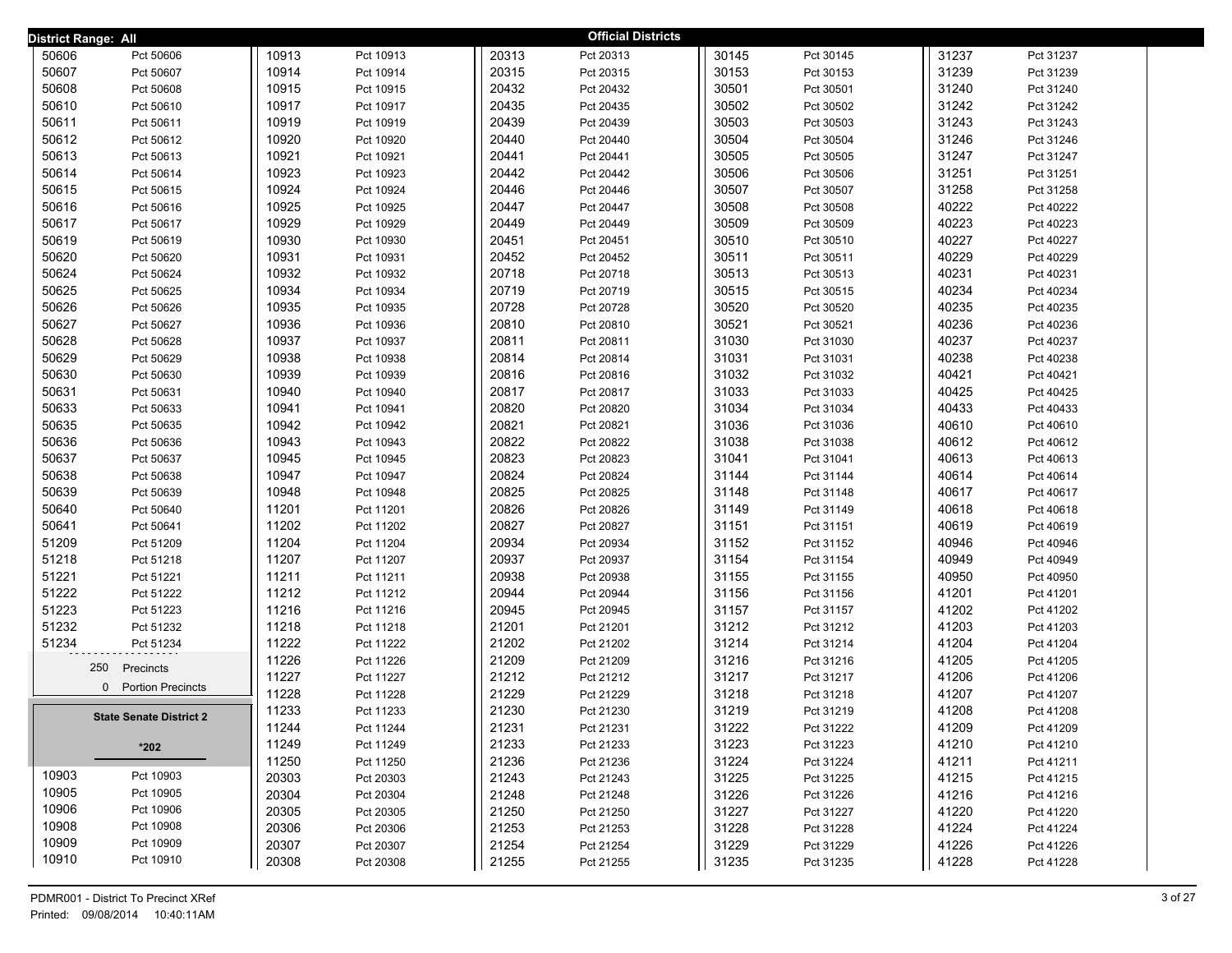| District Range: All |           |                                   |       | <b>Official Districts</b> |       |           |       |           |  |
|---------------------|-----------|-----------------------------------|-------|---------------------------|-------|-----------|-------|-----------|--|
| 41230               | Pct 41230 | 250 Precincts                     | 11226 | Pct 11226                 | 21209 | Pct 21209 | 31216 | Pct 31216 |  |
| 41232               | Pct 41232 |                                   | 11227 | Pct 11227                 | 21212 | Pct 21212 | 31217 | Pct 31217 |  |
| 41239               | Pct 41239 | 0 Portion Precincts               | 11228 | Pct 11228                 | 21229 | Pct 21229 | 31218 | Pct 31218 |  |
| 41251               | Pct 41251 | <b>State Assembly District 10</b> | 11233 | Pct 11233                 | 21230 | Pct 21230 | 31219 | Pct 31219 |  |
| 41252               | Pct 41252 |                                   | 11244 | Pct 11244                 | 21231 | Pct 21231 | 31222 | Pct 31222 |  |
| 41253               | Pct 41253 | $*310$                            | 11249 | Pct 11249                 | 21233 | Pct 21233 | 31223 | Pct 31223 |  |
| 41254               | Pct 41254 |                                   | 11250 | Pct 11250                 | 21236 | Pct 21236 | 31224 | Pct 31224 |  |
| 50601               | Pct 50601 | 10903<br>Pct 10903                | 20303 | Pct 20303                 | 21243 | Pct 21243 | 31225 | Pct 31225 |  |
| 50602               | Pct 50602 | 10905<br>Pct 10905                | 20304 | Pct 20304                 | 21248 | Pct 21248 | 31226 | Pct 31226 |  |
| 50603               | Pct 50603 | 10906<br>Pct 10906                | 20305 | Pct 20305                 | 21250 | Pct 21250 | 31227 | Pct 31227 |  |
| 50604               | Pct 50604 | 10908<br>Pct 10908                | 20306 | Pct 20306                 | 21253 | Pct 21253 | 31228 | Pct 31228 |  |
| 50605               | Pct 50605 | 10909<br>Pct 10909                | 20307 | Pct 20307                 | 21254 | Pct 21254 | 31229 | Pct 31229 |  |
| 50606               | Pct 50606 | 10910<br>Pct 10910                | 20308 | Pct 20308                 | 21255 | Pct 21255 | 31235 | Pct 31235 |  |
| 50607               | Pct 50607 | 10913<br>Pct 10913                | 20313 | Pct 20313                 | 30145 | Pct 30145 | 31237 | Pct 31237 |  |
| 50608               | Pct 50608 | 10914<br>Pct 10914                | 20315 | Pct 20315                 | 30153 | Pct 30153 | 31239 | Pct 31239 |  |
| 50610               | Pct 50610 | 10915<br>Pct 10915                | 20432 | Pct 20432                 | 30501 | Pct 30501 | 31240 | Pct 31240 |  |
| 50611               | Pct 50611 | 10917<br>Pct 10917                | 20435 | Pct 20435                 | 30502 | Pct 30502 | 31242 | Pct 31242 |  |
| 50612               | Pct 50612 | 10919<br>Pct 10919                | 20439 | Pct 20439                 | 30503 | Pct 30503 | 31243 | Pct 31243 |  |
| 50613               | Pct 50613 | 10920<br>Pct 10920                | 20440 | Pct 20440                 | 30504 | Pct 30504 | 31246 | Pct 31246 |  |
| 50614               | Pct 50614 | 10921<br>Pct 10921                | 20441 | Pct 20441                 | 30505 | Pct 30505 | 31247 | Pct 31247 |  |
| 50615               | Pct 50615 | 10923<br>Pct 10923                | 20442 | Pct 20442                 | 30506 | Pct 30506 | 31251 | Pct 31251 |  |
| 50616               | Pct 50616 | 10924<br>Pct 10924                | 20446 | Pct 20446                 | 30507 | Pct 30507 | 31258 | Pct 31258 |  |
| 50617               | Pct 50617 | 10925<br>Pct 10925                | 20447 | Pct 20447                 | 30508 | Pct 30508 | 40222 | Pct 40222 |  |
| 50619               | Pct 50619 | 10929<br>Pct 10929                | 20449 | Pct 20449                 | 30509 | Pct 30509 | 40223 | Pct 40223 |  |
| 50620               | Pct 50620 | 10930<br>Pct 10930                | 20451 | Pct 20451                 | 30510 | Pct 30510 | 40227 | Pct 40227 |  |
| 50624               | Pct 50624 | 10931<br>Pct 10931                | 20452 | Pct 20452                 | 30511 | Pct 30511 | 40229 | Pct 40229 |  |
| 50625               | Pct 50625 | 10932<br>Pct 10932                | 20718 | Pct 20718                 | 30513 | Pct 30513 | 40231 | Pct 40231 |  |
| 50626               | Pct 50626 | 10934<br>Pct 10934                | 20719 | Pct 20719                 | 30515 | Pct 30515 | 40234 | Pct 40234 |  |
| 50627               | Pct 50627 | 10935<br>Pct 10935                | 20728 | Pct 20728                 | 30520 | Pct 30520 | 40235 | Pct 40235 |  |
| 50628               | Pct 50628 | 10936<br>Pct 10936                | 20810 | Pct 20810                 | 30521 | Pct 30521 | 40236 | Pct 40236 |  |
| 50629               | Pct 50629 | 10937<br>Pct 10937                | 20811 | Pct 20811                 | 31030 | Pct 31030 | 40237 | Pct 40237 |  |
| 50630               | Pct 50630 | 10938<br>Pct 10938                | 20814 | Pct 20814                 | 31031 | Pct 31031 | 40238 | Pct 40238 |  |
| 50631               | Pct 50631 | 10939<br>Pct 10939                | 20816 | Pct 20816                 | 31032 | Pct 31032 | 40421 | Pct 40421 |  |
| 50633               | Pct 50633 | 10940<br>Pct 10940                | 20817 | Pct 20817                 | 31033 | Pct 31033 | 40425 | Pct 40425 |  |
| 50635               | Pct 50635 | 10941<br>Pct 10941                | 20820 | Pct 20820                 | 31034 | Pct 31034 | 40433 | Pct 40433 |  |
| 50636               | Pct 50636 | 10942<br>Pct 10942                | 20821 | Pct 20821                 | 31036 | Pct 31036 | 40610 | Pct 40610 |  |
| 50637               | Pct 50637 | 10943<br>Pct 10943                | 20822 | Pct 20822                 | 31038 | Pct 31038 | 40612 | Pct 40612 |  |
| 50638               | Pct 50638 | 10945<br>Pct 10945                | 20823 | Pct 20823                 | 31041 | Pct 31041 | 40613 | Pct 40613 |  |
| 50639               | Pct 50639 | 10947<br>Pct 10947                | 20824 | Pct 20824                 | 31144 | Pct 31144 | 40614 | Pct 40614 |  |
| 50640               | Pct 50640 | 10948<br>Pct 10948                | 20825 | Pct 20825                 | 31148 | Pct 31148 | 40617 | Pct 40617 |  |
| 50641               | Pct 50641 | 11201<br>Pct 11201                | 20826 | Pct 20826                 | 31149 | Pct 31149 | 40618 | Pct 40618 |  |
| 51209               | Pct 51209 | 11202<br>Pct 11202                | 20827 | Pct 20827                 | 31151 | Pct 31151 | 40619 | Pct 40619 |  |
| 51218               | Pct 51218 | 11204<br>Pct 11204                | 20934 | Pct 20934                 | 31152 | Pct 31152 | 40946 | Pct 40946 |  |
| 51221               | Pct 51221 | 11207<br>Pct 11207                | 20937 | Pct 20937                 | 31154 | Pct 31154 | 40949 | Pct 40949 |  |
| 51222               | Pct 51222 | 11211<br>Pct 11211                | 20938 | Pct 20938                 | 31155 | Pct 31155 | 40950 | Pct 40950 |  |
| 51223               | Pct 51223 | 11212<br>Pct 11212                | 20944 | Pct 20944                 | 31156 | Pct 31156 | 41201 | Pct 41201 |  |
| 51232               | Pct 51232 | 11216<br>Pct 11216                | 20945 | Pct 20945                 | 31157 | Pct 31157 | 41202 | Pct 41202 |  |
| 51234               | Pct 51234 | 11218<br>Pct 11218                | 21201 | Pct 21201                 | 31212 | Pct 31212 | 41203 | Pct 41203 |  |
|                     |           | 11222<br>Pct 11222                | 21202 | Pct 21202                 | 31214 | Pct 31214 | 41204 | Pct 41204 |  |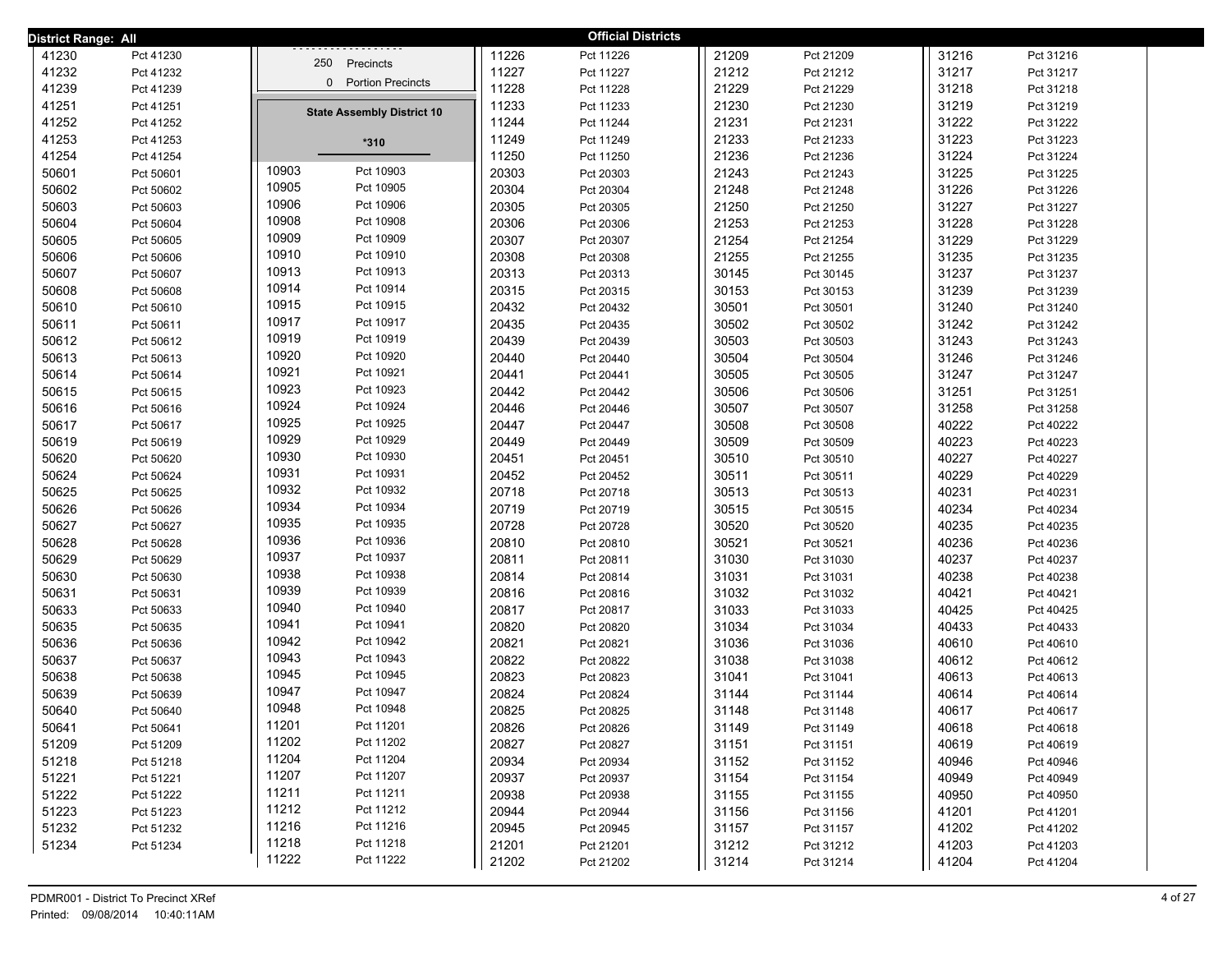| District Range: All |           |                                      |       | <b>Official Districts</b>           |       |                                      |       |           |  |
|---------------------|-----------|--------------------------------------|-------|-------------------------------------|-------|--------------------------------------|-------|-----------|--|
| 41205               | Pct 41205 | 50637<br>Pct 50637                   | 10945 | Pct 10945                           | 20811 | Pct 20811                            | 30509 | Pct 30509 |  |
| 41206               | Pct 41206 | 50638<br>Pct 50638                   | 10947 | Pct 10947                           | 20814 | Pct 20814                            | 30510 | Pct 30510 |  |
| 41207               | Pct 41207 | 50639<br>Pct 50639                   | 10948 | Pct 10948                           | 20816 | Pct 20816                            | 30511 | Pct 30511 |  |
| 41208               | Pct 41208 | 50640<br>Pct 50640                   | 11201 | Pct 11201                           | 20817 | Pct 20817                            | 30513 | Pct 30513 |  |
| 41209               | Pct 41209 | 50641<br>Pct 50641                   | 11202 | Pct 11202                           | 20820 | Pct 20820                            | 30515 | Pct 30515 |  |
| 41210               | Pct 41210 | 51209<br>Pct 51209                   | 11204 | Pct 11204                           | 20821 | Pct 20821                            | 30520 | Pct 30520 |  |
| 41211               | Pct 41211 | 51218<br>Pct 51218                   | 11207 | Pct 11207                           | 20822 | Pct 20822                            | 30521 | Pct 30521 |  |
| 41215               | Pct 41215 | 51221<br>Pct 51221                   | 11211 | Pct 11211                           | 20823 | Pct 20823                            | 31030 | Pct 31030 |  |
| 41216               | Pct 41216 | 51222<br>Pct 51222                   | 11212 | Pct 11212                           | 20824 | Pct 20824                            | 31031 | Pct 31031 |  |
| 41220               | Pct 41220 | 51223<br>Pct 51223                   | 11216 | Pct 11216                           | 20825 | Pct 20825                            | 31032 | Pct 31032 |  |
| 41224               | Pct 41224 | 51232<br>Pct 51232                   | 11218 | Pct 11218                           | 20826 | Pct 20826                            | 31033 | Pct 31033 |  |
| 41226               | Pct 41226 | 51234<br>Pct 51234                   | 11222 | Pct 11222                           | 20827 | Pct 20827                            | 31034 | Pct 31034 |  |
| 41228               | Pct 41228 | 250<br>Precincts                     | 11226 | Pct 11226                           | 20934 | Pct 20934                            | 31036 | Pct 31036 |  |
| 41230               | Pct 41230 |                                      | 11227 | Pct 11227                           | 20937 | Pct 20937                            | 31038 | Pct 31038 |  |
| 41232               | Pct 41232 | $\Omega$<br><b>Portion Precincts</b> | 11228 | Pct 11228                           | 20938 | Pct 20938                            | 31041 | Pct 31041 |  |
| 41239               | Pct 41239 | <b>County Supervisor District 1</b>  | 11233 | Pct 11233                           | 20944 | Pct 20944                            | 31144 | Pct 31144 |  |
| 41251               | Pct 41251 |                                      | 11244 | Pct 11244                           | 20945 | Pct 20945                            | 31148 | Pct 31148 |  |
| 41252               | Pct 41252 | $*401$                               | 11249 | Pct 11249                           | 21201 | Pct 21201                            | 31149 | Pct 31149 |  |
| 41253               | Pct 41253 |                                      | 11250 | Pct 11250                           | 21202 | Pct 21202                            | 31151 | Pct 31151 |  |
| 41254               | Pct 41254 | 10903<br>Pct 10903                   |       | 49<br>Precincts                     | 21209 | Pct 21209                            | 31152 | Pct 31152 |  |
| 50601               | Pct 50601 | 10905<br>Pct 10905                   |       | 0 Portion Precincts                 | 21212 | Pct 21212                            | 31154 | Pct 31154 |  |
| 50602               | Pct 50602 | 10906<br>Pct 10906                   |       |                                     | 21229 | Pct 21229                            | 31155 | Pct 31155 |  |
| 50603               | Pct 50603 | 10908<br>Pct 10908                   |       | <b>County Supervisor District 2</b> | 21230 | Pct 21230                            | 31156 | Pct 31156 |  |
| 50604               | Pct 50604 | 10909<br>Pct 10909                   |       |                                     | 21231 | Pct 21231                            | 31157 | Pct 31157 |  |
| 50605               | Pct 50605 | 10910<br>Pct 10910                   |       | *402                                | 21233 | Pct 21233                            | 31212 | Pct 31212 |  |
| 50606               | Pct 50606 | 10913<br>Pct 10913                   |       |                                     | 21236 | Pct 21236                            | 31214 | Pct 31214 |  |
| 50607               | Pct 50607 | 10914<br>Pct 10914                   | 20303 | Pct 20303                           | 21243 | Pct 21243                            | 31216 | Pct 31216 |  |
| 50608               | Pct 50608 | 10915<br>Pct 10915                   | 20304 | Pct 20304                           | 21248 | Pct 21248                            | 31217 | Pct 31217 |  |
| 50610               | Pct 50610 | 10917<br>Pct 10917                   | 20305 | Pct 20305                           | 21250 | Pct 21250                            | 31218 | Pct 31218 |  |
| 50611               | Pct 50611 | 10919<br>Pct 10919                   | 20306 | Pct 20306                           | 21253 | Pct 21253                            | 31219 | Pct 31219 |  |
| 50612               | Pct 50612 | 10920<br>Pct 10920                   | 20307 | Pct 20307                           | 21254 | Pct 21254                            | 31222 | Pct 31222 |  |
| 50613               | Pct 50613 | 10921<br>Pct 10921                   | 20308 | Pct 20308                           | 21255 | Pct 21255                            | 31223 | Pct 31223 |  |
| 50614               | Pct 50614 | 10923<br>Pct 10923                   | 20313 | Pct 20313                           |       | 55<br>Precincts                      | 31224 | Pct 31224 |  |
| 50615               | Pct 50615 | 10924<br>Pct 10924                   | 20315 | Pct 20315                           |       | $\Omega$<br><b>Portion Precincts</b> | 31225 | Pct 31225 |  |
| 50616               | Pct 50616 | 10925<br>Pct 10925                   | 20432 | Pct 20432                           |       |                                      | 31226 | Pct 31226 |  |
| 50617               | Pct 50617 | 10929<br>Pct 10929                   | 20435 | Pct 20435                           |       | <b>County Supervisor District 3</b>  | 31227 | Pct 31227 |  |
| 50619               | Pct 50619 | 10930<br>Pct 10930                   | 20439 | Pct 20439                           |       |                                      | 31228 | Pct 31228 |  |
| 50620               | Pct 50620 | 10931<br>Pct 10931                   | 20440 | Pct 20440                           |       | $*403$                               | 31229 | Pct 31229 |  |
| 50624               | Pct 50624 | 10932<br>Pct 10932                   | 20441 | Pct 20441                           |       |                                      | 31235 | Pct 31235 |  |
| 50625               | Pct 50625 | 10934<br>Pct 10934                   | 20442 | Pct 20442                           | 30145 | Pct 30145                            | 31237 | Pct 31237 |  |
| 50626               | Pct 50626 | 10935<br>Pct 10935                   | 20446 | Pct 20446                           | 30153 | Pct 30153                            | 31239 | Pct 31239 |  |
| 50627               | Pct 50627 | 10936<br>Pct 10936                   | 20447 | Pct 20447                           | 30501 | Pct 30501                            | 31240 | Pct 31240 |  |
| 50628               | Pct 50628 | 10937<br>Pct 10937                   | 20449 | Pct 20449                           | 30502 | Pct 30502                            | 31242 | Pct 31242 |  |
| 50629               | Pct 50629 | 10938<br>Pct 10938                   | 20451 | Pct 20451                           | 30503 | Pct 30503                            | 31243 | Pct 31243 |  |
| 50630               | Pct 50630 | 10939<br>Pct 10939                   | 20452 | Pct 20452                           | 30504 | Pct 30504                            | 31246 | Pct 31246 |  |
| 50631               | Pct 50631 | 10940<br>Pct 10940                   | 20718 | Pct 20718                           | 30505 | Pct 30505                            | 31247 | Pct 31247 |  |
| 50633               | Pct 50633 | 10941<br>Pct 10941                   | 20719 | Pct 20719                           | 30506 | Pct 30506                            | 31251 | Pct 31251 |  |
| 50635               | Pct 50635 | 10942<br>Pct 10942                   | 20728 | Pct 20728                           | 30507 | Pct 30507                            | 31258 | Pct 31258 |  |
| 50636               | Pct 50636 | 10943<br>Pct 10943                   | 20810 | Pct 20810                           | 30508 | Pct 30508                            |       |           |  |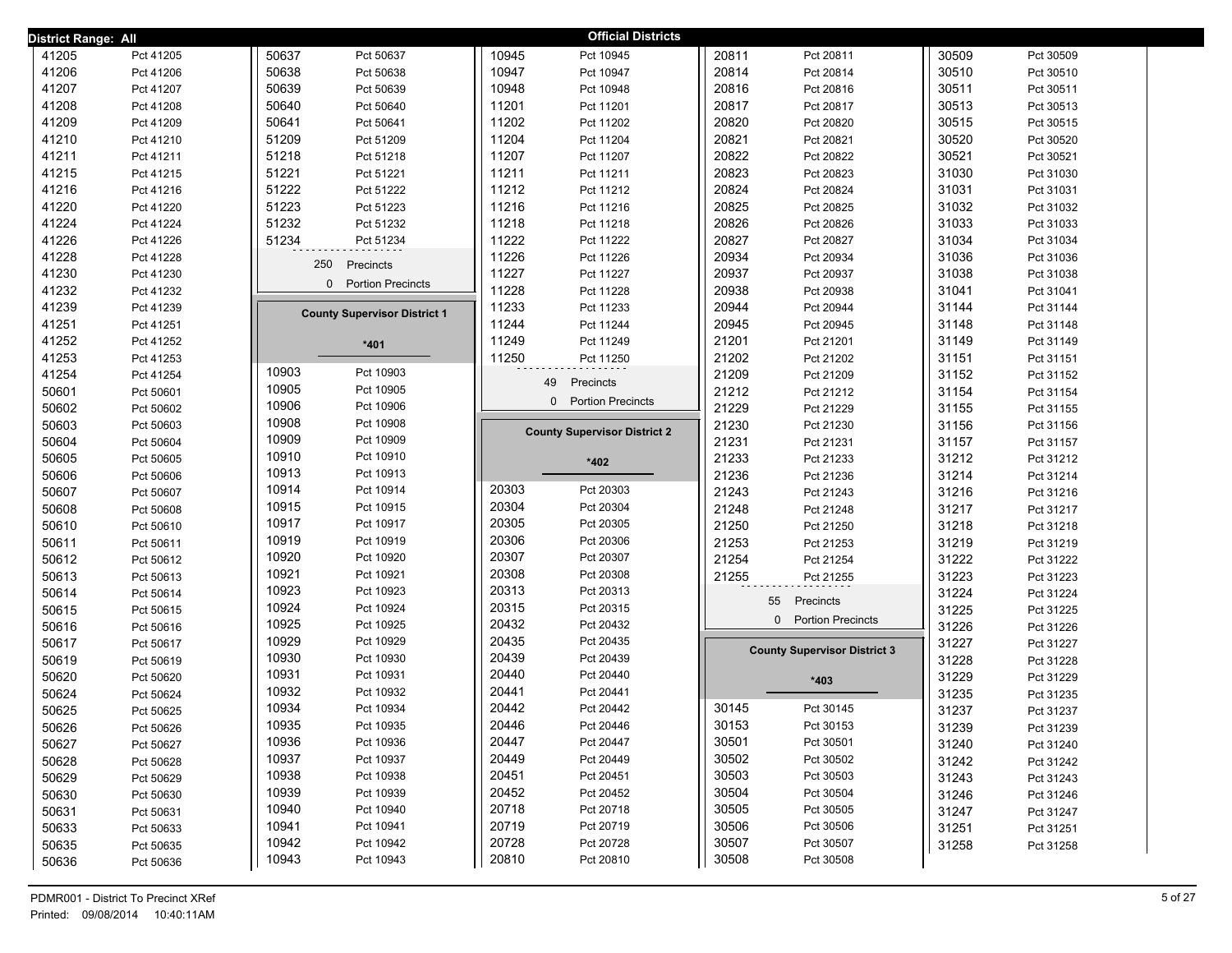| District Range: All |                                     |       |                                      |                | <b>Official Districts</b>   |       |                            |       |                     |
|---------------------|-------------------------------------|-------|--------------------------------------|----------------|-----------------------------|-------|----------------------------|-------|---------------------|
|                     | Precincts<br>58                     | 41239 | Pct 41239                            | 51222          | Pct 51222                   |       |                            | 40614 | Pct 40614           |
|                     |                                     | 41251 | Pct 41251                            | 51223          | Pct 51223                   |       | <b>City Of Larkspur</b>    | 40617 | Pct 40617           |
|                     | 0 Portion Precincts                 | 41252 | Pct 41252                            | 51232          | Pct 51232                   |       | $*504$                     | 40618 | Pct 40618           |
|                     | <b>County Supervisor District 4</b> | 41253 | Pct 41253                            | 51234          | Pct 51234                   |       |                            | 40619 | Pct 40619           |
|                     |                                     | 41254 | Pct 41254                            |                | 41<br>Precincts             | 20432 | Pct 20432                  | 50601 | Pct 50601           |
|                     | $*404$                              |       | 47<br>Precincts                      |                |                             | 20435 | Pct 20435                  | 50602 | Pct 50602           |
|                     |                                     |       |                                      |                | 0 Portion Precincts         | 20439 | Pct 20439                  | 50603 | Pct 50603           |
| 40222               | Pct 40222                           |       | <b>Portion Precincts</b><br>$\Omega$ |                | <b>City Of Belvedere</b>    | 20440 | Pct 20440                  | 50604 | Pct 50604           |
| 40223               | Pct 40223                           |       | <b>County Supervisor District 5</b>  |                |                             | 20441 | Pct 20441                  | 50605 | Pct 50605           |
| 40227               | Pct 40227                           |       |                                      |                | *501                        | 20442 | Pct 20442                  | 50606 | Pct 50606           |
| 40229               | Pct 40229                           |       | $*405$                               |                |                             | 20446 | Pct 20446                  | 50607 | Pct 50607           |
| 40231               | Pct 40231                           |       |                                      | 30145          | Pct 30145                   | 20447 | Pct 20447                  | 50608 | Pct 50608           |
| 40234               | Pct 40234                           | 50601 | Pct 50601                            | 30153          | Pct 30153                   | 20449 | Pct 20449                  | 50610 | Pct 50610           |
| 40235               | Pct 40235                           | 50602 | Pct 50602                            |                | 2 Precincts                 | 20451 | Pct 20451                  | 50611 | Pct 50611           |
| 40236               | Pct 40236                           | 50603 | Pct 50603                            |                | 0 Portion Precincts         | 20452 | Pct 20452                  | 50612 | Pct 50612           |
| 40237               | Pct 40237                           | 50604 | Pct 50604                            |                |                             | 40421 | Pct 40421                  | 50613 | Pct 50613           |
| 40238               | Pct 40238                           | 50605 | Pct 50605                            |                | <b>Town Of Corte Madera</b> | 40425 | Pct 40425                  | 50614 | Pct 50614           |
| 40421               | Pct 40421                           | 50606 | Pct 50606                            |                |                             | 40433 | Pct 40433                  | 50615 | Pct 50615           |
| 40425               | Pct 40425                           | 50607 | Pct 50607                            |                | $*502$                      |       | 14<br>Precincts            | 50616 | Pct 50616           |
| 40433               | Pct 40433                           | 50608 | Pct 50608                            |                |                             |       |                            | 50617 | Pct 50617           |
| 40610               | Pct 40610                           | 50610 | Pct 50610                            | 40222          | Pct 40222                   |       | 0 Portion Precincts        | 50619 | Pct 50619           |
| 40612               | Pct 40612                           | 50611 | Pct 50611                            | 40223          | Pct 40223                   |       | <b>City Of Mill Valley</b> | 50620 | Pct 50620           |
| 40613               | Pct 40613                           | 50612 | Pct 50612                            | 40227          | Pct 40227                   |       |                            | 50624 | Pct 50624           |
| 40614               | Pct 40614                           | 50613 | Pct 50613                            | 40229          | Pct 40229                   |       | *505                       | 50625 | Pct 50625           |
| 40617               | Pct 40617                           | 50614 | Pct 50614                            | 40231          | Pct 40231                   |       |                            | 50626 | Pct 50626           |
| 40618               | Pct 40618                           | 50615 | Pct 50615                            | 40234          | Pct 40234                   | 30501 | Pct 30501                  | 50627 | Pct 50627           |
| 40619               | Pct 40619                           | 50616 | Pct 50616                            | 40235          | Pct 40235                   | 30502 | Pct 30502                  | 50628 | Pct 50628           |
| 40946               | Pct 40946                           | 50617 | Pct 50617                            | 40236          | Pct 40236                   | 30503 | Pct 30503                  | 50629 | Pct 50629           |
| 40949               | Pct 40949                           | 50619 | Pct 50619                            | 40237          | Pct 40237                   | 30504 | Pct 30504                  | 50630 | Pct 50630           |
| 40950               | Pct 40950                           | 50620 | Pct 50620                            | 40238          | Pct 40238                   | 30505 | Pct 30505                  | 50631 | Pct 50631           |
| 41201               | Pct 41201                           | 50624 | Pct 50624                            |                | Precincts<br>10             | 30506 | Pct 30506                  | 50633 | Pct 50633           |
| 41202               | Pct 41202                           | 50625 | Pct 50625                            |                | 0 Portion Precincts         | 30507 | Pct 30507                  | 50635 | Pct 50635           |
| 41203               | Pct 41203                           | 50626 | Pct 50626                            |                |                             | 30508 | Pct 30508                  | 50636 | Pct 50636           |
| 41204               | Pct 41204                           | 50627 | Pct 50627                            |                | <b>Town Of Fairfax</b>      | 30509 | Pct 30509                  | 50637 | Pct 50637           |
| 41205               | Pct 41205                           | 50628 | Pct 50628                            |                |                             | 30510 | Pct 30510                  | 50638 | Pct 50638           |
| 41206               | Pct 41206                           | 50629 | Pct 50629                            |                | *503                        | 30511 | Pct 30511                  | 50639 | Pct 50639           |
| 41207               | Pct 41207                           | 50630 | Pct 50630                            | 20303          | Pct 20303                   | 30513 | Pct 30513                  | 50640 | Pct 50640           |
| 41208               | Pct 41208                           | 50631 | Pct 50631                            | 20304          | Pct 20304                   | 30515 | Pct 30515                  | 50641 | Pct 50641           |
| 41209               | Pct 41209                           | 50633 | Pct 50633                            | 20305          | Pct 20305                   | 30520 | Pct 30520                  | 41    | Precincts           |
| 41210               | Pct 41210                           | 50635 | Pct 50635                            | 20306          |                             | 30521 | Pct 30521                  |       |                     |
| 41211               | Pct 41211                           | 50636 | Pct 50636                            |                | Pct 20306                   |       | 15 Precincts               |       | 0 Portion Precincts |
| 41215               | Pct 41215                           | 50637 | Pct 50637                            | 20307          | Pct 20307                   |       | 0 Portion Precincts        |       | <b>Town Of Ross</b> |
| 41216               | Pct 41216                           | 50638 | Pct 50638                            | 20308<br>20313 | Pct 20308<br>Pct 20313      |       |                            |       |                     |
| 41220               | Pct 41220                           | 50639 | Pct 50639                            |                |                             |       | <b>City Of Novato</b>      |       | *507                |
| 41224               | Pct 41224                           | 50640 | Pct 50640                            | 20315          | Pct 20315                   |       |                            |       |                     |
| 41226               | Pct 41226                           | 50641 | Pct 50641                            |                | 8 Precincts                 |       | $*506$                     | 20718 | Pct 20718           |
| 41228               | Pct 41228                           | 51209 | Pct 51209                            |                | 0 Portion Precincts         |       |                            | 20719 | Pct 20719           |
| 41230               | Pct 41230                           | 51218 | Pct 51218                            |                |                             | 40610 | Pct 40610                  | 20728 | Pct 20728           |
| 41232               | Pct 41232                           | 51221 | Pct 51221                            |                |                             | 40612 | Pct 40612                  |       |                     |
|                     |                                     |       |                                      |                |                             | 40613 | Pct 40613                  |       |                     |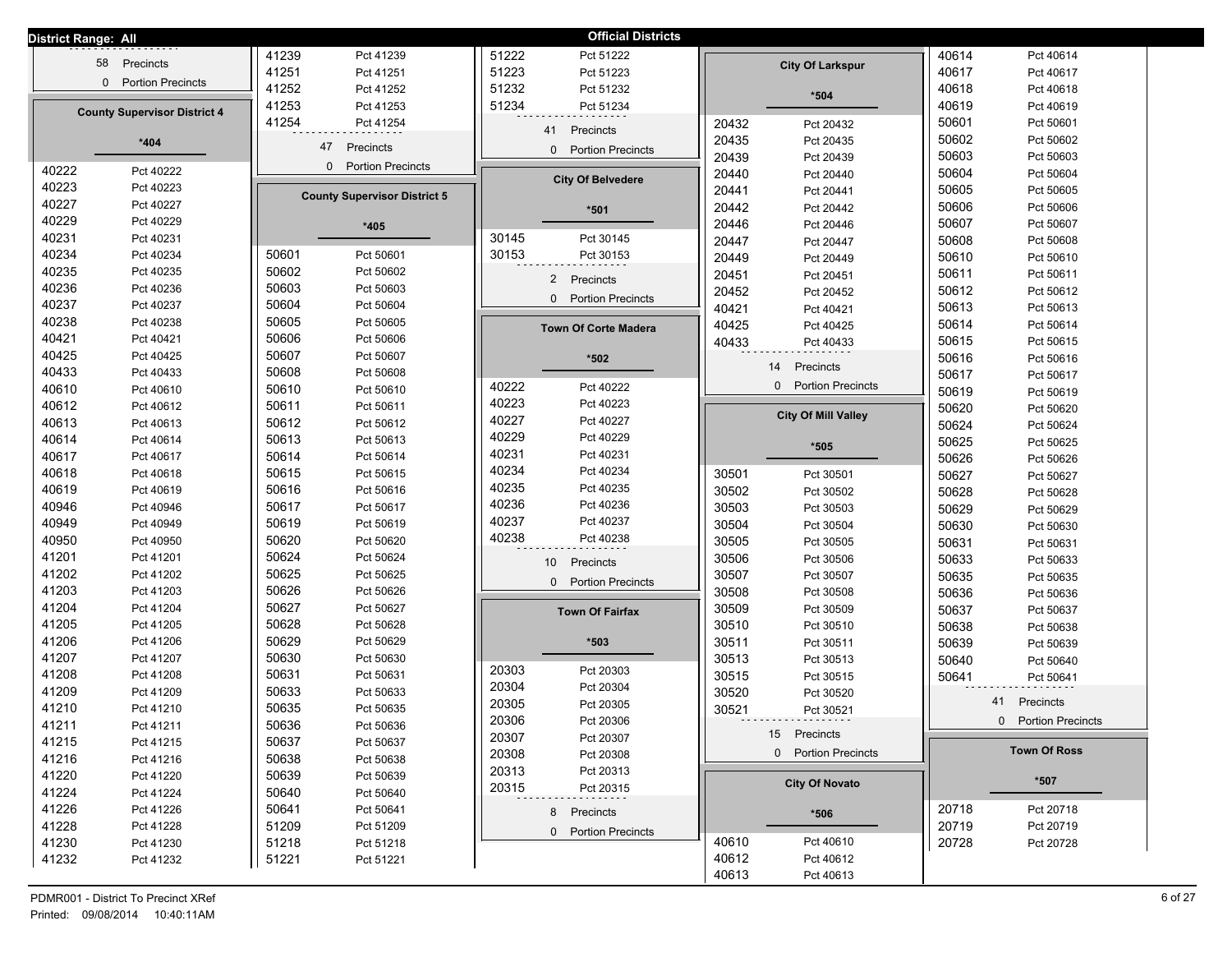| 10937<br>31227<br>Pct 10937<br>Pct 31227<br>Precincts<br>Precincts<br>3<br>9<br><b>Board Of Equalization</b><br>10938<br>31228<br>Pct 10938<br>Pct 31228<br><b>District 2</b><br>0 Portion Precincts<br><b>Portion Precincts</b><br>$\mathbf{0}$<br>31229<br>10939<br>Pct 10939<br>Pct 31229<br>BDEQ2<br>10940<br>31235<br>Pct 10940<br>Pct 31235<br><b>Town Of San Anselmo</b><br><b>Unincorporated Area</b><br>10941<br>31237<br>Pct 10941<br>Pct 31237<br>10903<br>Pct 10903<br>31239<br>10942<br>Pct 10942<br>Pct 31239<br>10905<br>Pct 10905<br>$*599$<br>*508<br>31240<br>10943<br>Pct 10943<br>Pct 31240<br>10906<br>Pct 10906<br>11201<br>20810<br>Pct 20810<br>Pct 11201<br>10945<br>31242<br>Pct 10945<br>Pct 31242<br>10908<br>Pct 10908<br>20811<br>11202<br>Pct 20811<br>Pct 11202<br>10947<br>31243<br>Pct 10947<br>Pct 31243<br>10909<br>Pct 10909<br>20814<br>11204<br>Pct 20814<br>Pct 11204<br>10948<br>31246<br>Pct 10948<br>Pct 31246<br>10910<br>Pct 10910<br>20816<br>11207<br>Pct 20816<br>Pct 11207<br>31247<br>20934<br>Pct 20934<br>Pct 31247<br>10913<br>Pct 10913<br>20817<br>Pct 20817<br>11211<br>Pct 11211<br>31251<br>20937<br>Pct 20937<br>Pct 31251<br>10914<br>Pct 10914<br>20820<br>11212<br>Pct 20820<br>Pct 11212<br>31258<br>20938<br>Pct 20938<br>Pct 31258<br>10915<br>Pct 10915<br>20821<br>11216<br>Pct 20821<br>Pct 11216<br>20944<br>41201<br>Pct 20944<br>Pct 41201<br>10917<br>Pct 10917<br>20822<br>11218<br>Pct 20822<br>Pct 11218<br>20945<br>41202<br>Pct 20945<br>Pct 41202<br>10919<br>Pct 10919<br>20823<br>11222<br>Pct 20823<br>Pct 11222<br>41203<br>40946<br>Pct 40946<br>Pct 41203<br>10920<br>Pct 10920<br>20824<br>Pct 20824<br>11226<br>Pct 11226<br>41204<br>40949<br>Pct 40949<br>Pct 41204<br>10921<br>Pct 10921<br>20825<br>11227<br>Pct 20825<br>Pct 11227<br>41205<br>40950<br>Pct 41205<br>Pct 40950<br>10923<br>Pct 10923<br>20826<br>11228<br>Pct 20826<br>Pct 11228<br>41206<br>Pct 41206<br>10924<br>Pct 10924<br>41<br>Precincts<br>20827<br>11233<br>Pct 20827<br>Pct 11233<br>41207<br>Pct 41207<br>10925<br>Pct 10925<br>0 Portion Precincts<br>11244<br>Pct 11244<br>41208<br>Pct 41208<br>10929<br>Pct 10929<br>Precincts<br>13<br>11249<br>Pct 11249<br>41209<br>Pct 41209<br>10930<br>Pct 10930<br><b>City Of Sausalito</b><br>0 Portion Precincts<br>11250<br>Pct 11250<br>41210<br>Pct 41210<br>10931<br>Pct 10931<br>21201<br>Pct 21201<br>41211<br>Pct 41211<br>10932<br>Pct 10932<br>$*510$<br><b>City Of San Rafael</b><br>21202<br>Pct 21202<br>41215<br>Pct 41215<br>10934<br>Pct 10934<br>21209<br>31030<br>Pct 31030<br>Pct 21209<br>41216<br>*509<br>Pct 41216<br>10935<br>Pct 10935<br>21212<br>31031<br>Pct 21212<br>Pct 31031<br>41220<br>Pct 41220<br>10936<br>Pct 10936<br>10903<br>Pct 10903<br>31032<br>21229<br>Pct 31032<br>Pct 21229<br>41224<br>Pct 41224<br>10937<br>Pct 10937<br>10905<br>Pct 10905<br>21230<br>31033<br>Pct 31033<br>Pct 21230<br>41226<br>Pct 41226<br>10938<br>Pct 10938<br>10906<br>Pct 10906<br>31034<br>21231<br>Pct 31034<br>Pct 21231<br>41228<br>Pct 41228<br>10939<br>Pct 10939<br>10908<br>Pct 10908<br>21233<br>31036<br>Pct 31036<br>Pct 21233<br>41230<br>Pct 41230<br>10940<br>Pct 10940<br>10909<br>Pct 10909<br>21236<br>31038<br>Pct 21236<br>Pct 31038<br>41232<br>Pct 41232<br>10941<br>Pct 10941<br>10910<br>Pct 10910<br>21243<br>31041<br>Pct 21243<br>Pct 31041<br>41239<br>Pct 41239<br>10942<br>Pct 10942<br>10913<br>Pct 10913<br>21248<br>Pct 21248<br>41251<br>Pct 41251<br>10943<br>Pct 10943<br>8<br>Precincts<br>10914<br>Pct 10914<br>21250<br>Pct 21250<br>41252<br>Pct 41252<br>10945<br>Pct 10945<br>0 Portion Precincts<br>10915<br>Pct 10915<br>21253<br>Pct 21253<br>41253<br>Pct 41253<br>10947<br>Pct 10947<br>10917<br>Pct 10917<br>21254<br>Pct 21254<br>41254<br>Pct 41254<br>10948<br>Pct 10948<br><b>Town Of Tiburon</b><br>10919<br>Pct 10919<br>21255<br>Pct 21255<br>51209<br>Pct 51209<br>11201<br>Pct 11201<br>10920<br>Pct 10920<br>31212<br>Pct 31212<br>51218<br>Pct 51218<br>$*511$<br>11202<br>Pct 11202<br>10921<br>Pct 10921<br>31214<br>Pct 31214<br>51221<br>Pct 51221<br>11204<br>Pct 11204<br>10923<br>31144<br>Pct 10923<br>Pct 31144<br>31216<br>Pct 31216<br>51222<br>Pct 51222<br>11207<br>Pct 11207<br>31148<br>10924<br>Pct 10924<br>Pct 31148<br>31217<br>Pct 31217<br>51223<br>Pct 51223<br>11211<br>Pct 11211<br>10925<br>31149<br>Pct 10925<br>Pct 31149<br>31218<br>Pct 31218<br>51232<br>Pct 51232<br>11212<br>Pct 11212<br>10929<br>31151<br>Pct 10929<br>Pct 31151<br>31219<br>Pct 31219<br>51234<br>Pct 51234<br>11216<br>Pct 11216<br>10930<br>31152<br>Pct 10930<br>Pct 31152<br>31222<br>Pct 31222<br>11218<br>Pct 11218<br>86 Precincts<br>10931<br>31154<br>Pct 10931<br>Pct 31154<br>31223<br>Pct 31223<br>11222<br>Pct 11222<br>0 Portion Precincts<br>10932<br>Pct 10932<br>31155<br>Pct 31155<br>31224<br>Pct 31224<br>11226<br>Pct 11226<br>10934<br>31156<br>Pct 10934<br>Pct 31156<br>31225<br>Pct 31225<br>11227<br>Pct 11227<br>10935<br>31157<br>Pct 10935<br>Pct 31157<br>31226<br>Pct 31226<br>11228<br>Pct 11228 | District Range: All |           |  | <b>Official Districts</b> |  |  |
|------------------------------------------------------------------------------------------------------------------------------------------------------------------------------------------------------------------------------------------------------------------------------------------------------------------------------------------------------------------------------------------------------------------------------------------------------------------------------------------------------------------------------------------------------------------------------------------------------------------------------------------------------------------------------------------------------------------------------------------------------------------------------------------------------------------------------------------------------------------------------------------------------------------------------------------------------------------------------------------------------------------------------------------------------------------------------------------------------------------------------------------------------------------------------------------------------------------------------------------------------------------------------------------------------------------------------------------------------------------------------------------------------------------------------------------------------------------------------------------------------------------------------------------------------------------------------------------------------------------------------------------------------------------------------------------------------------------------------------------------------------------------------------------------------------------------------------------------------------------------------------------------------------------------------------------------------------------------------------------------------------------------------------------------------------------------------------------------------------------------------------------------------------------------------------------------------------------------------------------------------------------------------------------------------------------------------------------------------------------------------------------------------------------------------------------------------------------------------------------------------------------------------------------------------------------------------------------------------------------------------------------------------------------------------------------------------------------------------------------------------------------------------------------------------------------------------------------------------------------------------------------------------------------------------------------------------------------------------------------------------------------------------------------------------------------------------------------------------------------------------------------------------------------------------------------------------------------------------------------------------------------------------------------------------------------------------------------------------------------------------------------------------------------------------------------------------------------------------------------------------------------------------------------------------------------------------------------------------------------------------------------------------------------------------------------------------------------------------------------------------------------------------------------------------------------------------------------------------------------------------------------------------------------------------------------------------------------------------------------------------------------------------------------------------------------------------------------------------------------------------------------------------------------------------------------------------------------------------------------------------------------------------------------------------------------------------------------------------------------------------------------------------------------------------------------------------------------------------------------------------------------------------------------------------------------------------------------------------------------------------------------------------------------------------------------------------------------------------------------------------------------------------------------------------------------------------------------------------------------------------------------------------------------------------------------------------------------------------------------------------------------------------------------------------------------------------------------------------------------------------------------|---------------------|-----------|--|---------------------------|--|--|
|                                                                                                                                                                                                                                                                                                                                                                                                                                                                                                                                                                                                                                                                                                                                                                                                                                                                                                                                                                                                                                                                                                                                                                                                                                                                                                                                                                                                                                                                                                                                                                                                                                                                                                                                                                                                                                                                                                                                                                                                                                                                                                                                                                                                                                                                                                                                                                                                                                                                                                                                                                                                                                                                                                                                                                                                                                                                                                                                                                                                                                                                                                                                                                                                                                                                                                                                                                                                                                                                                                                                                                                                                                                                                                                                                                                                                                                                                                                                                                                                                                                                                                                                                                                                                                                                                                                                                                                                                                                                                                                                                                                                                                                                                                                                                                                                                                                                                                                                                                                                                                                                                                                                          |                     |           |  |                           |  |  |
|                                                                                                                                                                                                                                                                                                                                                                                                                                                                                                                                                                                                                                                                                                                                                                                                                                                                                                                                                                                                                                                                                                                                                                                                                                                                                                                                                                                                                                                                                                                                                                                                                                                                                                                                                                                                                                                                                                                                                                                                                                                                                                                                                                                                                                                                                                                                                                                                                                                                                                                                                                                                                                                                                                                                                                                                                                                                                                                                                                                                                                                                                                                                                                                                                                                                                                                                                                                                                                                                                                                                                                                                                                                                                                                                                                                                                                                                                                                                                                                                                                                                                                                                                                                                                                                                                                                                                                                                                                                                                                                                                                                                                                                                                                                                                                                                                                                                                                                                                                                                                                                                                                                                          |                     |           |  |                           |  |  |
|                                                                                                                                                                                                                                                                                                                                                                                                                                                                                                                                                                                                                                                                                                                                                                                                                                                                                                                                                                                                                                                                                                                                                                                                                                                                                                                                                                                                                                                                                                                                                                                                                                                                                                                                                                                                                                                                                                                                                                                                                                                                                                                                                                                                                                                                                                                                                                                                                                                                                                                                                                                                                                                                                                                                                                                                                                                                                                                                                                                                                                                                                                                                                                                                                                                                                                                                                                                                                                                                                                                                                                                                                                                                                                                                                                                                                                                                                                                                                                                                                                                                                                                                                                                                                                                                                                                                                                                                                                                                                                                                                                                                                                                                                                                                                                                                                                                                                                                                                                                                                                                                                                                                          |                     |           |  |                           |  |  |
|                                                                                                                                                                                                                                                                                                                                                                                                                                                                                                                                                                                                                                                                                                                                                                                                                                                                                                                                                                                                                                                                                                                                                                                                                                                                                                                                                                                                                                                                                                                                                                                                                                                                                                                                                                                                                                                                                                                                                                                                                                                                                                                                                                                                                                                                                                                                                                                                                                                                                                                                                                                                                                                                                                                                                                                                                                                                                                                                                                                                                                                                                                                                                                                                                                                                                                                                                                                                                                                                                                                                                                                                                                                                                                                                                                                                                                                                                                                                                                                                                                                                                                                                                                                                                                                                                                                                                                                                                                                                                                                                                                                                                                                                                                                                                                                                                                                                                                                                                                                                                                                                                                                                          |                     |           |  |                           |  |  |
|                                                                                                                                                                                                                                                                                                                                                                                                                                                                                                                                                                                                                                                                                                                                                                                                                                                                                                                                                                                                                                                                                                                                                                                                                                                                                                                                                                                                                                                                                                                                                                                                                                                                                                                                                                                                                                                                                                                                                                                                                                                                                                                                                                                                                                                                                                                                                                                                                                                                                                                                                                                                                                                                                                                                                                                                                                                                                                                                                                                                                                                                                                                                                                                                                                                                                                                                                                                                                                                                                                                                                                                                                                                                                                                                                                                                                                                                                                                                                                                                                                                                                                                                                                                                                                                                                                                                                                                                                                                                                                                                                                                                                                                                                                                                                                                                                                                                                                                                                                                                                                                                                                                                          |                     |           |  |                           |  |  |
|                                                                                                                                                                                                                                                                                                                                                                                                                                                                                                                                                                                                                                                                                                                                                                                                                                                                                                                                                                                                                                                                                                                                                                                                                                                                                                                                                                                                                                                                                                                                                                                                                                                                                                                                                                                                                                                                                                                                                                                                                                                                                                                                                                                                                                                                                                                                                                                                                                                                                                                                                                                                                                                                                                                                                                                                                                                                                                                                                                                                                                                                                                                                                                                                                                                                                                                                                                                                                                                                                                                                                                                                                                                                                                                                                                                                                                                                                                                                                                                                                                                                                                                                                                                                                                                                                                                                                                                                                                                                                                                                                                                                                                                                                                                                                                                                                                                                                                                                                                                                                                                                                                                                          |                     |           |  |                           |  |  |
|                                                                                                                                                                                                                                                                                                                                                                                                                                                                                                                                                                                                                                                                                                                                                                                                                                                                                                                                                                                                                                                                                                                                                                                                                                                                                                                                                                                                                                                                                                                                                                                                                                                                                                                                                                                                                                                                                                                                                                                                                                                                                                                                                                                                                                                                                                                                                                                                                                                                                                                                                                                                                                                                                                                                                                                                                                                                                                                                                                                                                                                                                                                                                                                                                                                                                                                                                                                                                                                                                                                                                                                                                                                                                                                                                                                                                                                                                                                                                                                                                                                                                                                                                                                                                                                                                                                                                                                                                                                                                                                                                                                                                                                                                                                                                                                                                                                                                                                                                                                                                                                                                                                                          |                     |           |  |                           |  |  |
|                                                                                                                                                                                                                                                                                                                                                                                                                                                                                                                                                                                                                                                                                                                                                                                                                                                                                                                                                                                                                                                                                                                                                                                                                                                                                                                                                                                                                                                                                                                                                                                                                                                                                                                                                                                                                                                                                                                                                                                                                                                                                                                                                                                                                                                                                                                                                                                                                                                                                                                                                                                                                                                                                                                                                                                                                                                                                                                                                                                                                                                                                                                                                                                                                                                                                                                                                                                                                                                                                                                                                                                                                                                                                                                                                                                                                                                                                                                                                                                                                                                                                                                                                                                                                                                                                                                                                                                                                                                                                                                                                                                                                                                                                                                                                                                                                                                                                                                                                                                                                                                                                                                                          |                     |           |  |                           |  |  |
|                                                                                                                                                                                                                                                                                                                                                                                                                                                                                                                                                                                                                                                                                                                                                                                                                                                                                                                                                                                                                                                                                                                                                                                                                                                                                                                                                                                                                                                                                                                                                                                                                                                                                                                                                                                                                                                                                                                                                                                                                                                                                                                                                                                                                                                                                                                                                                                                                                                                                                                                                                                                                                                                                                                                                                                                                                                                                                                                                                                                                                                                                                                                                                                                                                                                                                                                                                                                                                                                                                                                                                                                                                                                                                                                                                                                                                                                                                                                                                                                                                                                                                                                                                                                                                                                                                                                                                                                                                                                                                                                                                                                                                                                                                                                                                                                                                                                                                                                                                                                                                                                                                                                          |                     |           |  |                           |  |  |
|                                                                                                                                                                                                                                                                                                                                                                                                                                                                                                                                                                                                                                                                                                                                                                                                                                                                                                                                                                                                                                                                                                                                                                                                                                                                                                                                                                                                                                                                                                                                                                                                                                                                                                                                                                                                                                                                                                                                                                                                                                                                                                                                                                                                                                                                                                                                                                                                                                                                                                                                                                                                                                                                                                                                                                                                                                                                                                                                                                                                                                                                                                                                                                                                                                                                                                                                                                                                                                                                                                                                                                                                                                                                                                                                                                                                                                                                                                                                                                                                                                                                                                                                                                                                                                                                                                                                                                                                                                                                                                                                                                                                                                                                                                                                                                                                                                                                                                                                                                                                                                                                                                                                          |                     |           |  |                           |  |  |
|                                                                                                                                                                                                                                                                                                                                                                                                                                                                                                                                                                                                                                                                                                                                                                                                                                                                                                                                                                                                                                                                                                                                                                                                                                                                                                                                                                                                                                                                                                                                                                                                                                                                                                                                                                                                                                                                                                                                                                                                                                                                                                                                                                                                                                                                                                                                                                                                                                                                                                                                                                                                                                                                                                                                                                                                                                                                                                                                                                                                                                                                                                                                                                                                                                                                                                                                                                                                                                                                                                                                                                                                                                                                                                                                                                                                                                                                                                                                                                                                                                                                                                                                                                                                                                                                                                                                                                                                                                                                                                                                                                                                                                                                                                                                                                                                                                                                                                                                                                                                                                                                                                                                          |                     |           |  |                           |  |  |
|                                                                                                                                                                                                                                                                                                                                                                                                                                                                                                                                                                                                                                                                                                                                                                                                                                                                                                                                                                                                                                                                                                                                                                                                                                                                                                                                                                                                                                                                                                                                                                                                                                                                                                                                                                                                                                                                                                                                                                                                                                                                                                                                                                                                                                                                                                                                                                                                                                                                                                                                                                                                                                                                                                                                                                                                                                                                                                                                                                                                                                                                                                                                                                                                                                                                                                                                                                                                                                                                                                                                                                                                                                                                                                                                                                                                                                                                                                                                                                                                                                                                                                                                                                                                                                                                                                                                                                                                                                                                                                                                                                                                                                                                                                                                                                                                                                                                                                                                                                                                                                                                                                                                          |                     |           |  |                           |  |  |
|                                                                                                                                                                                                                                                                                                                                                                                                                                                                                                                                                                                                                                                                                                                                                                                                                                                                                                                                                                                                                                                                                                                                                                                                                                                                                                                                                                                                                                                                                                                                                                                                                                                                                                                                                                                                                                                                                                                                                                                                                                                                                                                                                                                                                                                                                                                                                                                                                                                                                                                                                                                                                                                                                                                                                                                                                                                                                                                                                                                                                                                                                                                                                                                                                                                                                                                                                                                                                                                                                                                                                                                                                                                                                                                                                                                                                                                                                                                                                                                                                                                                                                                                                                                                                                                                                                                                                                                                                                                                                                                                                                                                                                                                                                                                                                                                                                                                                                                                                                                                                                                                                                                                          |                     |           |  |                           |  |  |
|                                                                                                                                                                                                                                                                                                                                                                                                                                                                                                                                                                                                                                                                                                                                                                                                                                                                                                                                                                                                                                                                                                                                                                                                                                                                                                                                                                                                                                                                                                                                                                                                                                                                                                                                                                                                                                                                                                                                                                                                                                                                                                                                                                                                                                                                                                                                                                                                                                                                                                                                                                                                                                                                                                                                                                                                                                                                                                                                                                                                                                                                                                                                                                                                                                                                                                                                                                                                                                                                                                                                                                                                                                                                                                                                                                                                                                                                                                                                                                                                                                                                                                                                                                                                                                                                                                                                                                                                                                                                                                                                                                                                                                                                                                                                                                                                                                                                                                                                                                                                                                                                                                                                          |                     |           |  |                           |  |  |
|                                                                                                                                                                                                                                                                                                                                                                                                                                                                                                                                                                                                                                                                                                                                                                                                                                                                                                                                                                                                                                                                                                                                                                                                                                                                                                                                                                                                                                                                                                                                                                                                                                                                                                                                                                                                                                                                                                                                                                                                                                                                                                                                                                                                                                                                                                                                                                                                                                                                                                                                                                                                                                                                                                                                                                                                                                                                                                                                                                                                                                                                                                                                                                                                                                                                                                                                                                                                                                                                                                                                                                                                                                                                                                                                                                                                                                                                                                                                                                                                                                                                                                                                                                                                                                                                                                                                                                                                                                                                                                                                                                                                                                                                                                                                                                                                                                                                                                                                                                                                                                                                                                                                          |                     |           |  |                           |  |  |
|                                                                                                                                                                                                                                                                                                                                                                                                                                                                                                                                                                                                                                                                                                                                                                                                                                                                                                                                                                                                                                                                                                                                                                                                                                                                                                                                                                                                                                                                                                                                                                                                                                                                                                                                                                                                                                                                                                                                                                                                                                                                                                                                                                                                                                                                                                                                                                                                                                                                                                                                                                                                                                                                                                                                                                                                                                                                                                                                                                                                                                                                                                                                                                                                                                                                                                                                                                                                                                                                                                                                                                                                                                                                                                                                                                                                                                                                                                                                                                                                                                                                                                                                                                                                                                                                                                                                                                                                                                                                                                                                                                                                                                                                                                                                                                                                                                                                                                                                                                                                                                                                                                                                          |                     |           |  |                           |  |  |
|                                                                                                                                                                                                                                                                                                                                                                                                                                                                                                                                                                                                                                                                                                                                                                                                                                                                                                                                                                                                                                                                                                                                                                                                                                                                                                                                                                                                                                                                                                                                                                                                                                                                                                                                                                                                                                                                                                                                                                                                                                                                                                                                                                                                                                                                                                                                                                                                                                                                                                                                                                                                                                                                                                                                                                                                                                                                                                                                                                                                                                                                                                                                                                                                                                                                                                                                                                                                                                                                                                                                                                                                                                                                                                                                                                                                                                                                                                                                                                                                                                                                                                                                                                                                                                                                                                                                                                                                                                                                                                                                                                                                                                                                                                                                                                                                                                                                                                                                                                                                                                                                                                                                          |                     |           |  |                           |  |  |
|                                                                                                                                                                                                                                                                                                                                                                                                                                                                                                                                                                                                                                                                                                                                                                                                                                                                                                                                                                                                                                                                                                                                                                                                                                                                                                                                                                                                                                                                                                                                                                                                                                                                                                                                                                                                                                                                                                                                                                                                                                                                                                                                                                                                                                                                                                                                                                                                                                                                                                                                                                                                                                                                                                                                                                                                                                                                                                                                                                                                                                                                                                                                                                                                                                                                                                                                                                                                                                                                                                                                                                                                                                                                                                                                                                                                                                                                                                                                                                                                                                                                                                                                                                                                                                                                                                                                                                                                                                                                                                                                                                                                                                                                                                                                                                                                                                                                                                                                                                                                                                                                                                                                          |                     |           |  |                           |  |  |
|                                                                                                                                                                                                                                                                                                                                                                                                                                                                                                                                                                                                                                                                                                                                                                                                                                                                                                                                                                                                                                                                                                                                                                                                                                                                                                                                                                                                                                                                                                                                                                                                                                                                                                                                                                                                                                                                                                                                                                                                                                                                                                                                                                                                                                                                                                                                                                                                                                                                                                                                                                                                                                                                                                                                                                                                                                                                                                                                                                                                                                                                                                                                                                                                                                                                                                                                                                                                                                                                                                                                                                                                                                                                                                                                                                                                                                                                                                                                                                                                                                                                                                                                                                                                                                                                                                                                                                                                                                                                                                                                                                                                                                                                                                                                                                                                                                                                                                                                                                                                                                                                                                                                          |                     |           |  |                           |  |  |
|                                                                                                                                                                                                                                                                                                                                                                                                                                                                                                                                                                                                                                                                                                                                                                                                                                                                                                                                                                                                                                                                                                                                                                                                                                                                                                                                                                                                                                                                                                                                                                                                                                                                                                                                                                                                                                                                                                                                                                                                                                                                                                                                                                                                                                                                                                                                                                                                                                                                                                                                                                                                                                                                                                                                                                                                                                                                                                                                                                                                                                                                                                                                                                                                                                                                                                                                                                                                                                                                                                                                                                                                                                                                                                                                                                                                                                                                                                                                                                                                                                                                                                                                                                                                                                                                                                                                                                                                                                                                                                                                                                                                                                                                                                                                                                                                                                                                                                                                                                                                                                                                                                                                          |                     |           |  |                           |  |  |
|                                                                                                                                                                                                                                                                                                                                                                                                                                                                                                                                                                                                                                                                                                                                                                                                                                                                                                                                                                                                                                                                                                                                                                                                                                                                                                                                                                                                                                                                                                                                                                                                                                                                                                                                                                                                                                                                                                                                                                                                                                                                                                                                                                                                                                                                                                                                                                                                                                                                                                                                                                                                                                                                                                                                                                                                                                                                                                                                                                                                                                                                                                                                                                                                                                                                                                                                                                                                                                                                                                                                                                                                                                                                                                                                                                                                                                                                                                                                                                                                                                                                                                                                                                                                                                                                                                                                                                                                                                                                                                                                                                                                                                                                                                                                                                                                                                                                                                                                                                                                                                                                                                                                          |                     |           |  |                           |  |  |
|                                                                                                                                                                                                                                                                                                                                                                                                                                                                                                                                                                                                                                                                                                                                                                                                                                                                                                                                                                                                                                                                                                                                                                                                                                                                                                                                                                                                                                                                                                                                                                                                                                                                                                                                                                                                                                                                                                                                                                                                                                                                                                                                                                                                                                                                                                                                                                                                                                                                                                                                                                                                                                                                                                                                                                                                                                                                                                                                                                                                                                                                                                                                                                                                                                                                                                                                                                                                                                                                                                                                                                                                                                                                                                                                                                                                                                                                                                                                                                                                                                                                                                                                                                                                                                                                                                                                                                                                                                                                                                                                                                                                                                                                                                                                                                                                                                                                                                                                                                                                                                                                                                                                          |                     |           |  |                           |  |  |
|                                                                                                                                                                                                                                                                                                                                                                                                                                                                                                                                                                                                                                                                                                                                                                                                                                                                                                                                                                                                                                                                                                                                                                                                                                                                                                                                                                                                                                                                                                                                                                                                                                                                                                                                                                                                                                                                                                                                                                                                                                                                                                                                                                                                                                                                                                                                                                                                                                                                                                                                                                                                                                                                                                                                                                                                                                                                                                                                                                                                                                                                                                                                                                                                                                                                                                                                                                                                                                                                                                                                                                                                                                                                                                                                                                                                                                                                                                                                                                                                                                                                                                                                                                                                                                                                                                                                                                                                                                                                                                                                                                                                                                                                                                                                                                                                                                                                                                                                                                                                                                                                                                                                          |                     |           |  |                           |  |  |
|                                                                                                                                                                                                                                                                                                                                                                                                                                                                                                                                                                                                                                                                                                                                                                                                                                                                                                                                                                                                                                                                                                                                                                                                                                                                                                                                                                                                                                                                                                                                                                                                                                                                                                                                                                                                                                                                                                                                                                                                                                                                                                                                                                                                                                                                                                                                                                                                                                                                                                                                                                                                                                                                                                                                                                                                                                                                                                                                                                                                                                                                                                                                                                                                                                                                                                                                                                                                                                                                                                                                                                                                                                                                                                                                                                                                                                                                                                                                                                                                                                                                                                                                                                                                                                                                                                                                                                                                                                                                                                                                                                                                                                                                                                                                                                                                                                                                                                                                                                                                                                                                                                                                          |                     |           |  |                           |  |  |
|                                                                                                                                                                                                                                                                                                                                                                                                                                                                                                                                                                                                                                                                                                                                                                                                                                                                                                                                                                                                                                                                                                                                                                                                                                                                                                                                                                                                                                                                                                                                                                                                                                                                                                                                                                                                                                                                                                                                                                                                                                                                                                                                                                                                                                                                                                                                                                                                                                                                                                                                                                                                                                                                                                                                                                                                                                                                                                                                                                                                                                                                                                                                                                                                                                                                                                                                                                                                                                                                                                                                                                                                                                                                                                                                                                                                                                                                                                                                                                                                                                                                                                                                                                                                                                                                                                                                                                                                                                                                                                                                                                                                                                                                                                                                                                                                                                                                                                                                                                                                                                                                                                                                          |                     |           |  |                           |  |  |
|                                                                                                                                                                                                                                                                                                                                                                                                                                                                                                                                                                                                                                                                                                                                                                                                                                                                                                                                                                                                                                                                                                                                                                                                                                                                                                                                                                                                                                                                                                                                                                                                                                                                                                                                                                                                                                                                                                                                                                                                                                                                                                                                                                                                                                                                                                                                                                                                                                                                                                                                                                                                                                                                                                                                                                                                                                                                                                                                                                                                                                                                                                                                                                                                                                                                                                                                                                                                                                                                                                                                                                                                                                                                                                                                                                                                                                                                                                                                                                                                                                                                                                                                                                                                                                                                                                                                                                                                                                                                                                                                                                                                                                                                                                                                                                                                                                                                                                                                                                                                                                                                                                                                          |                     |           |  |                           |  |  |
|                                                                                                                                                                                                                                                                                                                                                                                                                                                                                                                                                                                                                                                                                                                                                                                                                                                                                                                                                                                                                                                                                                                                                                                                                                                                                                                                                                                                                                                                                                                                                                                                                                                                                                                                                                                                                                                                                                                                                                                                                                                                                                                                                                                                                                                                                                                                                                                                                                                                                                                                                                                                                                                                                                                                                                                                                                                                                                                                                                                                                                                                                                                                                                                                                                                                                                                                                                                                                                                                                                                                                                                                                                                                                                                                                                                                                                                                                                                                                                                                                                                                                                                                                                                                                                                                                                                                                                                                                                                                                                                                                                                                                                                                                                                                                                                                                                                                                                                                                                                                                                                                                                                                          |                     |           |  |                           |  |  |
|                                                                                                                                                                                                                                                                                                                                                                                                                                                                                                                                                                                                                                                                                                                                                                                                                                                                                                                                                                                                                                                                                                                                                                                                                                                                                                                                                                                                                                                                                                                                                                                                                                                                                                                                                                                                                                                                                                                                                                                                                                                                                                                                                                                                                                                                                                                                                                                                                                                                                                                                                                                                                                                                                                                                                                                                                                                                                                                                                                                                                                                                                                                                                                                                                                                                                                                                                                                                                                                                                                                                                                                                                                                                                                                                                                                                                                                                                                                                                                                                                                                                                                                                                                                                                                                                                                                                                                                                                                                                                                                                                                                                                                                                                                                                                                                                                                                                                                                                                                                                                                                                                                                                          |                     |           |  |                           |  |  |
|                                                                                                                                                                                                                                                                                                                                                                                                                                                                                                                                                                                                                                                                                                                                                                                                                                                                                                                                                                                                                                                                                                                                                                                                                                                                                                                                                                                                                                                                                                                                                                                                                                                                                                                                                                                                                                                                                                                                                                                                                                                                                                                                                                                                                                                                                                                                                                                                                                                                                                                                                                                                                                                                                                                                                                                                                                                                                                                                                                                                                                                                                                                                                                                                                                                                                                                                                                                                                                                                                                                                                                                                                                                                                                                                                                                                                                                                                                                                                                                                                                                                                                                                                                                                                                                                                                                                                                                                                                                                                                                                                                                                                                                                                                                                                                                                                                                                                                                                                                                                                                                                                                                                          |                     |           |  |                           |  |  |
|                                                                                                                                                                                                                                                                                                                                                                                                                                                                                                                                                                                                                                                                                                                                                                                                                                                                                                                                                                                                                                                                                                                                                                                                                                                                                                                                                                                                                                                                                                                                                                                                                                                                                                                                                                                                                                                                                                                                                                                                                                                                                                                                                                                                                                                                                                                                                                                                                                                                                                                                                                                                                                                                                                                                                                                                                                                                                                                                                                                                                                                                                                                                                                                                                                                                                                                                                                                                                                                                                                                                                                                                                                                                                                                                                                                                                                                                                                                                                                                                                                                                                                                                                                                                                                                                                                                                                                                                                                                                                                                                                                                                                                                                                                                                                                                                                                                                                                                                                                                                                                                                                                                                          |                     |           |  |                           |  |  |
|                                                                                                                                                                                                                                                                                                                                                                                                                                                                                                                                                                                                                                                                                                                                                                                                                                                                                                                                                                                                                                                                                                                                                                                                                                                                                                                                                                                                                                                                                                                                                                                                                                                                                                                                                                                                                                                                                                                                                                                                                                                                                                                                                                                                                                                                                                                                                                                                                                                                                                                                                                                                                                                                                                                                                                                                                                                                                                                                                                                                                                                                                                                                                                                                                                                                                                                                                                                                                                                                                                                                                                                                                                                                                                                                                                                                                                                                                                                                                                                                                                                                                                                                                                                                                                                                                                                                                                                                                                                                                                                                                                                                                                                                                                                                                                                                                                                                                                                                                                                                                                                                                                                                          |                     |           |  |                           |  |  |
|                                                                                                                                                                                                                                                                                                                                                                                                                                                                                                                                                                                                                                                                                                                                                                                                                                                                                                                                                                                                                                                                                                                                                                                                                                                                                                                                                                                                                                                                                                                                                                                                                                                                                                                                                                                                                                                                                                                                                                                                                                                                                                                                                                                                                                                                                                                                                                                                                                                                                                                                                                                                                                                                                                                                                                                                                                                                                                                                                                                                                                                                                                                                                                                                                                                                                                                                                                                                                                                                                                                                                                                                                                                                                                                                                                                                                                                                                                                                                                                                                                                                                                                                                                                                                                                                                                                                                                                                                                                                                                                                                                                                                                                                                                                                                                                                                                                                                                                                                                                                                                                                                                                                          |                     |           |  |                           |  |  |
|                                                                                                                                                                                                                                                                                                                                                                                                                                                                                                                                                                                                                                                                                                                                                                                                                                                                                                                                                                                                                                                                                                                                                                                                                                                                                                                                                                                                                                                                                                                                                                                                                                                                                                                                                                                                                                                                                                                                                                                                                                                                                                                                                                                                                                                                                                                                                                                                                                                                                                                                                                                                                                                                                                                                                                                                                                                                                                                                                                                                                                                                                                                                                                                                                                                                                                                                                                                                                                                                                                                                                                                                                                                                                                                                                                                                                                                                                                                                                                                                                                                                                                                                                                                                                                                                                                                                                                                                                                                                                                                                                                                                                                                                                                                                                                                                                                                                                                                                                                                                                                                                                                                                          |                     |           |  |                           |  |  |
|                                                                                                                                                                                                                                                                                                                                                                                                                                                                                                                                                                                                                                                                                                                                                                                                                                                                                                                                                                                                                                                                                                                                                                                                                                                                                                                                                                                                                                                                                                                                                                                                                                                                                                                                                                                                                                                                                                                                                                                                                                                                                                                                                                                                                                                                                                                                                                                                                                                                                                                                                                                                                                                                                                                                                                                                                                                                                                                                                                                                                                                                                                                                                                                                                                                                                                                                                                                                                                                                                                                                                                                                                                                                                                                                                                                                                                                                                                                                                                                                                                                                                                                                                                                                                                                                                                                                                                                                                                                                                                                                                                                                                                                                                                                                                                                                                                                                                                                                                                                                                                                                                                                                          |                     |           |  |                           |  |  |
|                                                                                                                                                                                                                                                                                                                                                                                                                                                                                                                                                                                                                                                                                                                                                                                                                                                                                                                                                                                                                                                                                                                                                                                                                                                                                                                                                                                                                                                                                                                                                                                                                                                                                                                                                                                                                                                                                                                                                                                                                                                                                                                                                                                                                                                                                                                                                                                                                                                                                                                                                                                                                                                                                                                                                                                                                                                                                                                                                                                                                                                                                                                                                                                                                                                                                                                                                                                                                                                                                                                                                                                                                                                                                                                                                                                                                                                                                                                                                                                                                                                                                                                                                                                                                                                                                                                                                                                                                                                                                                                                                                                                                                                                                                                                                                                                                                                                                                                                                                                                                                                                                                                                          |                     |           |  |                           |  |  |
|                                                                                                                                                                                                                                                                                                                                                                                                                                                                                                                                                                                                                                                                                                                                                                                                                                                                                                                                                                                                                                                                                                                                                                                                                                                                                                                                                                                                                                                                                                                                                                                                                                                                                                                                                                                                                                                                                                                                                                                                                                                                                                                                                                                                                                                                                                                                                                                                                                                                                                                                                                                                                                                                                                                                                                                                                                                                                                                                                                                                                                                                                                                                                                                                                                                                                                                                                                                                                                                                                                                                                                                                                                                                                                                                                                                                                                                                                                                                                                                                                                                                                                                                                                                                                                                                                                                                                                                                                                                                                                                                                                                                                                                                                                                                                                                                                                                                                                                                                                                                                                                                                                                                          |                     |           |  |                           |  |  |
|                                                                                                                                                                                                                                                                                                                                                                                                                                                                                                                                                                                                                                                                                                                                                                                                                                                                                                                                                                                                                                                                                                                                                                                                                                                                                                                                                                                                                                                                                                                                                                                                                                                                                                                                                                                                                                                                                                                                                                                                                                                                                                                                                                                                                                                                                                                                                                                                                                                                                                                                                                                                                                                                                                                                                                                                                                                                                                                                                                                                                                                                                                                                                                                                                                                                                                                                                                                                                                                                                                                                                                                                                                                                                                                                                                                                                                                                                                                                                                                                                                                                                                                                                                                                                                                                                                                                                                                                                                                                                                                                                                                                                                                                                                                                                                                                                                                                                                                                                                                                                                                                                                                                          |                     |           |  |                           |  |  |
|                                                                                                                                                                                                                                                                                                                                                                                                                                                                                                                                                                                                                                                                                                                                                                                                                                                                                                                                                                                                                                                                                                                                                                                                                                                                                                                                                                                                                                                                                                                                                                                                                                                                                                                                                                                                                                                                                                                                                                                                                                                                                                                                                                                                                                                                                                                                                                                                                                                                                                                                                                                                                                                                                                                                                                                                                                                                                                                                                                                                                                                                                                                                                                                                                                                                                                                                                                                                                                                                                                                                                                                                                                                                                                                                                                                                                                                                                                                                                                                                                                                                                                                                                                                                                                                                                                                                                                                                                                                                                                                                                                                                                                                                                                                                                                                                                                                                                                                                                                                                                                                                                                                                          |                     |           |  |                           |  |  |
|                                                                                                                                                                                                                                                                                                                                                                                                                                                                                                                                                                                                                                                                                                                                                                                                                                                                                                                                                                                                                                                                                                                                                                                                                                                                                                                                                                                                                                                                                                                                                                                                                                                                                                                                                                                                                                                                                                                                                                                                                                                                                                                                                                                                                                                                                                                                                                                                                                                                                                                                                                                                                                                                                                                                                                                                                                                                                                                                                                                                                                                                                                                                                                                                                                                                                                                                                                                                                                                                                                                                                                                                                                                                                                                                                                                                                                                                                                                                                                                                                                                                                                                                                                                                                                                                                                                                                                                                                                                                                                                                                                                                                                                                                                                                                                                                                                                                                                                                                                                                                                                                                                                                          |                     |           |  |                           |  |  |
|                                                                                                                                                                                                                                                                                                                                                                                                                                                                                                                                                                                                                                                                                                                                                                                                                                                                                                                                                                                                                                                                                                                                                                                                                                                                                                                                                                                                                                                                                                                                                                                                                                                                                                                                                                                                                                                                                                                                                                                                                                                                                                                                                                                                                                                                                                                                                                                                                                                                                                                                                                                                                                                                                                                                                                                                                                                                                                                                                                                                                                                                                                                                                                                                                                                                                                                                                                                                                                                                                                                                                                                                                                                                                                                                                                                                                                                                                                                                                                                                                                                                                                                                                                                                                                                                                                                                                                                                                                                                                                                                                                                                                                                                                                                                                                                                                                                                                                                                                                                                                                                                                                                                          |                     |           |  |                           |  |  |
|                                                                                                                                                                                                                                                                                                                                                                                                                                                                                                                                                                                                                                                                                                                                                                                                                                                                                                                                                                                                                                                                                                                                                                                                                                                                                                                                                                                                                                                                                                                                                                                                                                                                                                                                                                                                                                                                                                                                                                                                                                                                                                                                                                                                                                                                                                                                                                                                                                                                                                                                                                                                                                                                                                                                                                                                                                                                                                                                                                                                                                                                                                                                                                                                                                                                                                                                                                                                                                                                                                                                                                                                                                                                                                                                                                                                                                                                                                                                                                                                                                                                                                                                                                                                                                                                                                                                                                                                                                                                                                                                                                                                                                                                                                                                                                                                                                                                                                                                                                                                                                                                                                                                          |                     |           |  |                           |  |  |
|                                                                                                                                                                                                                                                                                                                                                                                                                                                                                                                                                                                                                                                                                                                                                                                                                                                                                                                                                                                                                                                                                                                                                                                                                                                                                                                                                                                                                                                                                                                                                                                                                                                                                                                                                                                                                                                                                                                                                                                                                                                                                                                                                                                                                                                                                                                                                                                                                                                                                                                                                                                                                                                                                                                                                                                                                                                                                                                                                                                                                                                                                                                                                                                                                                                                                                                                                                                                                                                                                                                                                                                                                                                                                                                                                                                                                                                                                                                                                                                                                                                                                                                                                                                                                                                                                                                                                                                                                                                                                                                                                                                                                                                                                                                                                                                                                                                                                                                                                                                                                                                                                                                                          |                     |           |  |                           |  |  |
|                                                                                                                                                                                                                                                                                                                                                                                                                                                                                                                                                                                                                                                                                                                                                                                                                                                                                                                                                                                                                                                                                                                                                                                                                                                                                                                                                                                                                                                                                                                                                                                                                                                                                                                                                                                                                                                                                                                                                                                                                                                                                                                                                                                                                                                                                                                                                                                                                                                                                                                                                                                                                                                                                                                                                                                                                                                                                                                                                                                                                                                                                                                                                                                                                                                                                                                                                                                                                                                                                                                                                                                                                                                                                                                                                                                                                                                                                                                                                                                                                                                                                                                                                                                                                                                                                                                                                                                                                                                                                                                                                                                                                                                                                                                                                                                                                                                                                                                                                                                                                                                                                                                                          |                     |           |  |                           |  |  |
|                                                                                                                                                                                                                                                                                                                                                                                                                                                                                                                                                                                                                                                                                                                                                                                                                                                                                                                                                                                                                                                                                                                                                                                                                                                                                                                                                                                                                                                                                                                                                                                                                                                                                                                                                                                                                                                                                                                                                                                                                                                                                                                                                                                                                                                                                                                                                                                                                                                                                                                                                                                                                                                                                                                                                                                                                                                                                                                                                                                                                                                                                                                                                                                                                                                                                                                                                                                                                                                                                                                                                                                                                                                                                                                                                                                                                                                                                                                                                                                                                                                                                                                                                                                                                                                                                                                                                                                                                                                                                                                                                                                                                                                                                                                                                                                                                                                                                                                                                                                                                                                                                                                                          |                     |           |  |                           |  |  |
|                                                                                                                                                                                                                                                                                                                                                                                                                                                                                                                                                                                                                                                                                                                                                                                                                                                                                                                                                                                                                                                                                                                                                                                                                                                                                                                                                                                                                                                                                                                                                                                                                                                                                                                                                                                                                                                                                                                                                                                                                                                                                                                                                                                                                                                                                                                                                                                                                                                                                                                                                                                                                                                                                                                                                                                                                                                                                                                                                                                                                                                                                                                                                                                                                                                                                                                                                                                                                                                                                                                                                                                                                                                                                                                                                                                                                                                                                                                                                                                                                                                                                                                                                                                                                                                                                                                                                                                                                                                                                                                                                                                                                                                                                                                                                                                                                                                                                                                                                                                                                                                                                                                                          |                     |           |  |                           |  |  |
|                                                                                                                                                                                                                                                                                                                                                                                                                                                                                                                                                                                                                                                                                                                                                                                                                                                                                                                                                                                                                                                                                                                                                                                                                                                                                                                                                                                                                                                                                                                                                                                                                                                                                                                                                                                                                                                                                                                                                                                                                                                                                                                                                                                                                                                                                                                                                                                                                                                                                                                                                                                                                                                                                                                                                                                                                                                                                                                                                                                                                                                                                                                                                                                                                                                                                                                                                                                                                                                                                                                                                                                                                                                                                                                                                                                                                                                                                                                                                                                                                                                                                                                                                                                                                                                                                                                                                                                                                                                                                                                                                                                                                                                                                                                                                                                                                                                                                                                                                                                                                                                                                                                                          |                     |           |  |                           |  |  |
|                                                                                                                                                                                                                                                                                                                                                                                                                                                                                                                                                                                                                                                                                                                                                                                                                                                                                                                                                                                                                                                                                                                                                                                                                                                                                                                                                                                                                                                                                                                                                                                                                                                                                                                                                                                                                                                                                                                                                                                                                                                                                                                                                                                                                                                                                                                                                                                                                                                                                                                                                                                                                                                                                                                                                                                                                                                                                                                                                                                                                                                                                                                                                                                                                                                                                                                                                                                                                                                                                                                                                                                                                                                                                                                                                                                                                                                                                                                                                                                                                                                                                                                                                                                                                                                                                                                                                                                                                                                                                                                                                                                                                                                                                                                                                                                                                                                                                                                                                                                                                                                                                                                                          |                     |           |  |                           |  |  |
|                                                                                                                                                                                                                                                                                                                                                                                                                                                                                                                                                                                                                                                                                                                                                                                                                                                                                                                                                                                                                                                                                                                                                                                                                                                                                                                                                                                                                                                                                                                                                                                                                                                                                                                                                                                                                                                                                                                                                                                                                                                                                                                                                                                                                                                                                                                                                                                                                                                                                                                                                                                                                                                                                                                                                                                                                                                                                                                                                                                                                                                                                                                                                                                                                                                                                                                                                                                                                                                                                                                                                                                                                                                                                                                                                                                                                                                                                                                                                                                                                                                                                                                                                                                                                                                                                                                                                                                                                                                                                                                                                                                                                                                                                                                                                                                                                                                                                                                                                                                                                                                                                                                                          |                     |           |  |                           |  |  |
|                                                                                                                                                                                                                                                                                                                                                                                                                                                                                                                                                                                                                                                                                                                                                                                                                                                                                                                                                                                                                                                                                                                                                                                                                                                                                                                                                                                                                                                                                                                                                                                                                                                                                                                                                                                                                                                                                                                                                                                                                                                                                                                                                                                                                                                                                                                                                                                                                                                                                                                                                                                                                                                                                                                                                                                                                                                                                                                                                                                                                                                                                                                                                                                                                                                                                                                                                                                                                                                                                                                                                                                                                                                                                                                                                                                                                                                                                                                                                                                                                                                                                                                                                                                                                                                                                                                                                                                                                                                                                                                                                                                                                                                                                                                                                                                                                                                                                                                                                                                                                                                                                                                                          |                     |           |  |                           |  |  |
|                                                                                                                                                                                                                                                                                                                                                                                                                                                                                                                                                                                                                                                                                                                                                                                                                                                                                                                                                                                                                                                                                                                                                                                                                                                                                                                                                                                                                                                                                                                                                                                                                                                                                                                                                                                                                                                                                                                                                                                                                                                                                                                                                                                                                                                                                                                                                                                                                                                                                                                                                                                                                                                                                                                                                                                                                                                                                                                                                                                                                                                                                                                                                                                                                                                                                                                                                                                                                                                                                                                                                                                                                                                                                                                                                                                                                                                                                                                                                                                                                                                                                                                                                                                                                                                                                                                                                                                                                                                                                                                                                                                                                                                                                                                                                                                                                                                                                                                                                                                                                                                                                                                                          | 10936               | Pct 10936 |  |                           |  |  |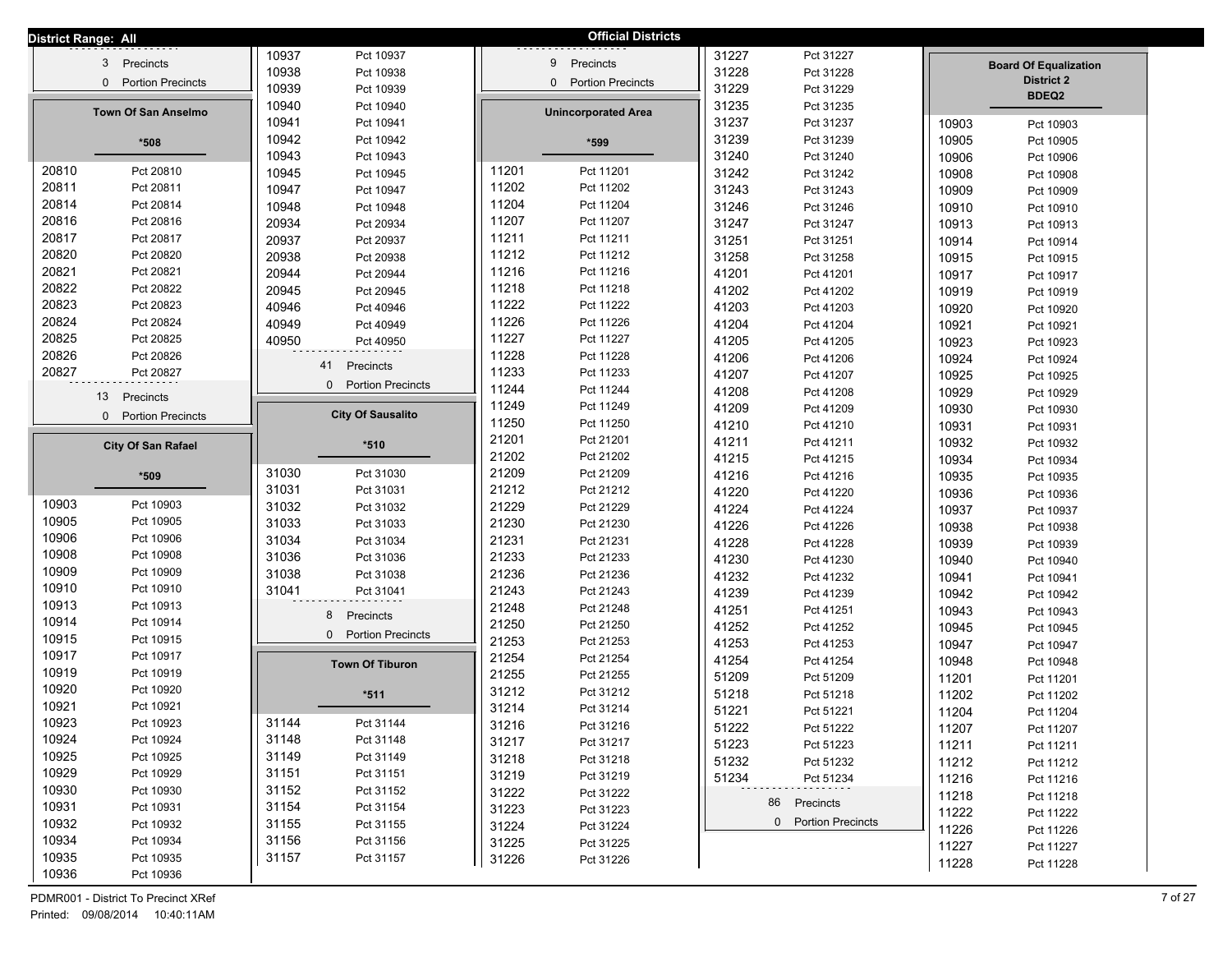| <b>District Range: All</b> |           |       |           |       | <b>Official Districts</b> |       |           |                               |  |
|----------------------------|-----------|-------|-----------|-------|---------------------------|-------|-----------|-------------------------------|--|
| 11233                      | Pct 11233 | 21230 | Pct 21230 | 31219 | Pct 31219                 | 41208 | Pct 41208 | 50640<br>Pct 50640            |  |
| 11244                      | Pct 11244 | 21231 | Pct 21231 | 31222 | Pct 31222                 | 41209 | Pct 41209 | 50641<br>Pct 50641            |  |
| 11249                      | Pct 11249 | 21233 | Pct 21233 | 31223 | Pct 31223                 | 41210 | Pct 41210 | 51209<br>Pct 51209            |  |
| 11250                      | Pct 11250 | 21236 | Pct 21236 | 31224 | Pct 31224                 | 41211 | Pct 41211 | 51218<br>Pct 51218            |  |
| 20303                      | Pct 20303 | 21243 | Pct 21243 | 31225 | Pct 31225                 | 41215 | Pct 41215 | 51221<br>Pct 51221            |  |
| 20304                      | Pct 20304 | 21248 | Pct 21248 | 31226 | Pct 31226                 | 41216 | Pct 41216 | 51222<br>Pct 51222            |  |
| 20305                      | Pct 20305 | 21250 | Pct 21250 | 31227 | Pct 31227                 | 41220 | Pct 41220 | 51223<br>Pct 51223            |  |
| 20306                      | Pct 20306 | 21253 | Pct 21253 | 31228 | Pct 31228                 | 41224 | Pct 41224 | 51232<br>Pct 51232            |  |
| 20307                      | Pct 20307 | 21254 | Pct 21254 | 31229 | Pct 31229                 | 41226 | Pct 41226 | 51234<br>Pct 51234            |  |
| 20308                      | Pct 20308 | 21255 | Pct 21255 | 31235 | Pct 31235                 | 41228 | Pct 41228 | 250<br>Precincts              |  |
| 20313                      | Pct 20313 | 30145 | Pct 30145 | 31237 | Pct 31237                 | 41230 | Pct 41230 |                               |  |
| 20315                      | Pct 20315 | 30153 | Pct 30153 | 31239 | Pct 31239                 | 41232 | Pct 41232 | <b>Portion Precincts</b><br>0 |  |
| 20432                      | Pct 20432 | 30501 | Pct 30501 | 31240 | Pct 31240                 | 41239 | Pct 41239 | <b>Marin County Board Of</b>  |  |
| 20435                      | Pct 20435 | 30502 | Pct 30502 | 31242 | Pct 31242                 | 41251 | Pct 41251 | <b>Education</b>              |  |
| 20439                      | Pct 20439 | 30503 | Pct 30503 | 31243 | Pct 31243                 | 41252 | Pct 41252 | <b>CB01</b>                   |  |
| 20440                      | Pct 20440 | 30504 | Pct 30504 | 31246 | Pct 31246                 | 41253 | Pct 41253 |                               |  |
| 20441                      | Pct 20441 | 30505 | Pct 30505 | 31247 | Pct 31247                 | 41254 | Pct 41254 | 10903<br>Pct 10903            |  |
| 20442                      | Pct 20442 | 30506 | Pct 30506 | 31251 | Pct 31251                 | 50601 | Pct 50601 | 10905<br>Pct 10905            |  |
| 20446                      | Pct 20446 | 30507 | Pct 30507 | 31258 | Pct 31258                 | 50602 | Pct 50602 | 10906<br>Pct 10906            |  |
| 20447                      | Pct 20447 | 30508 | Pct 30508 | 40222 | Pct 40222                 | 50603 | Pct 50603 | 10908<br>Pct 10908            |  |
| 20449                      | Pct 20449 | 30509 | Pct 30509 | 40223 | Pct 40223                 | 50604 | Pct 50604 | 10909<br>Pct 10909            |  |
| 20451                      | Pct 20451 | 30510 | Pct 30510 | 40227 | Pct 40227                 | 50605 | Pct 50605 | 10910<br>Pct 10910            |  |
| 20452                      | Pct 20452 | 30511 | Pct 30511 | 40229 | Pct 40229                 | 50606 | Pct 50606 | 10913<br>Pct 10913            |  |
| 20718                      | Pct 20718 | 30513 | Pct 30513 | 40231 | Pct 40231                 | 50607 | Pct 50607 | 10914<br>Pct 10914            |  |
| 20719                      | Pct 20719 | 30515 | Pct 30515 | 40234 | Pct 40234                 | 50608 | Pct 50608 | 10915<br>Pct 10915            |  |
| 20728                      | Pct 20728 | 30520 | Pct 30520 | 40235 | Pct 40235                 | 50610 | Pct 50610 | 10917<br>Pct 10917            |  |
| 20810                      | Pct 20810 | 30521 | Pct 30521 | 40236 | Pct 40236                 | 50611 | Pct 50611 | 10919<br>Pct 10919            |  |
| 20811                      | Pct 20811 | 31030 | Pct 31030 | 40237 | Pct 40237                 | 50612 | Pct 50612 | 10920<br>Pct 10920            |  |
| 20814                      | Pct 20814 | 31031 | Pct 31031 | 40238 | Pct 40238                 | 50613 | Pct 50613 | 10921<br>Pct 10921            |  |
| 20816                      | Pct 20816 | 31032 | Pct 31032 | 40421 | Pct 40421                 | 50614 | Pct 50614 | 10923<br>Pct 10923            |  |
| 20817                      | Pct 20817 | 31033 | Pct 31033 | 40425 | Pct 40425                 | 50615 | Pct 50615 | 10924<br>Pct 10924            |  |
| 20820                      | Pct 20820 | 31034 | Pct 31034 | 40433 | Pct 40433                 | 50616 | Pct 50616 | 10925<br>Pct 10925            |  |
| 20821                      | Pct 20821 | 31036 | Pct 31036 | 40610 | Pct 40610                 | 50617 | Pct 50617 | 10929<br>Pct 10929            |  |
| 20822                      | Pct 20822 | 31038 | Pct 31038 | 40612 | Pct 40612                 | 50619 | Pct 50619 | 10930<br>Pct 10930            |  |
| 20823                      | Pct 20823 | 31041 | Pct 31041 | 40613 | Pct 40613                 | 50620 | Pct 50620 | 10931<br>Pct 10931            |  |
| 20824                      | Pct 20824 | 31144 | Pct 31144 | 40614 | Pct 40614                 | 50624 | Pct 50624 | 10932<br>Pct 10932            |  |
| 20825                      | Pct 20825 | 31148 | Pct 31148 | 40617 | Pct 40617                 | 50625 | Pct 50625 | 10934<br>Pct 10934            |  |
| 20826                      | Pct 20826 | 31149 | Pct 31149 | 40618 | Pct 40618                 | 50626 | Pct 50626 | 10935<br>Pct 10935            |  |
| 20827                      | Pct 20827 | 31151 | Pct 31151 | 40619 | Pct 40619                 | 50627 | Pct 50627 | 10936<br>Pct 10936            |  |
| 20934                      | Pct 20934 | 31152 | Pct 31152 | 40946 | Pct 40946                 | 50628 | Pct 50628 | 10937<br>Pct 10937            |  |
| 20937                      | Pct 20937 | 31154 | Pct 31154 | 40949 | Pct 40949                 | 50629 | Pct 50629 | 10938<br>Pct 10938            |  |
| 20938                      | Pct 20938 | 31155 | Pct 31155 | 40950 | Pct 40950                 | 50630 | Pct 50630 | 10939<br>Pct 10939            |  |
| 20944                      | Pct 20944 | 31156 | Pct 31156 | 41201 | Pct 41201                 | 50631 | Pct 50631 | 10940<br>Pct 10940            |  |
| 20945                      | Pct 20945 | 31157 | Pct 31157 | 41202 | Pct 41202                 | 50633 | Pct 50633 | 10941<br>Pct 10941            |  |
| 21201                      | Pct 21201 | 31212 | Pct 31212 | 41203 | Pct 41203                 | 50635 | Pct 50635 | 10942<br>Pct 10942            |  |
| 21202                      | Pct 21202 | 31214 | Pct 31214 | 41204 | Pct 41204                 | 50636 | Pct 50636 | 10943<br>Pct 10943            |  |
| 21209                      | Pct 21209 | 31216 | Pct 31216 | 41205 | Pct 41205                 | 50637 | Pct 50637 | 10945<br>Pct 10945            |  |
| 21212                      | Pct 21212 | 31217 | Pct 31217 | 41206 | Pct 41206                 | 50638 | Pct 50638 | 10947<br>Pct 10947            |  |
| 21229                      | Pct 21229 | 31218 | Pct 31218 | 41207 | Pct 41207                 | 50639 | Pct 50639 | 10948<br>Pct 10948            |  |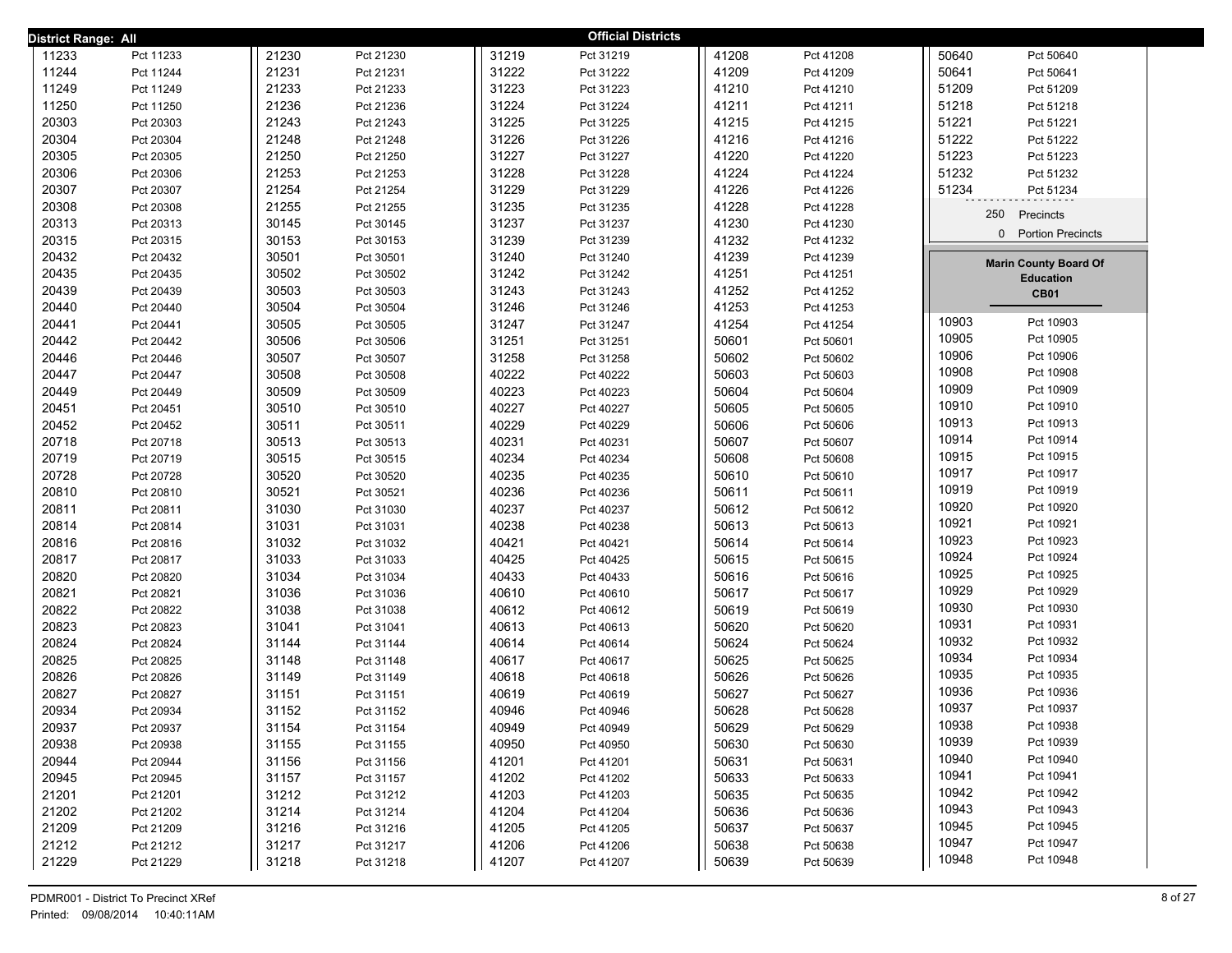| District Range: All |           |       |           |       | <b>Official Districts</b> |       |           |                    |                                 |
|---------------------|-----------|-------|-----------|-------|---------------------------|-------|-----------|--------------------|---------------------------------|
| 11201               | Pct 11201 | 20826 | Pct 20826 | 31149 | Pct 31149                 | 40618 | Pct 40618 | 50626              | Pct 50626                       |
| 11202               | Pct 11202 | 20827 | Pct 20827 | 31151 | Pct 31151                 | 40619 | Pct 40619 | 50627              | Pct 50627                       |
| 11204               | Pct 11204 | 20934 | Pct 20934 | 31152 | Pct 31152                 | 40946 | Pct 40946 | 50628              | Pct 50628                       |
| 11207               | Pct 11207 | 20937 | Pct 20937 | 31154 | Pct 31154                 | 40949 | Pct 40949 | 50629              | Pct 50629                       |
| 11211               | Pct 11211 | 20938 | Pct 20938 | 31155 | Pct 31155                 | 40950 | Pct 40950 | 50630              | Pct 50630                       |
| 11212               | Pct 11212 | 20944 | Pct 20944 | 31156 | Pct 31156                 | 41201 | Pct 41201 | 50631              | Pct 50631                       |
| 11216               | Pct 11216 | 20945 | Pct 20945 | 31157 | Pct 31157                 | 41202 | Pct 41202 | 50633              | Pct 50633                       |
| 11218               | Pct 11218 | 21201 | Pct 21201 | 31212 | Pct 31212                 | 41203 | Pct 41203 | 50635              | Pct 50635                       |
| 11222               | Pct 11222 | 21202 | Pct 21202 | 31214 | Pct 31214                 | 41204 | Pct 41204 | 50636              | Pct 50636                       |
| 11226               | Pct 11226 | 21209 | Pct 21209 | 31216 | Pct 31216                 | 41205 | Pct 41205 | 50637              | Pct 50637                       |
| 11227               | Pct 11227 | 21212 | Pct 21212 | 31217 | Pct 31217                 | 41206 | Pct 41206 | 50638              | Pct 50638                       |
| 11228               | Pct 11228 | 21229 | Pct 21229 | 31218 | Pct 31218                 | 41207 | Pct 41207 | 50639              | Pct 50639                       |
| 11233               | Pct 11233 | 21230 | Pct 21230 | 31219 | Pct 31219                 | 41208 | Pct 41208 | 50640              | Pct 50640                       |
| 11244               | Pct 11244 | 21231 | Pct 21231 | 31222 | Pct 31222                 | 41209 | Pct 41209 | 50641              | Pct 50641                       |
| 11249               | Pct 11249 | 21233 | Pct 21233 | 31223 | Pct 31223                 | 41210 | Pct 41210 | 51209              | Pct 51209                       |
| 11250               | Pct 11250 | 21236 | Pct 21236 | 31224 | Pct 31224                 | 41211 | Pct 41211 | 51218              | Pct 51218                       |
| 20303               | Pct 20303 | 21243 | Pct 21243 | 31225 | Pct 31225                 | 41215 | Pct 41215 | 51221              | Pct 51221                       |
| 20304               | Pct 20304 | 21248 | Pct 21248 | 31226 | Pct 31226                 | 41216 | Pct 41216 | 51222              | Pct 51222                       |
| 20305               | Pct 20305 | 21250 | Pct 21250 | 31227 | Pct 31227                 | 41220 | Pct 41220 | 51223              | Pct 51223                       |
| 20306               | Pct 20306 | 21253 | Pct 21253 | 31228 | Pct 31228                 | 41224 | Pct 41224 | 51232              | Pct 51232                       |
| 20307               | Pct 20307 | 21254 | Pct 21254 | 31229 | Pct 31229                 | 41226 | Pct 41226 | 51234              | Pct 51234                       |
| 20308               | Pct 20308 | 21255 | Pct 21255 | 31235 | Pct 31235                 | 41228 | Pct 41228 | 250                | Precincts                       |
| 20313               | Pct 20313 | 30145 | Pct 30145 | 31237 | Pct 31237                 | 41230 | Pct 41230 | $\mathbf{0}$       | <b>Portion Precincts</b>        |
| 20315               | Pct 20315 | 30153 | Pct 30153 | 31239 | Pct 31239                 | 41232 | Pct 41232 |                    |                                 |
| 20432               | Pct 20432 | 30501 | Pct 30501 | 31240 | Pct 31240                 | 41239 | Pct 41239 |                    | <b>Marin County Board Of</b>    |
| 20435               | Pct 20435 | 30502 | Pct 30502 | 31242 | Pct 31242                 | 41251 | Pct 41251 |                    | <b>Education-Trustee Area 1</b> |
| 20439               | Pct 20439 | 30503 | Pct 30503 | 31243 | Pct 31243                 | 41252 | Pct 41252 |                    | CB01 - 1                        |
| 20440               | Pct 20440 | 30504 | Pct 30504 | 31246 | Pct 31246                 | 41253 | Pct 41253 |                    |                                 |
| 20441               | Pct 20441 | 30505 | Pct 30505 | 31247 | Pct 31247                 | 41254 | Pct 41254 | 40610-A            | Pct 40610                       |
| 20442               | Pct 20442 | 30506 | Pct 30506 | 31251 | Pct 31251                 | 50601 | Pct 50601 | 40612              | Pct 40612                       |
| 20446               | Pct 20446 | 30507 | Pct 30507 | 31258 | Pct 31258                 | 50602 | Pct 50602 | 40613-A            | Pct 40613                       |
| 20447               | Pct 20447 | 30508 | Pct 30508 | 40222 | Pct 40222                 | 50603 | Pct 50603 | 40613-B            | Pct 40613                       |
| 20449               | Pct 20449 | 30509 | Pct 30509 | 40223 | Pct 40223                 | 50604 | Pct 50604 | 40614              | Pct 40614                       |
| 20451               | Pct 20451 | 30510 | Pct 30510 | 40227 | Pct 40227                 | 50605 | Pct 50605 | 40617-A            | Pct 40617                       |
| 20452               | Pct 20452 | 30511 | Pct 30511 | 40229 | Pct 40229                 | 50606 | Pct 50606 | 41204-A            | Pct 41204                       |
| 20718               | Pct 20718 | 30513 | Pct 30513 | 40231 | Pct 40231                 | 50607 | Pct 50607 | 41208              | Pct 41208                       |
| 20719               | Pct 20719 | 30515 | Pct 30515 | 40234 | Pct 40234                 | 50608 | Pct 50608 | 41210-A<br>41210-B | Pct 41210                       |
| 20728               | Pct 20728 | 30520 | Pct 30520 | 40235 | Pct 40235                 | 50610 | Pct 50610 | 41210-C            | Pct 41210                       |
| 20810               | Pct 20810 | 30521 | Pct 30521 | 40236 | Pct 40236                 | 50611 | Pct 50611 | 50607-A            | Pct 41210                       |
| 20811               | Pct 20811 | 31030 | Pct 31030 | 40237 | Pct 40237                 | 50612 | Pct 50612 | 50607-B            | Pct 50607                       |
| 20814               | Pct 20814 | 31031 | Pct 31031 | 40238 | Pct 40238                 | 50613 | Pct 50613 |                    | Pct 50607                       |
| 20816               | Pct 20816 | 31032 | Pct 31032 | 40421 | Pct 40421                 | 50614 | Pct 50614 | 50611-A<br>50612   | Pct 50611<br>Pct 50612          |
| 20817               | Pct 20817 | 31033 | Pct 31033 | 40425 | Pct 40425                 | 50615 | Pct 50615 | 50616              | Pct 50616                       |
| 20820               | Pct 20820 | 31034 | Pct 31034 | 40433 | Pct 40433                 | 50616 | Pct 50616 | 50617-A            | Pct 50617                       |
| 20821               | Pct 20821 | 31036 | Pct 31036 | 40610 | Pct 40610                 | 50617 | Pct 50617 | 50617-B            | Pct 50617                       |
| 20822               | Pct 20822 | 31038 | Pct 31038 | 40612 | Pct 40612                 | 50619 | Pct 50619 | 50620              | Pct 50620                       |
| 20823               | Pct 20823 | 31041 | Pct 31041 | 40613 | Pct 40613                 | 50620 | Pct 50620 | 50624              | Pct 50624                       |
| 20824               | Pct 20824 | 31144 | Pct 31144 | 40614 | Pct 40614                 | 50624 | Pct 50624 | 50625              | Pct 50625                       |
| 20825               | Pct 20825 | 31148 | Pct 31148 | 40617 | Pct 40617                 | 50625 | Pct 50625 |                    |                                 |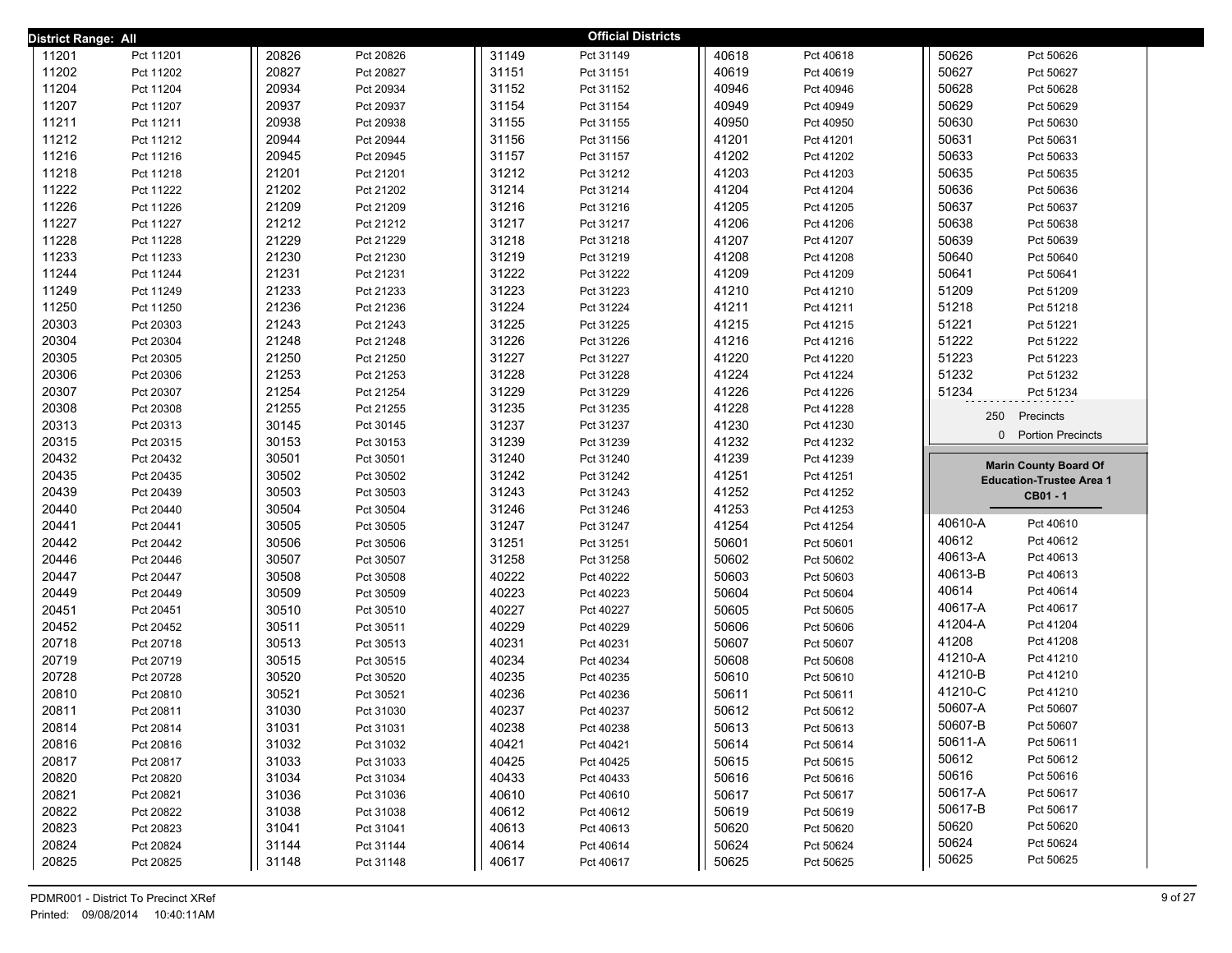| District Range: All               |                                 | <b>Official Districts</b>                |                                              |                                 |
|-----------------------------------|---------------------------------|------------------------------------------|----------------------------------------------|---------------------------------|
| 50626                             | 21250                           | 11222-F                                  | 20827                                        | 30153                           |
| Pct 50626                         | Pct 21250                       | Pct 11222                                | Pct 20827                                    | Pct 30153                       |
| 50627                             | 40433-A                         | 11226-D                                  | 20934-B                                      | 30506-A                         |
| Pct 50627                         | Pct 40433                       | Pct 11226                                | Pct 20934                                    | Pct 30506                       |
| 50628                             | 40946                           | 11226-E                                  | 20934-C                                      | 30506-B                         |
| Pct 50628                         | Pct 40946                       | Pct 11226                                | Pct 20934                                    | Pct 30506                       |
| 50629                             | 40949                           | 11226-F                                  | 20934-D                                      | 31144                           |
| Pct 50629                         | Pct 40949                       | Pct 11226                                | Pct 20934                                    | Pct 31144                       |
| 50630                             | 40950                           | 11226-G                                  | 20937-B                                      | 31148                           |
| Pct 50630                         | Pct 40950                       | Pct 11226                                | Pct 20937                                    | Pct 31148                       |
| 50631                             | 41239-A                         | 11227                                    | 20937-C                                      | 31149                           |
| Pct 50631                         | Pct 41239                       | Pct 11227                                | Pct 20937                                    | Pct 31149                       |
| 50633                             | 41239-B                         | 11228                                    | 20938-B                                      | 31151                           |
| Pct 50633                         | Pct 41239                       | Pct 11228                                | Pct 20938                                    | Pct 31151                       |
| 50635                             | 18                              | 11233                                    | 21201                                        | 31152                           |
| Pct 50635                         | Precincts                       | Pct 11233                                | Pct 21201                                    | Pct 31152                       |
| 50636                             |                                 | 11250                                    | 21202                                        | 31154                           |
| Pct 50636                         |                                 | Pct 11250                                | Pct 21202                                    | Pct 31154                       |
| 50637                             | 13                              | 41204-E                                  | 21209                                        | 31155                           |
| Pct 50637                         | <b>Portion Precincts</b>        | Pct 41204                                | Pct 21209                                    | Pct 31155                       |
| 50638                             | <b>Marin County Board Of</b>    | 32                                       | 21212                                        | 31156                           |
| Pct 50638                         |                                 | Precincts                                | Pct 21212                                    | Pct 31156                       |
| 50639<br>Pct 50639                | <b>Education-Trustee Area 3</b> |                                          | 21229<br>Pct 21229                           | 31157<br>Pct 31157              |
| 50640                             | CB01 - 3                        | 13                                       | 21230                                        | 31237                           |
| Pct 50640                         |                                 | <b>Portion Precincts</b>                 | Pct 21230                                    | Pct 31237                       |
| 50641<br>Pct 50641                |                                 | <b>Marin County Board Of</b>             | 21231<br>Pct 21231                           | 31239<br>Pct 31239              |
| 51222                             | 10903                           | <b>Education-Trustee Area 4</b>          | 21233                                        | 31240                           |
| Pct 51222                         | Pct 10903                       |                                          | Pct 21233                                    | Pct 31240                       |
| 51223                             | 10905                           | CB01 - 4                                 | 21236                                        | 31242                           |
| Pct 51223                         | Pct 10905                       |                                          | Pct 21236                                    | Pct 31242                       |
| 51232                             | 10906                           |                                          | 21243                                        | 31243                           |
| Pct 51232                         | Pct 10906                       |                                          | Pct 21243                                    | Pct 31243                       |
| 51234                             | 10908                           | 10937-D                                  | 21248                                        | 31246                           |
| Pct 51234                         | Pct 10908                       | Pct 10937                                | Pct 21248                                    | Pct 31246                       |
| Precincts                         | 10909                           | 10938-B                                  | 21253                                        | 31247                           |
| 26                                | Pct 10909                       | Pct 10938                                | Pct 21253                                    | Pct 31247                       |
|                                   | 10910                           | 10938-C                                  | 21254                                        | 31251                           |
|                                   | Pct 10910                       | Pct 10938                                | Pct 21254                                    | Pct 31251                       |
| 13                                | 10913                           | 10938-D                                  | 21255                                        | 31258                           |
| <b>Portion Precincts</b>          | Pct 10913                       | Pct 10938                                | Pct 21255                                    | Pct 31258                       |
| <b>Marin County Board Of</b>      | 10914                           | 20303                                    | 41216-A                                      | 40222                           |
|                                   | Pct 10914                       | Pct 20303                                | Pct 41216                                    | Pct 40222                       |
| <b>Education-Trustee Area 2</b>   | 10915                           | 20304                                    | 41216-B                                      | 40223                           |
|                                   | Pct 10915                       | Pct 20304                                | Pct 41216                                    | Pct 40223                       |
| CB01 - 2                          | 10917                           | 20305                                    | 41216-C                                      | 40227                           |
|                                   | Pct 10917                       | Pct 20305                                | Pct 41216                                    | Pct 40227                       |
|                                   | 10919                           | 20306                                    | 41216-D                                      | 40229                           |
|                                   | Pct 10919                       | Pct 20306                                | Pct 41216                                    | Pct 40229                       |
| 10934                             | 10920                           | 20307                                    | 41216-E                                      | 40231                           |
| Pct 10934                         | Pct 10920                       | Pct 20307                                | Pct 41216                                    | Pct 40231                       |
| 10935                             | 10921                           | 20308                                    | 39                                           | 40234                           |
| Pct 10935                         | Pct 10921                       | Pct 20308                                | Precincts                                    | Pct 40234                       |
| 10936                             | 10923                           | 20313                                    | 19 Portion Precincts                         | 40235                           |
| Pct 10936                         | Pct 10923                       | Pct 20313                                |                                              | Pct 40235                       |
| 10937-A                           | 10924                           | 20315                                    |                                              | 40236                           |
| Pct 10937                         | Pct 10924                       | Pct 20315                                |                                              | Pct 40236                       |
| 10937-B                           | 10925                           | 20432-A                                  | <b>Marin County Board Of</b>                 | 40237                           |
| Pct 10937                         | Pct 10925                       | Pct 20432                                |                                              | Pct 40237                       |
| 10938-A                           | 10929                           | 20432-B                                  | <b>Education-Trustee Area 5</b>              | 40238                           |
| Pct 10938                         | Pct 10929                       | Pct 20432                                |                                              | Pct 40238                       |
| 10939-A                           | 10930                           | 20442                                    | CB01 - 5                                     | 40421                           |
| Pct 10939                         | Pct 10930                       | Pct 20442                                |                                              | Pct 40421                       |
| 10940                             | 10931                           | 20446-A                                  |                                              | 40425                           |
| Pct 10940                         | Pct 10931                       | Pct 20446                                |                                              | Pct 40425                       |
| 10941                             | 10932                           | 20452-A                                  | 20432-C                                      | 40433-B                         |
| Pct 10941                         | Pct 10932                       | Pct 20452                                | Pct 20432                                    | Pct 40433                       |
| 10942                             | 10937-C                         | 20718                                    | 20432-D                                      | 41232                           |
| Pct 10942                         | Pct 10937                       | Pct 20718                                | Pct 20432                                    | Pct 41232                       |
| 10943<br>Pct 10943<br>10945       | 10939-B<br>Pct 10939<br>10939-C | 20719<br>Pct 20719<br>20728<br>Pct 20728 | 20432-E<br>Pct 20432<br>20432-F<br>Pct 20432 | 41239-C<br>Pct 41239            |
| Pct 10945<br>10947                | Pct 10939<br>11201              | 20810                                    | 20432-G                                      | 41239-D<br>Pct 41239            |
| Pct 10947                         | Pct 11201                       | Pct 20810                                | Pct 20432                                    | 40                              |
| 10948                             | 11202                           | 20811                                    | 20435                                        | Precincts                       |
| Pct 10948<br>11226-A<br>Pct 11226 | Pct 11202<br>11204              | Pct 20811<br>20814<br>Pct 20814          | Pct 20435<br>20439<br>Pct 20439              | 13 Portion Precincts            |
|                                   | Pct 11204                       |                                          |                                              |                                 |
| 11226-B                           | 11207                           | 20816                                    | 20440                                        | <b>Marin County Board Of</b>    |
| Pct 11226                         | Pct 11207                       | Pct 20816                                | Pct 20440                                    |                                 |
| 11226-C                           | 11211                           | 20817                                    | 20441                                        |                                 |
| Pct 11226                         | Pct 11211                       | Pct 20817                                | Pct 20441                                    |                                 |
| 11244                             | 11212                           | 20820                                    | 20446-B                                      | <b>Education-Trustee Area 6</b> |
| Pct 11244                         | Pct 11212                       | Pct 20820                                | Pct 20446                                    |                                 |
| 11249                             | 11216                           | 20821                                    | 20447                                        | CB01 - 6                        |
| Pct 11249                         | Pct 11216                       | Pct 20821                                | Pct 20447                                    |                                 |
| 20934-A                           | 11218                           | 20822                                    | 20449                                        | 30501                           |
| Pct 20934                         | Pct 11218                       | Pct 20822                                | Pct 20449                                    | Pct 30501                       |
| 20937-A                           | 11222-A                         | 20823                                    | 20451                                        | 30502                           |
| Pct 20937                         | Pct 11222                       | Pct 20823                                | Pct 20451                                    | Pct 30502                       |
| 20938-A                           | 11222-B                         | 20824                                    | 20452-B                                      | 30503                           |
| Pct 20938                         | Pct 11222                       | Pct 20824                                | Pct 20452                                    | Pct 30503                       |
| 20944                             | 11222-C                         | 20825                                    | 20452-C                                      | 30504                           |
| Pct 20944                         | Pct 11222                       | Pct 20825                                | Pct 20452                                    | Pct 30504                       |
| 20945                             | 11222-E                         | 20826                                    | 30145                                        | 30505                           |
| Pct 20945                         | Pct 11222                       | Pct 20826                                | Pct 30145                                    | Pct 30505                       |
|                                   |                                 |                                          |                                              |                                 |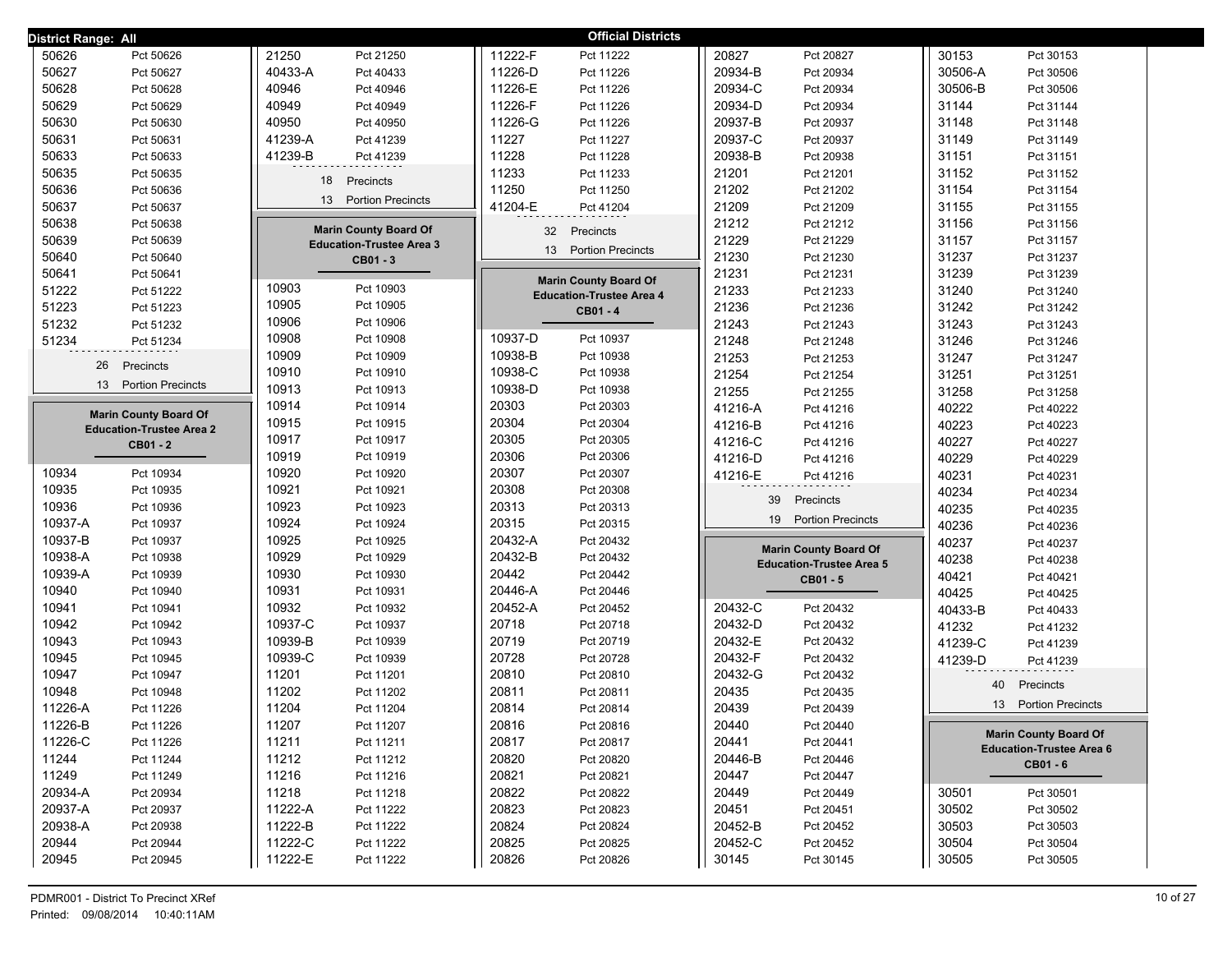| <b>District Range: All</b> |                                 |         |                      |              | <b>Official Districts</b>                   |       |           |       |           |
|----------------------------|---------------------------------|---------|----------------------|--------------|---------------------------------------------|-------|-----------|-------|-----------|
| 30506-C                    | Pct 30506                       | 40613-D | Pct 40613            |              |                                             | 10945 | Pct 10945 | 20823 | Pct 20823 |
| 30507                      | Pct 30507                       | 40617-B | Pct 40617            |              | <b>Sonoma County Board Of</b>               | 10947 | Pct 10947 | 20824 | Pct 20824 |
| 30508                      | Pct 30508                       | 40617-C | Pct 40617            |              | <b>Education-Trustee Area 2</b><br>CB02 - 2 | 10948 | Pct 10948 | 20825 | Pct 20825 |
| 30509                      | Pct 30509                       | 40618   | Pct 40618            |              |                                             | 11201 | Pct 11201 | 20826 | Pct 20826 |
| 30510                      | Pct 30510                       | 40619   | Pct 40619            | 41201-A      | Pct 41201                                   | 11202 | Pct 11202 | 20827 | Pct 20827 |
| 30511                      | Pct 30511                       | 41201   | Pct 41201            | 41204-A      | Pct 41204                                   | 11204 | Pct 11204 | 20934 | Pct 20934 |
| 30513                      | Pct 30513                       | 41202   | Pct 41202            | 41204-F      | Pct 41204                                   | 11207 | Pct 11207 | 20937 | Pct 20937 |
| 30515                      | Pct 30515                       | 41203   | Pct 41203            | 41204-G      | Pct 41204                                   | 11211 | Pct 11211 | 20938 | Pct 20938 |
| 30520                      | Pct 30520                       | 41204-B | Pct 41204            | 41204-H      | Pct 41204                                   | 11212 | Pct 11212 | 20944 | Pct 20944 |
| 30521                      | Pct 30521                       | 41204-C | Pct 41204            | 41204-l      | Pct 41204                                   | 11216 | Pct 11216 | 20945 | Pct 20945 |
| 31030                      | Pct 31030                       | 41204-D | Pct 41204            | 41204-J      | Pct 41204                                   | 11218 | Pct 11218 | 21201 | Pct 21201 |
| 31031                      | Pct 31031                       | 41204-F | Pct 41204            | 41208-A      | Pct 41208                                   | 11222 | Pct 11222 | 21202 | Pct 21202 |
| 31032                      | Pct 31032                       | 41204-G | Pct 41204            | $\mathbf{0}$ |                                             | 11226 | Pct 11226 | 21209 | Pct 21209 |
| 31033                      | Pct 31033                       | 41204-H | Pct 41204            |              | Precincts                                   | 11227 | Pct 11227 | 21212 | Pct 21212 |
| 31034                      | Pct 31034                       | 41204-l | Pct 41204            | 8            | <b>Portion Precincts</b>                    | 11228 | Pct 11228 | 21229 | Pct 21229 |
| 31036                      | Pct 31036                       | 41204-J | Pct 41204            |              | <b>Marin Community College</b>              | 11233 | Pct 11233 | 21230 | Pct 21230 |
| 31038                      | Pct 31038                       | 41205   | Pct 41205            |              | <b>District</b>                             | 11244 | Pct 11244 | 21231 | Pct 21231 |
| 31041                      | Pct 31041                       | 41206   | Pct 41206            |              | CC01                                        | 11249 | Pct 11249 | 21233 | Pct 21233 |
| 31212                      | Pct 31212                       | 41207   | Pct 41207            |              |                                             | 11250 | Pct 11250 | 21236 | Pct 21236 |
| 31214                      | Pct 31214                       | 41209   | Pct 41209            | 10903        | Pct 10903                                   | 20303 | Pct 20303 | 21243 | Pct 21243 |
| 31216                      | Pct 31216                       | 41211   | Pct 41211            | 10905        | Pct 10905                                   | 20304 | Pct 20304 | 21248 | Pct 21248 |
| 31217                      | Pct 31217                       | 41215   | Pct 41215            | 10906        | Pct 10906                                   | 20305 | Pct 20305 | 21250 | Pct 21250 |
| 31218                      | Pct 31218                       | 41216-F | Pct 41216            | 10908        | Pct 10908                                   | 20306 | Pct 20306 | 21253 | Pct 21253 |
| 31219                      | Pct 31219                       | 41216-G | Pct 41216            | 10909        | Pct 10909                                   | 20307 | Pct 20307 | 21254 | Pct 21254 |
| 31222                      | Pct 31222                       | 41216-H | Pct 41216            | 10910        | Pct 10910                                   | 20308 | Pct 20308 | 21255 | Pct 21255 |
| 31223                      | Pct 31223                       | 41220-C | Pct 41220            | 10913        | Pct 10913                                   | 20313 | Pct 20313 | 30145 | Pct 30145 |
| 31224                      | Pct 31224                       | 41251   | Pct 41251            | 10914        | Pct 10914                                   | 20315 | Pct 20315 | 30153 | Pct 30153 |
| 31225                      | Pct 31225                       | 41252   | Pct 41252            | 10915        | Pct 10915                                   | 20432 | Pct 20432 | 30501 | Pct 30501 |
| 31226                      | Pct 31226                       | 41254   | Pct 41254            | 10917        | Pct 10917                                   | 20435 | Pct 20435 | 30502 | Pct 30502 |
| 31227                      | Pct 31227                       | 50601   | Pct 50601            | 10919        | Pct 10919                                   | 20439 | Pct 20439 | 30503 | Pct 30503 |
| 31228                      | Pct 31228                       | 50602   | Pct 50602            | 10920        | Pct 10920                                   | 20440 | Pct 20440 | 30504 | Pct 30504 |
| 31229                      | Pct 31229                       | 50603   | Pct 50603            | 10921        | Pct 10921                                   | 20441 | Pct 20441 | 30505 | Pct 30505 |
| 31235                      | Pct 31235                       | 50604   | Pct 50604            | 10923        | Pct 10923                                   | 20442 | Pct 20442 | 30506 | Pct 30506 |
| 41220-A                    | Pct 41220                       | 50605   | Pct 50605            | 10924        | Pct 10924                                   | 20446 | Pct 20446 | 30507 | Pct 30507 |
| 41220-B                    | Pct 41220                       | 50606   | Pct 50606            | 10925        | Pct 10925                                   | 20447 | Pct 20447 | 30508 | Pct 30508 |
| 41224                      | Pct 41224                       | 50607-C | Pct 50607            | 10929        | Pct 10929                                   | 20449 | Pct 20449 | 30509 | Pct 30509 |
| 41226                      | Pct 41226                       | 50608   | Pct 50608            | 10930        | Pct 10930                                   | 20451 | Pct 20451 | 30510 | Pct 30510 |
| 41228                      | Pct 41228                       | 50610   | Pct 50610            | 10931        | Pct 10931                                   | 20452 | Pct 20452 | 30511 | Pct 30511 |
| 41230                      | Pct 41230                       | 50611-B | Pct 50611            | 10932        | Pct 10932                                   | 20718 | Pct 20718 | 30513 | Pct 30513 |
| 41253                      | Pct 41253                       | 50613   | Pct 50613            | 10934        | Pct 10934                                   | 20719 | Pct 20719 | 30515 | Pct 30515 |
|                            | 42 Precincts                    | 50614   | Pct 50614            | 10935        | Pct 10935                                   | 20728 | Pct 20728 | 30520 | Pct 30520 |
|                            | 3 Portion Precincts             | 50615   | Pct 50615            | 10936        | Pct 10936                                   | 20810 | Pct 20810 | 30521 | Pct 30521 |
|                            |                                 | 50617-C | Pct 50617            | 10937        | Pct 10937                                   | 20811 | Pct 20811 | 31030 | Pct 31030 |
|                            | <b>Marin County Board Of</b>    | 50619   | Pct 50619            | 10938        | Pct 10938                                   | 20814 | Pct 20814 | 31031 | Pct 31031 |
|                            | <b>Education-Trustee Area 7</b> | 51209   | Pct 51209            | 10939        | Pct 10939                                   | 20816 | Pct 20816 | 31032 | Pct 31032 |
|                            | CB01 - 7                        | 51218   | Pct 51218            | 10940        | Pct 10940                                   | 20817 | Pct 20817 | 31033 | Pct 31033 |
| 40610-B                    | Pct 40610                       | 51221   | Pct 51221            | 10941        | Pct 10941                                   | 20820 | Pct 20820 | 31034 | Pct 31034 |
| 40613-C                    | Pct 40613                       | 29      | Precincts            | 10942        | Pct 10942                                   | 20821 | Pct 20821 | 31036 | Pct 31036 |
|                            |                                 |         | 20 Portion Precincts | 10943        | Pct 10943                                   | 20822 | Pct 20822 | 31038 | Pct 31038 |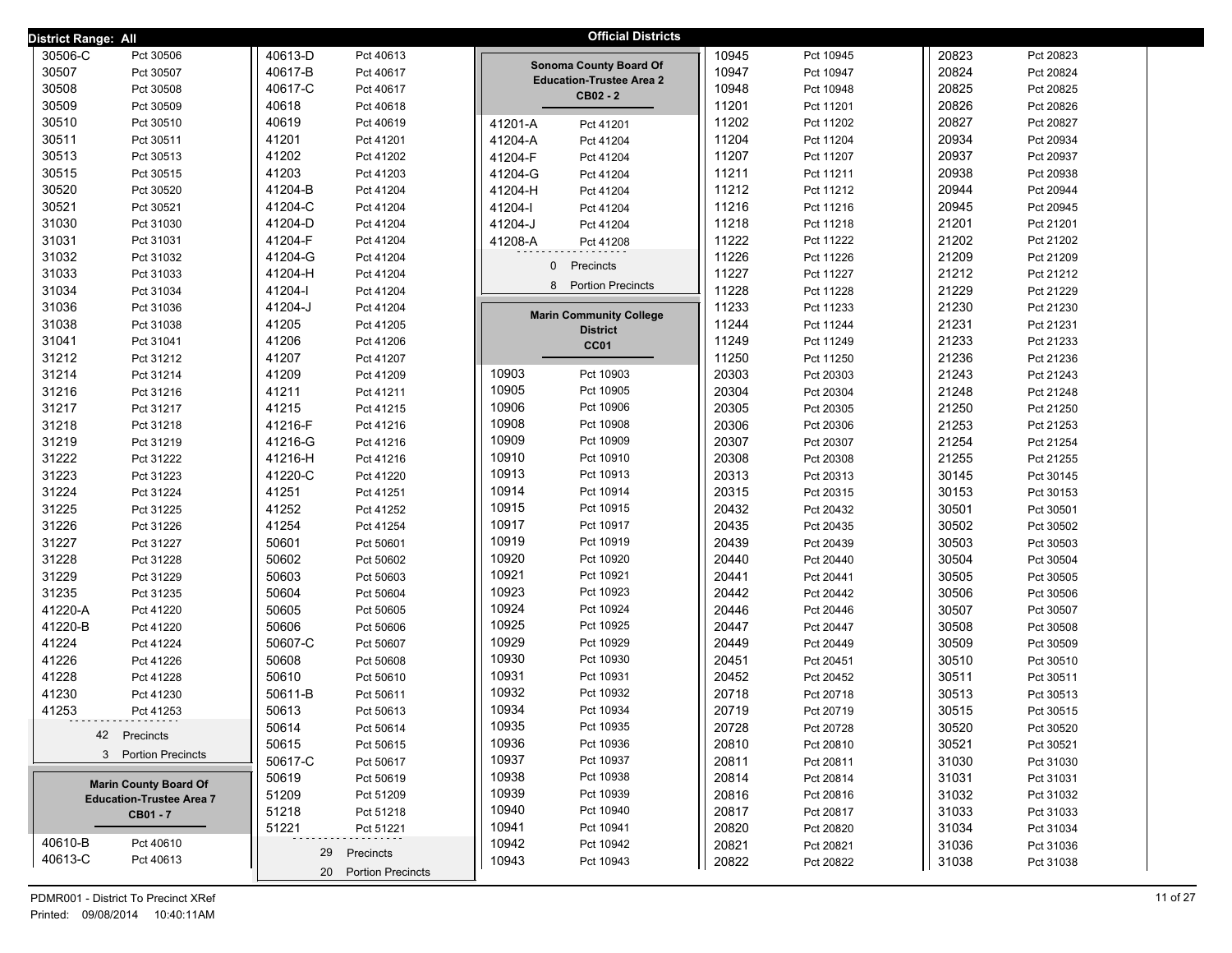| District Range: All |           |         |           | <b>Official Districts</b>       |                                            |                      |
|---------------------|-----------|---------|-----------|---------------------------------|--------------------------------------------|----------------------|
| 31041               | Pct 31041 | 40613   | Pct 40613 | 41254<br>Pct 41254              | 41201-A<br>Pct 41201                       | 10932<br>Pct 10932   |
| 31144               | Pct 31144 | 40614   | Pct 40614 | 50601<br>Pct 50601              | 41204-A<br>Pct 41204                       | 10934<br>Pct 10934   |
| 31148               | Pct 31148 | 40617   | Pct 40617 | 50602<br>Pct 50602              | 41204-F<br>Pct 41204                       | 10935<br>Pct 10935   |
| 31149               | Pct 31149 | 40618   | Pct 40618 | 50603<br>Pct 50603              | 41204-G<br>Pct 41204                       | 10936<br>Pct 10936   |
| 31151               | Pct 31151 | 40619   | Pct 40619 | 50604<br>Pct 50604              | 41204-H<br>Pct 41204                       | 10937<br>Pct 10937   |
| 31152               | Pct 31152 | 40946   | Pct 40946 | 50605<br>Pct 50605              | 41204-l<br>Pct 41204                       | 10938<br>Pct 10938   |
| 31154               | Pct 31154 | 40949   | Pct 40949 | 50606<br>Pct 50606              | 41204-J<br>Pct 41204                       | 10939<br>Pct 10939   |
| 31155               | Pct 31155 | 40950   | Pct 40950 | 50607<br>Pct 50607              | 41208-A<br>Pct 41208                       | 10940<br>Pct 10940   |
| 31156               | Pct 31156 | 41201-B | Pct 41201 | 50608<br>Pct 50608              | Precincts<br>0                             | 10941<br>Pct 10941   |
| 31157               | Pct 31157 | 41201-C | Pct 41201 | 50610<br>Pct 50610              |                                            | 10942<br>Pct 10942   |
| 31212               | Pct 31212 | 41201-D | Pct 41201 | 50611<br>Pct 50611              | 8<br><b>Portion Precincts</b>              | 10943<br>Pct 10943   |
| 31214               | Pct 31214 | 41201-E | Pct 41201 | 50612<br>Pct 50612              | Petaluma Joint Union High                  | 10945<br>Pct 10945   |
| 31216               | Pct 31216 | 41201-F | Pct 41201 | 50613<br>Pct 50613              | <b>School District</b>                     | 10947<br>Pct 10947   |
| 31217               | Pct 31217 | 41201-G | Pct 41201 | 50614<br>Pct 50614              | <b>HS40</b>                                | 10948<br>Pct 10948   |
| 31218               | Pct 31218 | 41201-H | Pct 41201 | 50615<br>Pct 50615              |                                            | 11201<br>Pct 11201   |
| 31219               | Pct 31219 | 41201-l | Pct 41201 | 50616<br>Pct 50616              | 41201-A<br>Pct 41201                       | 11202<br>Pct 11202   |
| 31222               | Pct 31222 | 41201-J | Pct 41201 | 50617<br>Pct 50617              | 41204-A<br>Pct 41204                       | 11204<br>Pct 11204   |
| 31223               | Pct 31223 | 41201-K | Pct 41201 | 50619<br>Pct 50619              | 41204-F<br>Pct 41204                       | 11207<br>Pct 11207   |
| 31224               | Pct 31224 | 41201-L | Pct 41201 | 50620<br>Pct 50620              | 41204-G<br>Pct 41204                       | 11211<br>Pct 11211   |
| 31225               | Pct 31225 | 41202   | Pct 41202 | 50624<br>Pct 50624              | 41204-H<br>Pct 41204                       | 11212<br>Pct 11212   |
| 31226               | Pct 31226 | 41203   | Pct 41203 | 50625<br>Pct 50625              | 41204-l<br>Pct 41204                       | 11216<br>Pct 11216   |
| 31227               | Pct 31227 | 41204-B | Pct 41204 | 50626<br>Pct 50626              | 41204-J<br>Pct 41204                       | 11218<br>Pct 11218   |
| 31228               | Pct 31228 | 41204-C | Pct 41204 | 50627<br>Pct 50627              | 41208-A<br>Pct 41208                       | 11222<br>Pct 11222   |
| 31229               | Pct 31229 | 41204-D | Pct 41204 | 50628<br>Pct 50628              | 0<br>Precincts                             | 11226<br>Pct 11226   |
| 31235               | Pct 31235 | 41204-E | Pct 41204 | 50629<br>Pct 50629              | 8 Portion Precincts                        | 11227<br>Pct 11227   |
| 31237               | Pct 31237 | 41205   | Pct 41205 | 50630<br>Pct 50630              |                                            | 11228<br>Pct 11228   |
| 31239               | Pct 31239 | 41206   | Pct 41206 | 50631<br>Pct 50631              | San Rafael High School                     | 11233<br>Pct 11233   |
| 31240               | Pct 31240 | 41207   | Pct 41207 | 50633<br>Pct 50633              | <b>District</b>                            | 11244<br>Pct 11244   |
| 31242               | Pct 31242 | 41208-B | Pct 41208 | 50635<br>Pct 50635              | <b>HS50</b>                                | 11249<br>Pct 11249   |
| 31243               | Pct 31243 | 41208-C | Pct 41208 | 50636<br>Pct 50636              |                                            | 11250<br>Pct 11250   |
| 31246               | Pct 31246 | 41208-D | Pct 41208 | 50637<br>Pct 50637              | 10903<br>Pct 10903                         | 20934-A<br>Pct 20934 |
| 31247               | Pct 31247 | 41208-E | Pct 41208 | 50638<br>Pct 50638              | 10905<br>Pct 10905<br>10906                | 20934-B<br>Pct 20934 |
| 31251               | Pct 31251 | 41209   | Pct 41209 | 50639<br>Pct 50639              | Pct 10906                                  | 20937<br>Pct 20937   |
| 31258               | Pct 31258 | 41210-A | Pct 41210 | 50640<br>Pct 50640              | 10908<br>Pct 10908                         | 20938<br>Pct 20938   |
| 40222               | Pct 40222 | 41210-B | Pct 41210 | 50641<br>Pct 50641              | 10909<br>Pct 10909<br>10910                | 20944<br>Pct 20944   |
| 40223               | Pct 40223 | 41210-C | Pct 41210 | 51209<br>Pct 51209              | Pct 10910<br>10913<br>Pct 10913            | 20945<br>Pct 20945   |
| 40227               | Pct 40227 | 41211   | Pct 41211 | 51218<br>Pct 51218              | 10914<br>Pct 10914                         | 21250<br>Pct 21250   |
| 40229               | Pct 40229 | 41215   | Pct 41215 | 51221<br>Pct 51221              | 10915<br>Pct 10915                         | 40433-A<br>Pct 40433 |
| 40231               | Pct 40231 | 41216   | Pct 41216 | 51222<br>Pct 51222              | 10917                                      | 40946<br>Pct 40946   |
| 40234               | Pct 40234 | 41220   | Pct 41220 | 51223<br>Pct 51223              | Pct 10917<br>10919<br>Pct 10919            | 40949<br>Pct 40949   |
| 40235               | Pct 40235 | 41224   | Pct 41224 | 51232<br>Pct 51232              |                                            | 40950<br>Pct 40950   |
| 40236               | Pct 40236 | 41226   | Pct 41226 | 51234<br>Pct 51234              | 10920<br>Pct 10920<br>10921-A<br>Pct 10921 | 41204-E<br>Pct 41204 |
| 40237               | Pct 40237 | 41228   | Pct 41228 | 246 Precincts                   | 10921-B<br>Pct 10921                       | 41239-A<br>Pct 41239 |
| 40238               | Pct 40238 | 41230   | Pct 41230 | 22 Portion Precincts            | 10923                                      | 41239-B<br>Pct 41239 |
| 40421               | Pct 40421 | 41232   | Pct 41232 |                                 | Pct 10923<br>10924                         | 55 Precincts         |
| 40425               | Pct 40425 | 41239   | Pct 41239 | <b>Sonoma Community College</b> | Pct 10924<br>10925<br>Pct 10925            | 9 Portion Precincts  |
| 40433               | Pct 40433 | 41251   | Pct 41251 | <b>District -Trustee Area 2</b> | 10929<br>Pct 10929                         |                      |
| 40610               | Pct 40610 | 41252   | Pct 41252 | CC <sub>02</sub>                | 10930-A<br>Pct 10930                       |                      |
| 40612               | Pct 40612 | 41253   | Pct 41253 |                                 | 10931<br>Pct 10931                         |                      |
|                     |           |         |           |                                 |                                            |                      |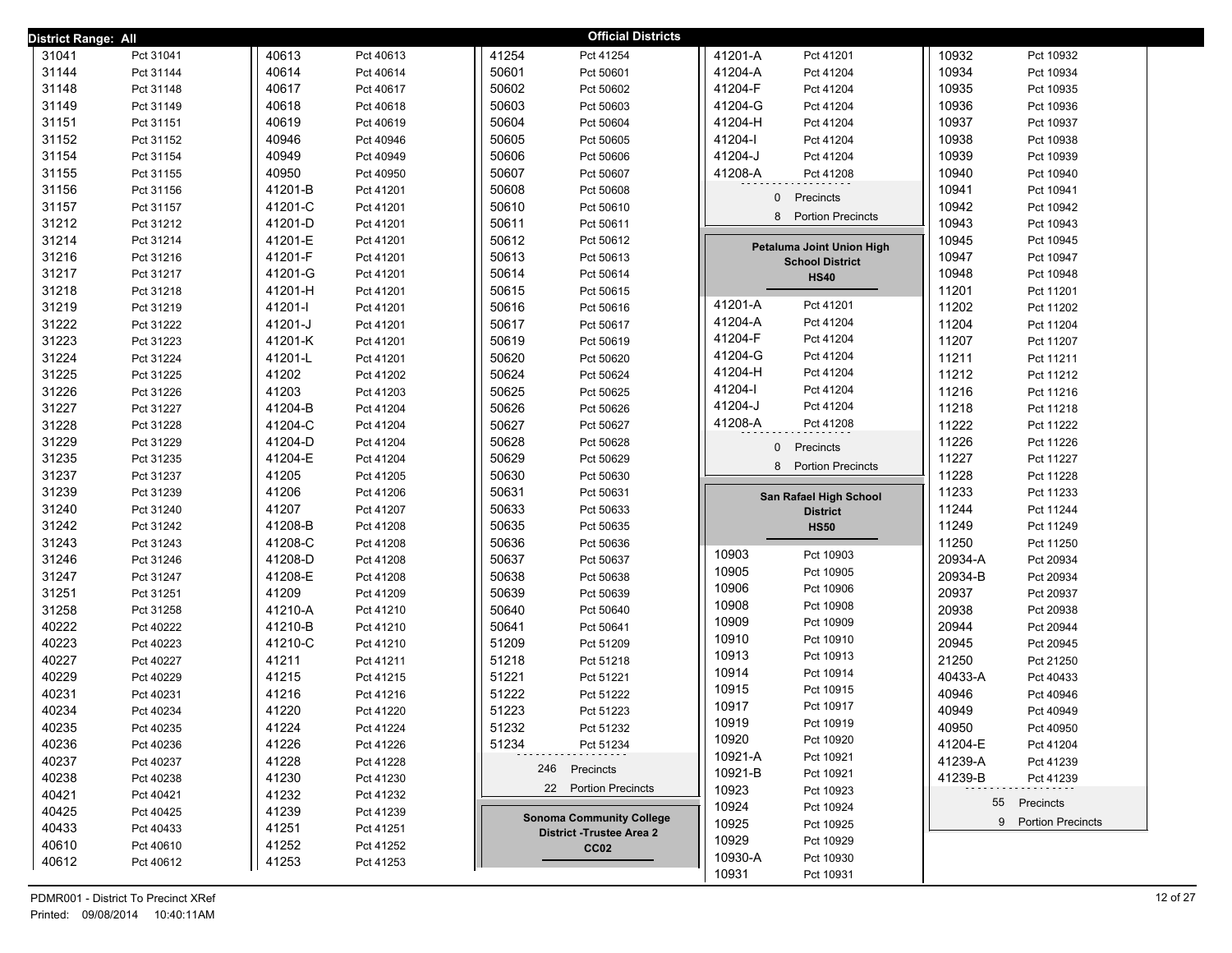| District Range: All |                                       |                |                        |                    | <b>Official Districts</b> |                                             |                                     |
|---------------------|---------------------------------------|----------------|------------------------|--------------------|---------------------------|---------------------------------------------|-------------------------------------|
|                     |                                       | 21231          | Pct 21231              | 31223              | Pct 31223                 | 41254<br>Pct 41254                          | 11226-D<br>Pct 11226                |
|                     | <b>Tamalpais Union High</b>           | 21233          | Pct 21233              | 31224              | Pct 31224                 |                                             | 11226-G<br>Pct 11226                |
|                     | <b>School District</b><br><b>HS60</b> | 21236          | Pct 21236              | 31225              | Pct 31225                 | Precincts<br>134                            | 41204-E<br>Pct 41204                |
|                     |                                       | 21243          | Pct 21243              | 31226              | Pct 31226                 | 10 <sup>1</sup><br><b>Portion Precincts</b> | 16<br>Precincts                     |
| 10921-C             | Pct 10921                             | 21248          | Pct 21248              | 31227              | Pct 31227                 | <b>Bolinas-Stinson Union</b>                |                                     |
| 10930-C             | Pct 10930                             | 21253          | Pct 21253              | 31228              | Pct 31228                 | <b>School District</b>                      | <b>Portion Precincts</b><br>16      |
| 20303               | Pct 20303                             | 21254          | Pct 21254              | 31229              | Pct 31229                 | SCH <sub>05</sub>                           | <b>Kentfield School District</b>    |
| 20304               | Pct 20304                             | 21255          | Pct 21255              | 31235              | Pct 31235                 |                                             |                                     |
| 20305               | Pct 20305                             | 30145          | Pct 30145              | 31237              | Pct 31237                 | 41205-B<br>Pct 41205                        | <b>SCH20</b>                        |
| 20306               | Pct 20306                             | 30153          | Pct 30153              | 31239              | Pct 31239                 | 41207<br>Pct 41207                          |                                     |
| 20307               | Pct 20307                             | 30501          | Pct 30501              | 31240              | Pct 31240                 | 41209<br>Pct 41209                          | 20432-A<br>Pct 20432                |
| 20308               | Pct 20308                             | 30502          | Pct 30502              | 31242              | Pct 31242                 | 41220-C<br>Pct 41220                        | 20432-B<br>Pct 20432                |
| 20313               | Pct 20313                             | 30503          | Pct 30503              | 31243              | Pct 31243                 | 41252<br>Pct 41252                          | 20432-C<br>Pct 20432                |
| 20315               | Pct 20315                             | 30504          | Pct 30504              | 31246              | Pct 31246                 | 41254<br>Pct 41254                          | 20432-G<br>Pct 20432                |
| 20432               | Pct 20432                             | 30505          | Pct 30505              | 31247              | Pct 31247                 | Precincts<br>$\overline{4}$                 | 20439<br>Pct 20439                  |
| 20435               | Pct 20435                             | 30506          | Pct 30506              | 31251              | Pct 31251                 | 2 Portion Precincts                         | 20442<br>Pct 20442                  |
| 20439               | Pct 20439                             | 30507          | Pct 30507              | 31258              | Pct 31258                 |                                             | 20446<br>Pct 20446                  |
| 20440               | Pct 20440                             | 30508          | Pct 30508              | 40222              | Pct 40222                 | <b>Dixie School District</b>                | 20449<br>Pct 20449                  |
| 20441               | Pct 20441                             | 30509          | Pct 30509              | 40223              | Pct 40223                 |                                             | 20451<br>Pct 20451                  |
| 20442               | Pct 20442                             | 30510          | Pct 30510              | 40227              | Pct 40227                 | SCH <sub>10</sub>                           | 20452-A<br>Pct 20452                |
| 20446               | Pct 20446                             | 30511          | Pct 30511              | 40229              | Pct 40229                 | 10903<br>Pct 10903                          | 20452-B<br>Pct 20452                |
| 20447               | Pct 20447                             | 30513          | Pct 30513              | 40231              | Pct 40231                 | 10905<br>Pct 10905                          | 20719-A<br>Pct 20719                |
| 20449               | Pct 20449                             | 30515          | Pct 30515              | 40234              | Pct 40234                 | 10906<br>Pct 10906                          | 20719-B<br>Pct 20719                |
| 20451               | Pct 20451                             | 30520          | Pct 30520              | 40235              | Pct 40235                 | 10908<br>Pct 10908                          | 21229<br>Pct 21229                  |
| 20452               | Pct 20452                             | 30521          | Pct 30521              | 40236              | Pct 40236                 | 10909<br>Pct 10909                          | 21230<br>Pct 21230                  |
| 20718               | Pct 20718                             | 31030          | Pct 31030              | 40237              | Pct 40237                 | 10910<br>Pct 10910                          | 21231<br>Pct 21231                  |
| 20719               | Pct 20719                             | 31031          | Pct 31031              | 40238              | Pct 40238                 | 10913<br>Pct 10913                          | 21233<br>Pct 21233<br>21236-A       |
| 20728               | Pct 20728                             | 31032          | Pct 31032              | 40421              | Pct 40421                 | 10914<br>Pct 10914                          | Pct 21236<br>21243<br>Pct 21243     |
| 20810               | Pct 20810                             | 31033          | Pct 31033              | 40425              | Pct 40425                 | 10915<br>Pct 10915                          | 21248<br>Pct 21248                  |
| 20811               | Pct 20811                             | 31034          | Pct 31034              | 40433-B            | Pct 40433                 | 10917-A<br>Pct 10917                        | 41216-A<br>Pct 41216                |
| 20814               | Pct 20814                             | 31036          | Pct 31036              | 41204-B            | Pct 41204                 | 10917-C<br>Pct 10917                        | 41216-B<br>Pct 41216                |
| 20816               | Pct 20816                             | 31038          | Pct 31038              | 41204-C<br>41205-B | Pct 41204                 | 10919-B<br>Pct 10919                        | 41216-C<br>Pct 41216                |
| 20817               | Pct 20817                             | 31041          | Pct 31041              |                    | Pct 41205                 | 10923-B<br>Pct 10923                        | 41216-D<br>Pct 41216                |
| 20820               | Pct 20820                             | 31144<br>31148 | Pct 31144              | 41206<br>41207     | Pct 41206<br>Pct 41207    | 10923-C<br>Pct 10923                        | 41216-E<br>Pct 41216                |
| 20821               | Pct 20821                             | 31149          | Pct 31148              | 41209              | Pct 41209                 | 10923-E<br>Pct 10923                        | 41216-F<br>Pct 41216                |
| 20822<br>20823      | Pct 20822                             | 31151          | Pct 31149<br>Pct 31151 | 41211              | Pct 41211                 | 10924-A<br>Pct 10924                        |                                     |
| 20824               | Pct 20823                             | 31152          | Pct 31152              | 41215              | Pct 41215                 | 10924-B<br>Pct 10924                        | Precincts<br>11                     |
| 20825               | Pct 20824                             | 31154          | Pct 31154              | 41216              | Pct 41216                 | 10932-B<br>Pct 10932                        | 15 Portion Precincts                |
| 20826               | Pct 20825<br>Pct 20826                | 31155          | Pct 31155              | 41220              | Pct 41220                 | 11201<br>Pct 11201                          |                                     |
| 20827               | Pct 20827                             | 31156          | Pct 31156              | 41224              | Pct 41224                 | 11202<br>Pct 11202                          | <b>Laguna Joint School District</b> |
| 20934-C             | Pct 20934                             | 31157          | Pct 31157              | 41226              | Pct 41226                 | 11204<br>Pct 11204                          | <b>SCH25</b>                        |
| 20934-D             | Pct 20934                             | 31212          | Pct 31212              | 41228              | Pct 41228                 | 11207<br>Pct 11207                          |                                     |
| 21201               | Pct 21201                             | 31214          | Pct 31214              | 41230              | Pct 41230                 | 11211<br>Pct 11211                          | 41201-A<br>Pct 41201                |
| 21202               | Pct 21202                             | 31216          | Pct 31216              | 41232              | Pct 41232                 | 11216<br>Pct 11216                          | 41204-G<br>Pct 41204                |
| 21209               | Pct 21209                             | 31217          | Pct 31217              | 41239-C            | Pct 41239                 | 11218<br>Pct 11218                          | 0 Precincts                         |
| 21212               | Pct 21212                             | 31218          | Pct 31218              | 41239-D            | Pct 41239                 | 11222-A<br>Pct 11222                        |                                     |
| 21229               | Pct 21229                             | 31219          | Pct 31219              | 41252              | Pct 41252                 | 11222-C<br>Pct 11222                        | 2 Portion Precincts                 |
| 21230               | Pct 21230                             | 31222          | Pct 31222              | 41253              | Pct 41253                 | 11222-E<br>Pct 11222                        |                                     |
|                     |                                       |                |                        |                    |                           | 11222-F<br>Pct 11222                        |                                     |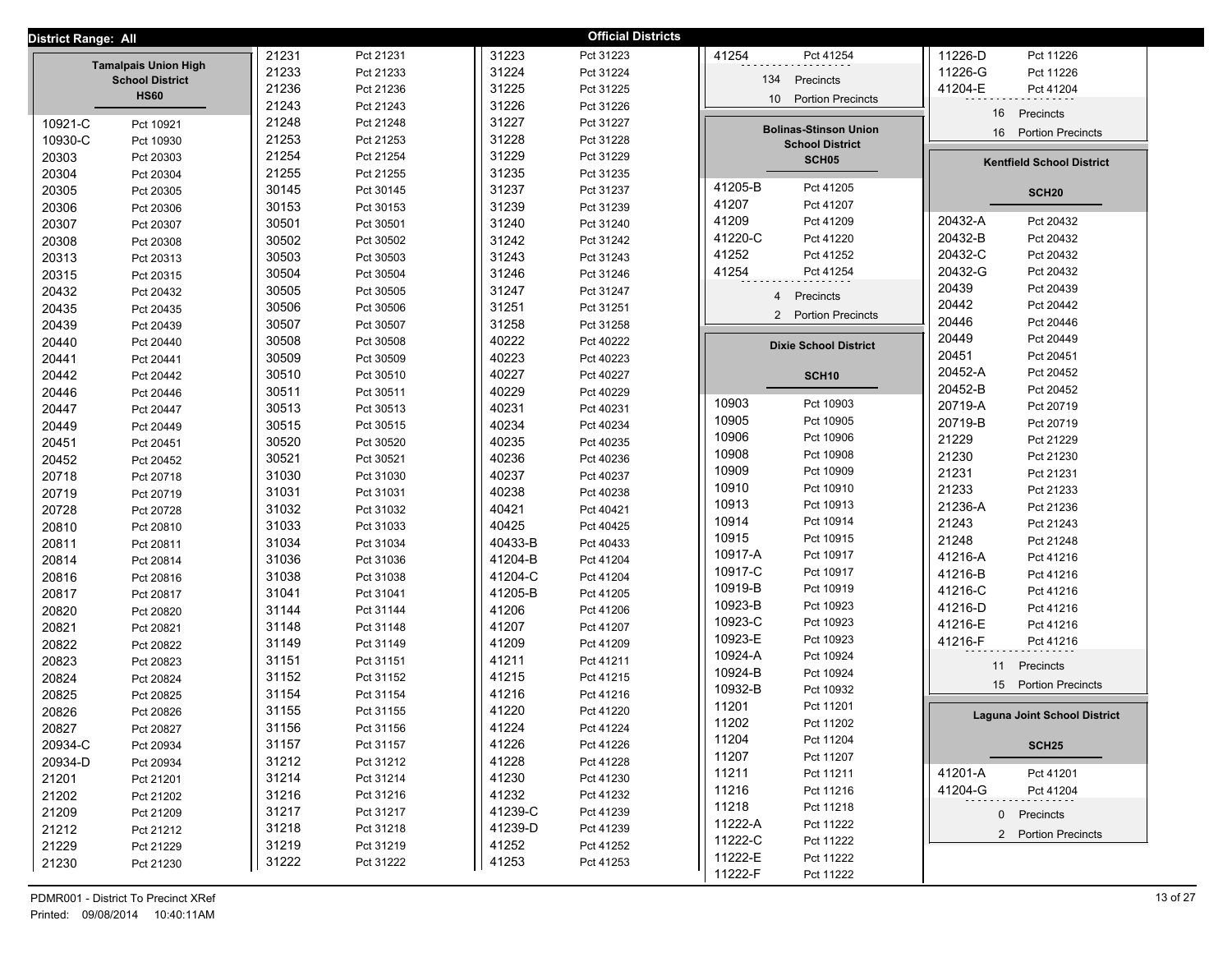| District Range: All              |                                          | <b>Official Districts</b>       |                                          |                                    |
|----------------------------------|------------------------------------------|---------------------------------|------------------------------------------|------------------------------------|
|                                  | 41204-J                                  | 41220-B                         | 50615                                    | 31251                              |
|                                  | Pct 41204                                | Pct 41220                       | Pct 50615                                | Pct 31251                          |
| <b>Lagunitas School District</b> | 41208-A                                  | 41224                           | 50616                                    | 31258                              |
|                                  | Pct 41208                                | Pct 41224                       | Pct 50616                                | Pct 31258                          |
| SCH <sub>30</sub>                | $\mathbf 0$                              | 41226                           | 50617                                    | 40235-B                            |
|                                  | Precincts                                | Pct 41226                       | Pct 50617                                | Pct 40235                          |
|                                  |                                          | 41228<br>Pct 41228              | 50619<br>Pct 50619                       | 40236-B<br>Pct 40236               |
| 41206                            | 5                                        | 41230                           | 50620                                    | 40238                              |
| Pct 41206                        | <b>Portion Precincts</b>                 | Pct 41230                       | Pct 50620                                | Pct 40238                          |
| 41211                            | <b>Mill Valley School District</b>       | 41253                           | 50624                                    | Precincts                          |
| Pct 41211                        |                                          | Pct 41253                       | Pct 50624                                | 14                                 |
| 41215<br>Pct 41215               |                                          | 34<br>Precincts                 | 50625<br>Pct 50625                       | 5 Portion Precincts                |
| 41216-G<br>Pct 41216             | <b>SCH45</b>                             | 12 Portion Precincts            | 50626<br>Pct 50626                       |                                    |
| 41216-H<br>Pct 41216             |                                          |                                 | 50627<br>Pct 50627                       | <b>Ross School District</b>        |
| 3<br>Precincts                   | 30501<br>Pct 30501                       | <b>Nicasio School District</b>  | 50628<br>Pct 50628                       |                                    |
| 2 Portion Precincts              | 30502<br>Pct 30502                       |                                 | 50629<br>Pct 50629                       | SCH65                              |
|                                  | 30503<br>Pct 30503                       | <b>SCH50</b>                    | 50630<br>Pct 50630                       |                                    |
| Larkspur-Corte Madera            | 30504<br>Pct 30504                       |                                 | 50631<br>Pct 50631                       | 20718<br>Pct 20718                 |
| <b>School District</b>           | 30505                                    | 41204-B                         | 50633                                    | 20719-C                            |
|                                  | Pct 30505                                | Pct 41204                       | Pct 50633                                | Pct 20719                          |
| <b>SCH35</b>                     | 30506-B                                  | 41204-C                         | 50635                                    | 20728                              |
|                                  | Pct 30506                                | Pct 41204                       | Pct 50635                                | Pct 20728                          |
|                                  | 30506-C                                  | Precincts                       | 50636                                    | 20934-C                            |
|                                  | Pct 30506                                | $\mathbf{0}$                    | Pct 50636                                | Pct 20934                          |
| 20432-D                          | 30507                                    | 2 Portion Precincts             | 50637                                    | 20934-D                            |
| Pct 20432                        | Pct 30507                                |                                 | Pct 50637                                | Pct 20934                          |
| 20432-E                          | 30508                                    |                                 | 50638                                    | 21236-B                            |
| Pct 20432                        | Pct 30508                                |                                 | Pct 50638                                | Pct 21236                          |
| 20432-F                          | 30509                                    | <b>Novato Unified School</b>    | 50639                                    | 21253-C                            |
| Pct 20432                        | Pct 30509                                |                                 | Pct 50639                                | Pct 21253                          |
| 20435                            | 30510                                    | <b>District</b>                 | 50640                                    | $2^{\circ}$                        |
| Pct 20435                        | Pct 30510                                |                                 | Pct 50640                                | Precincts                          |
| 20440<br>Pct 20440               | 30511<br>Pct 30511                       | <b>SCH55</b>                    | 50641<br>Pct 50641                       | 5 Portion Precincts                |
| 20441                            | 30513                                    | 40610                           | 51209                                    |                                    |
| Pct 20441                        | Pct 30513                                | Pct 40610                       | Pct 51209                                |                                    |
| 20447                            | 30515                                    | 40612                           | 51218                                    | <b>Ross Valley School District</b> |
| Pct 20447                        | Pct 30515                                | Pct 40612                       | Pct 51218                                |                                    |
| 20452-C<br>Pct 20452             | 30520<br>Pct 30520                       | 40613                           | 51221<br>Pct 51221                       |                                    |
| 30506-A<br>Pct 30506             | 30521<br>Pct 30521                       | Pct 40613<br>40614<br>Pct 40614 | 51222<br>Pct 51222                       | SCH70                              |
| 40222                            | 31148-A                                  | 40617                           | 51223                                    | 10930-C                            |
| Pct 40222                        | Pct 31148                                | Pct 40617                       | Pct 51223                                | Pct 10930                          |
| 40223                            | 31148-C                                  | 40618                           | 51232                                    | 20303                              |
| Pct 40223                        | Pct 31148                                | Pct 40618                       | Pct 51232                                | Pct 20303                          |
| 40227                            | 31212                                    | 40619                           | 51234                                    | 20304                              |
| Pct 40227                        | Pct 31212                                | Pct 40619                       | Pct 51234                                | Pct 20304                          |
| 40229                            | 31214                                    | 41204-D                         | 48                                       | 20305                              |
| Pct 40229                        | Pct 31214                                | Pct 41204                       | Precincts                                | Pct 20305                          |
| 40231                            | 31216                                    | 41208-B                         | 8 Portion Precincts                      | 20306                              |
| Pct 40231                        | Pct 31216                                | Pct 41208                       |                                          | Pct 20306                          |
| 40234                            | 31217                                    | 41208-C                         |                                          | 20307                              |
| Pct 40234                        | Pct 31217                                | Pct 41208                       |                                          | Pct 20307                          |
| 40235-A                          | 31218                                    | 41208-D                         | <b>Reed Union School District</b>        | 20308                              |
| Pct 40235                        | Pct 31218                                | Pct 41208                       |                                          | Pct 20308                          |
| 40236-A<br>Pct 40236             | 31219<br>Pct 31219<br>31222              | 41208-E<br>Pct 41208            |                                          | 20313<br>Pct 20313                 |
| 40237                            | Pct 31222                                | 41210-A                         | SCH60                                    | 20315                              |
| Pct 40237                        | 31223                                    | Pct 41210                       |                                          | Pct 20315                          |
| 40421<br>Pct 40421               | Pct 31223                                | 41210-B<br>Pct 41210            | 30145                                    | 20810<br>Pct 20810                 |
| 40425<br>Pct 40425               | 31224<br>Pct 31224<br>31225<br>Pct 31225 | 41210-C<br>Pct 41210            | Pct 30145<br>30153<br>Pct 30153          | 20811<br>Pct 20811                 |
| 40433-B<br>Pct 40433<br>41232    | 31226-D<br>Pct 31226                     | 50601<br>Pct 50601              | 31144<br>Pct 31144                       | 20814<br>Pct 20814                 |
| Pct 41232                        | 31237                                    | 50602                           | 31148-B                                  | 20816                              |
|                                  | Pct 31237                                | Pct 50602                       | Pct 31148                                | Pct 20816                          |
| 41239-C<br>Pct 41239<br>41239-D  | 31239<br>Pct 31239                       | 50603<br>Pct 50603              | 31148-D<br>Pct 31148                     | 20817<br>Pct 20817                 |
| Pct 41239                        |                                          | 50604<br>Pct 50604              |                                          | 20820<br>Pct 20820                 |
| 14 Precincts                     | 31240<br>Pct 31240<br>31242<br>Pct 31242 | 50605<br>Pct 50605              | 31149<br>Pct 31149<br>31151<br>Pct 31151 | 20821<br>Pct 20821                 |
| 10 Portion Precincts             | 31243                                    | 50606                           | 31152                                    | 20822                              |
|                                  | Pct 31243                                | Pct 50606                       | Pct 31152                                | Pct 20822                          |
|                                  | 31246-A                                  | 50607                           | 31154                                    | 20823                              |
|                                  | Pct 31246                                | Pct 50607                       | Pct 31154                                | Pct 20823                          |
| <b>Lincoln School District</b>   | 31246-C                                  | 50608                           | 31155                                    | 20824                              |
|                                  | Pct 31246                                | Pct 50608                       | Pct 31155                                | Pct 20824                          |
|                                  | 31246-D                                  | 50610<br>Pct 50610              | 31156                                    | 20825<br>Pct 20825                 |
| SCH40                            | Pct 31246<br>31246-E<br>Pct 31246        | 50611<br>Pct 50611              | Pct 31156<br>31157<br>Pct 31157          | 20826-A<br>Pct 20826               |
| 41204-A                          | 31246-F                                  | 50612                           | 31246-B                                  | 20826-B                            |
| Pct 41204                        | Pct 31246                                | Pct 50612                       | Pct 31246                                | Pct 20826                          |
| 41204-F<br>Pct 41204             | 41220-A                                  | 50613<br>Pct 50613              | 31247                                    | 20827<br>Pct 20827                 |
| 41204-H<br>Pct 41204             | Pct 41220                                | 50614<br>Pct 50614              | Pct 31247                                | 21201<br>Pct 21201                 |
|                                  |                                          |                                 |                                          |                                    |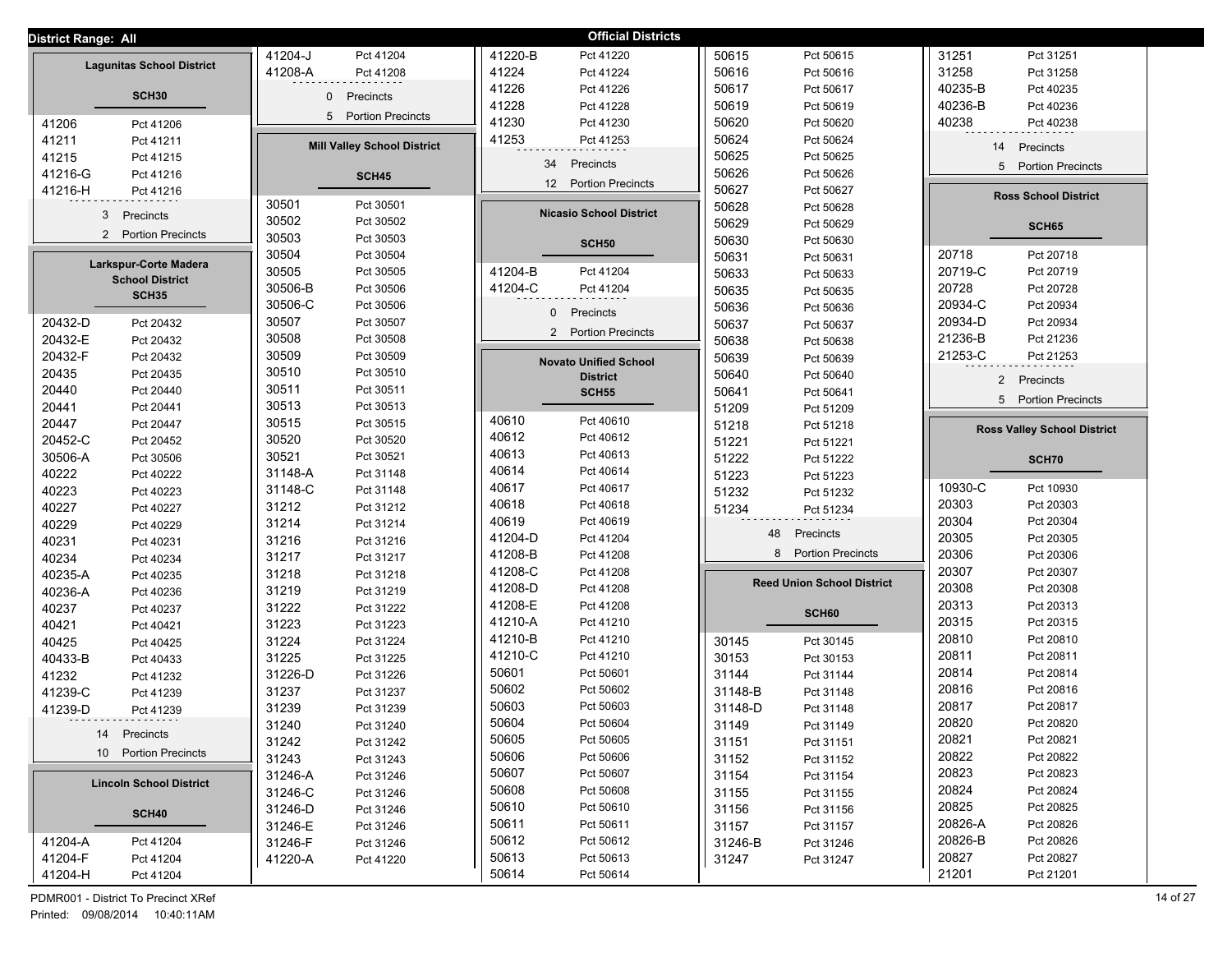| District Range: All                          |                                    | <b>Official Districts</b>                    |                                                         |                                                        |
|----------------------------------------------|------------------------------------|----------------------------------------------|---------------------------------------------------------|--------------------------------------------------------|
| 21202<br>Pct 21202                           | 11226-E<br>Pct 11226               |                                              |                                                         |                                                        |
| 21209<br>Pct 21209                           | 11226-F<br>Pct 11226               | <b>Shoreline Unified School</b>              | Precincts<br>$\mathbf{0}$                               | <b>Marinwood Community</b>                             |
| 21212<br>Pct 21212                           | 11227<br>Pct 11227                 | <b>District</b><br><b>SCH85</b>              | <b>Portion Precincts</b><br>5                           | <b>Services District</b><br><b>CSD50</b>               |
| 21253-A<br>Pct 21253                         | 11228<br>Pct 11228                 |                                              | <b>Shoreline Unified School</b>                         |                                                        |
| 21253-B<br>Pct 21253                         | 11233<br>Pct 11233                 | 41201-B<br>Pct 41201                         | <b>District-Trustee Area 3</b>                          | 11201-B<br>Pct 11201                                   |
| 21254<br>Pct 21254                           | 11244<br>Pct 11244                 | 41201-C<br>Pct 41201                         | <b>SCH85 - 3</b>                                        | 11201-E<br>Pct 11201                                   |
| 21255<br>Pct 21255                           | 11249<br>Pct 11249                 | 41201-D<br>Pct 41201                         |                                                         | 11207<br>Pct 11207                                     |
|                                              | 11250<br>Pct 11250                 | 41201-E<br>Pct 41201                         | 41201-E<br>Pct 41201                                    | 11211<br>Pct 11211                                     |
| 26<br>Precincts                              | 20826-C<br>Pct 20826               | 41201-F<br>Pct 41201                         | 41201-F<br>Pct 41201                                    | 11216<br>Pct 11216                                     |
| 5 Portion Precincts                          | 20934-A<br>Pct 20934               | 41201-G<br>Pct 41201                         | 41201-J<br>Pct 41201                                    | 11218<br>Pct 11218                                     |
| <b>San Rafael Elementary</b>                 | 20934-B<br>Pct 20934               | 41201-H<br>Pct 41201                         | 41201-K<br>Pct 41201                                    |                                                        |
| <b>School District</b>                       | 20937<br>Pct 20937                 | 41201-l<br>Pct 41201                         | 41201-L<br>Pct 41201                                    | Precincts<br>4                                         |
| SCH75                                        | 20938<br>Pct 20938                 | 41201-J<br>Pct 41201                         | $\mathbf{0}$<br>Precincts                               | 2<br><b>Portion Precincts</b>                          |
|                                              | 20944<br>Pct 20944                 | 41201-K<br>Pct 41201                         |                                                         |                                                        |
| 10917-B<br>Pct 10917                         | 20945<br>Pct 20945                 | 41201-L<br>Pct 41201                         | 5 Portion Precincts                                     | <b>Muir Beach Community</b>                            |
| 10919-A<br>Pct 10919                         | 21250<br>Pct 21250                 | 41202<br>Pct 41202                           | <b>Union Joint School District</b>                      | <b>Services District</b><br>CSD60                      |
| 10920<br>Pct 10920                           | 40433-A<br>Pct 40433               | 41203<br>Pct 41203                           |                                                         |                                                        |
| 10921<br>Pct 10921                           | 40946<br>Pct 40946                 | 41205-A<br>Pct 41205                         | SCH90                                                   | 41220<br>Pct 41220                                     |
| 10923-A<br>Pct 10923                         | 40949<br>Pct 40949                 | 41205-C<br>Pct 41205                         |                                                         |                                                        |
| 10923-D<br>Pct 10923                         | 40950<br>Pct 40950                 | 41205-D<br>Pct 41205                         | 41204-l<br>Pct 41204                                    | $\mathbf{1}$<br>Precinct                               |
| 10923-F<br>Pct 10923                         | 41239-A<br>Pct 41239               | 41205-E<br>Pct 41205                         | $\mathbf{0}$<br>Precinct                                | <b>Portion Precincts</b><br>$\Omega$                   |
| 10924-C<br>Pct 10924                         | 41239-B<br>Pct 41239               | 41251<br>Pct 41251                           |                                                         |                                                        |
| 10925<br>Pct 10925                           |                                    |                                              | <b>Portion Precinct</b>                                 | <b>Tamalpais Community</b><br><b>Services District</b> |
| 10929<br>Pct 10929                           | 33<br>Precincts                    | 3<br>Precincts                               | Novato-Pacheco Valle                                    | CSD70                                                  |
| 10930-A<br>Pct 10930                         | 24<br><b>Portion Precincts</b>     | 15<br><b>Portion Precincts</b>               | <b>Community Facilities</b>                             |                                                        |
| 10931<br>Pct 10931                           |                                    |                                              | DisiD <sub>50t</sub>                                    | 31214<br>Pct 31214                                     |
| 10932-A<br>Pct 10932                         | <b>Sausalito Marin City School</b> | <b>Shoreline Unified School</b>              |                                                         | 31216-A<br>Pct 31216                                   |
| 10932-C<br>Pct 10932                         | <b>District</b>                    | <b>District-Trustee Area 1</b>               | 50636<br>Pct 50636                                      | 31217<br>Pct 31217                                     |
| 10932-D<br>Pct 10932                         | SCH80                              | <b>SCH85 - 1</b>                             | 50637-D<br>Pct 50637                                    | 31218-A<br>Pct 31218                                   |
| 10932-E<br>Pct 10932                         | 31030<br>Pct 31030                 | 41201-G<br>Pct 41201                         | Precincts                                               | 31222<br>Pct 31222                                     |
| 10934<br>Pct 10934                           | 31031<br>Pct 31031                 | 41202<br>Pct 41202                           |                                                         | 31223<br>Pct 31223                                     |
| 10935<br>Pct 10935                           | 31032<br>Pct 31032                 | 41203<br>Pct 41203                           | <b>Portion Precinct</b><br>1                            | 31224<br>Pct 31224                                     |
| 10936<br>Pct 10936                           | 31033<br>Pct 31033                 |                                              |                                                         |                                                        |
|                                              |                                    |                                              |                                                         | 31226-A<br>Pct 31226                                   |
|                                              |                                    | 41205-A<br>Pct 41205                         | <b>Bel Marin Keys Community</b>                         | 31226-C<br>Pct 31226                                   |
| 10937<br>Pct 10937                           | 31034<br>Pct 31034                 | 41205-C<br>Pct 41205                         | <b>Services District</b><br>CSD <sub>10</sub>           | Pct 31226                                              |
| 10938<br>Pct 10938<br>Pct 10939              | 31036<br>Pct 31036                 | 41205-D<br>Pct 41205                         |                                                         | 31226-D<br>Pct 31226                                   |
| 10939                                        | 31038<br>Pct 31038                 | 41205-E<br>Pct 41205                         | 51222<br>Pct 51222                                      | 31226-E<br>31227-A<br>Pct 31227                        |
| 10940<br>Pct 10940                           | 31041<br>Pct 31041<br>31226-A      | 41251<br>Pct 41251                           | 51232<br>Pct 51232                                      |                                                        |
| 10941<br>Pct 10941                           | Pct 31226                          | 3<br>Precincts                               |                                                         | 5<br>Precincts                                         |
| 10942<br>Pct 10942                           | 31226-B<br>Pct 31226               | 5 Portion Precincts                          | 2 Precincts                                             | $\overline{7}$<br><b>Portion Precincts</b>             |
| 10943<br>Pct 10943                           | 31226-C<br>Pct 31226               |                                              | 0 Portion Precincts                                     |                                                        |
| 10945<br>Pct 10945                           | 31226-E<br>Pct 31226               | <b>Shoreline Unified School</b>              |                                                         | <b>Tomales Valley Community</b>                        |
| 10947<br>Pct 10947                           | 31226-F<br>Pct 31226               | <b>District-Trustee Area 2</b>               | <b>Marin City Community</b><br><b>Services District</b> | <b>Services District</b>                               |
| 10948<br>Pct 10948                           | 31227<br>Pct 31227                 | <b>SCH85 - 2</b>                             | CSD40                                                   | CSD80                                                  |
| 11212<br>Pct 11212                           | 31228<br>Pct 31228                 |                                              |                                                         | 41201-B<br>Pct 41201                                   |
| 11222-B<br>Pct 11222                         | 31229<br>Pct 31229                 | 41201-B<br>Pct 41201                         | 31228<br>Pct 31228                                      | 41201-C<br>Pct 41201                                   |
| 11222-D<br>Pct 11222                         | 31235<br>Pct 31235                 | 41201-C<br>Pct 41201                         | 31229<br>Pct 31229                                      |                                                        |
| 11226-A<br>Pct 11226                         | 12 Precincts                       | 41201-D<br>Pct 41201                         |                                                         | 0<br>Precincts                                         |
| 11226-B<br>Pct 11226<br>11226-C<br>Pct 11226 | 5 Portion Precincts                | 41201-H<br>Pct 41201<br>41201-l<br>Pct 41201 | 2 Precincts<br>0 Portion Precincts                      | 2 Portion Precincts                                    |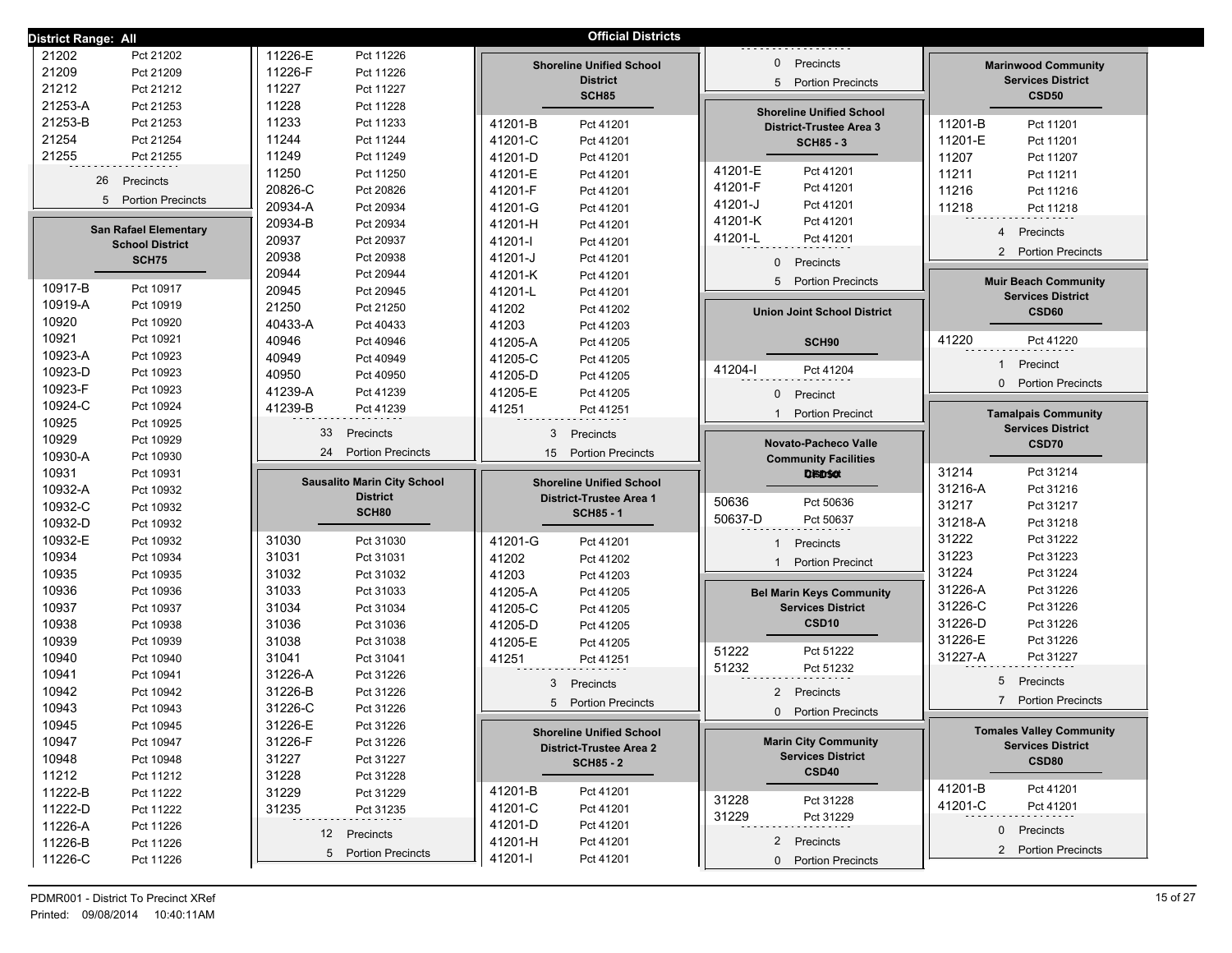| <b>District Range: All</b>              |                                   | <b>Official Districts</b>       |                                             |                                                      |
|-----------------------------------------|-----------------------------------|---------------------------------|---------------------------------------------|------------------------------------------------------|
|                                         | 41226<br>Pct 41226                | 21229-C<br>Pct 21229            | 11233-D<br>Pct 11233                        |                                                      |
| <b>CSA #1Loma Verde Service</b><br>Area | 41228<br>Pct 41228                | 21231-A<br>Pct 21231            | 11233-E<br>Pct 11233                        | CSA #27 Ross Valley<br><b>Paramedic Service Area</b> |
| <b>CSA01</b>                            | 41230<br>Pct 41230                | 21231-B<br>Pct 21231            | 11233-F<br>Pct 11233                        | <b>CSA27</b>                                         |
|                                         |                                   | 21231-C<br>Pct 21231            | 11233-G<br>Pct 11233                        |                                                      |
| 50637-A<br>Pct 50637                    | 3<br>Precincts                    | 21231-D<br>Pct 21231            | 11233-H<br>Pct 11233                        | 11226-A<br>Pct 11226                                 |
| 51234<br>Pct 51234                      | 2 Portion Precincts               |                                 | 11233-l<br>Pct 11233                        | 20822<br>Pct 20822                                   |
|                                         | <b>CSA #16 Greenbrae Service</b>  | $\Omega$<br>Precincts           | 11244<br>Pct 11244                          | 21209<br>Pct 21209                                   |
| Precincts<br>1                          | Area                              | 8 Portion Precincts             | 11249<br>Pct 11249                          | 21212-A<br>Pct 21212                                 |
| <b>Portion Precinct</b><br>$\mathbf{1}$ | <b>CSA16</b>                      | CSA #18 Las Gallinas Open       | 11250<br>Pct 11250                          | 21212-B<br>Pct 21212                                 |
| <b>CSA #6 Gallinas Creek</b>            |                                   | <b>Space Service Area</b>       | 21250<br>Pct 21250                          | 21212-C<br>Pct 21212                                 |
| <b>Service Area</b>                     | 20449<br>Pct 20449                | <b>CSA18</b>                    | Precincts<br>$\overline{7}$                 | 21233-A<br>Pct 21233                                 |
| <b>CSA06</b>                            | 20451<br>Pct 20451                |                                 |                                             | 21253-A<br>Pct 21253                                 |
|                                         | 21243<br>Pct 21243                | 10914-A<br>Pct 10914            | 10 <sup>1</sup><br><b>Portion Precincts</b> | 21253-B<br>Pct 21253                                 |
| 10925-A<br>Pct 10925                    | 21248<br>Pct 21248                | 10917-A<br>Pct 10917            | CSA #20 Novato Open                         | 21254<br>Pct 21254                                   |
| 11227-A<br>Pct 11227                    | $4\overline{ }$<br>Precincts      | 10917-B<br>Pct 10917            | <b>Space Service Area</b>                   | 21255-B<br>Pct 21255                                 |
| 11228-A<br>Pct 11228                    | 0                                 | 10919-A<br>Pct 10919            | <b>CSA20</b>                                | 41216-A<br>Pct 41216                                 |
| 11228-B<br>Pct 11228                    | <b>Portion Precincts</b>          | 10920-A<br>Pct 10920            |                                             | 41232<br>Pct 41232                                   |
| 11228-C<br>Pct 11228                    | CSA #17 Kentfield-Larkspur        | 10923-A<br>Pct 10923            | 40614-A<br>Pct 40614                        | 41239<br>Pct 41239                                   |
| 11228-D<br>Pct 11228                    | <b>Open Space Service Area</b>    | 10924<br>Pct 10924              | 50614-A<br>Pct 50614                        |                                                      |
| 11233-A<br>Pct 11233                    | <b>CSA17</b>                      | 10925<br>Pct 10925              | 50616-A<br>Pct 50616                        | 5 <sup>5</sup><br>Precincts                          |
| 11233-B<br>Pct 11233                    |                                   | 10931-A<br>Pct 10931            | 50624-A<br>Pct 50624                        | <b>Portion Precincts</b><br>9                        |
| 11233-l<br>Pct 11233                    | 20432-A<br>Pct 20432              | 10932-A<br>Pct 10932            | 50629-A<br>Pct 50629                        | CSA #28 West Marin                                   |
| $\mathbf{0}$<br>Precincts               | 20432-B<br>Pct 20432              | 10932-B<br>Pct 10932            | 50630<br>Pct 50630                          | <b>Paramedic Service Area</b>                        |
|                                         | 20432-C<br>Pct 20432              | 10932-C<br>Pct 10932            | 50631-A<br>Pct 50631                        | <b>CSA28</b>                                         |
| 9<br><b>Portion Precincts</b>           | 20432-D<br>Pct 20432              | 10932-D<br>Pct 10932            | 51223<br>Pct 51223                          |                                                      |
| <b>CSA #9 Northbridge Service</b>       | 20432-G<br>Pct 20432              | 11222-A<br>Pct 11222            | $\overline{2}$<br>Precincts                 | 41201<br>Pct 41201                                   |
| Area                                    | 20439<br>Pct 20439                | 11222-B<br>Pct 11222            | 6<br><b>Portion Precincts</b>               | 41202<br>Pct 41202                                   |
| CSA09                                   | 20442<br>Pct 20442                | 11222-C<br>Pct 11222            |                                             | 41203<br>Pct 41203                                   |
|                                         | 20446<br>Pct 20446                | 11222-D<br>Pct 11222            | CSA #23 Terra Linda Open                    | 41204-B<br>Pct 41204                                 |
| 11228-A<br>Pct 11228                    | 20449<br>Pct 20449                | 11222-E<br>Pct 11222            | <b>Space Service Area</b>                   | 41204-C<br>Pct 41204                                 |
| 11228-E<br>Pct 11228                    | 20451<br>Pct 20451                | 11226-E<br>Pct 11226            | <b>CSA23</b>                                | 41204-F<br>Pct 41204                                 |
| $\mathbf{0}$<br>Precincts               | 20452<br>Pct 20452                | 11226-F<br>Pct 11226            |                                             | 41204-G<br>Pct 41204                                 |
| 2 Portion Precincts                     | 21229<br>Pct 21229                | 11227<br>Pct 11227              | 10903<br>Pct 10903                          | 41204-H<br>Pct 41204                                 |
|                                         | 21230<br>Pct 21230                | 11228<br>Pct 11228              | 10905<br>Pct 10905                          | 41204-l<br>Pct 41204                                 |
| CSA #13 Upper Lucas Valley              | 21231<br>Pct 21231                | 11233<br>Pct 11233              | 10906<br>Pct 10906                          | 41205<br>Pct 41205                                   |
| <b>Service Area</b>                     | 21233<br>Pct 21233                | 11250<br>Pct 11250              | 10908<br>Pct 10908                          | 41206<br>Pct 41206                                   |
| <b>CSA13</b>                            | Pct 21236<br>21236-A              | Precincts<br>6                  | 10909-A<br>Pct 10909                        | 41207<br>Pct 41207                                   |
| 11201-A                                 | 21243<br>Pct 21243                | <b>Portion Precincts</b><br>18  | 10909-B<br>Pct 10909                        | 41209<br>Pct 41209                                   |
| Pct 11201<br>11202<br>Pct 11202         | 21248<br>Pct 21248                |                                 | 10910<br>Pct 10910                          | 41211<br>Pct 41211                                   |
| 11204-A<br>Pct 11204                    | 41216-E<br>Pct 41216              | CSA #19 Santa                   | 10913<br>Pct 10913                          | 41215<br>Pct 41215                                   |
|                                         | 12 Precincts                      | Venetia-Bayside Acres Fire      | 10914-B<br>Pct 10914                        | 41216-F<br>Pct 41216                                 |
| 1 Precincts                             | 7 Portion Precincts               | ProteCtBAMDistrict              | 10915<br>Pct 10915<br>10917-C<br>Pct 10917  | 41216-G<br>Pct 41216                                 |
| 2 Portion Precincts                     |                                   | 11212-B                         | 10919-B                                     | 41216-H<br>Pct 41216                                 |
|                                         | <b>CSA #17 Kentwoodlands</b>      | Pct 11212<br>11222              | Pct 10919<br>10923-B                        | 41251<br>Pct 41251                                   |
| <b>CSA #14 Homestead Valley</b>         | <b>Police Protection District</b> | Pct 11222<br>11226-E            | Pct 10923                                   | 41252<br>Pct 41252                                   |
| <b>Service Area</b>                     | <b>CSA17 - 1</b>                  | Pct 11226<br>11227<br>Pct 11227 | 7 Precincts                                 | 41253-A<br>Pct 41253                                 |
| <b>CSA14</b>                            | 20719-A<br>Pct 20719              | 11228<br>Pct 11228              | 6 Portion Precincts                         | 41254<br>Pct 41254                                   |
| 30508-A<br>Pct 30508                    | 21229-A<br>Pct 21229              | 11233-A<br>Pct 11233            |                                             | 12 Precincts                                         |
| 41224-A<br>Pct 41224                    | 21229-B<br>Pct 21229              | 11233-B<br>Pct 11233            |                                             | 10 Portion Precincts                                 |
|                                         |                                   |                                 |                                             |                                                      |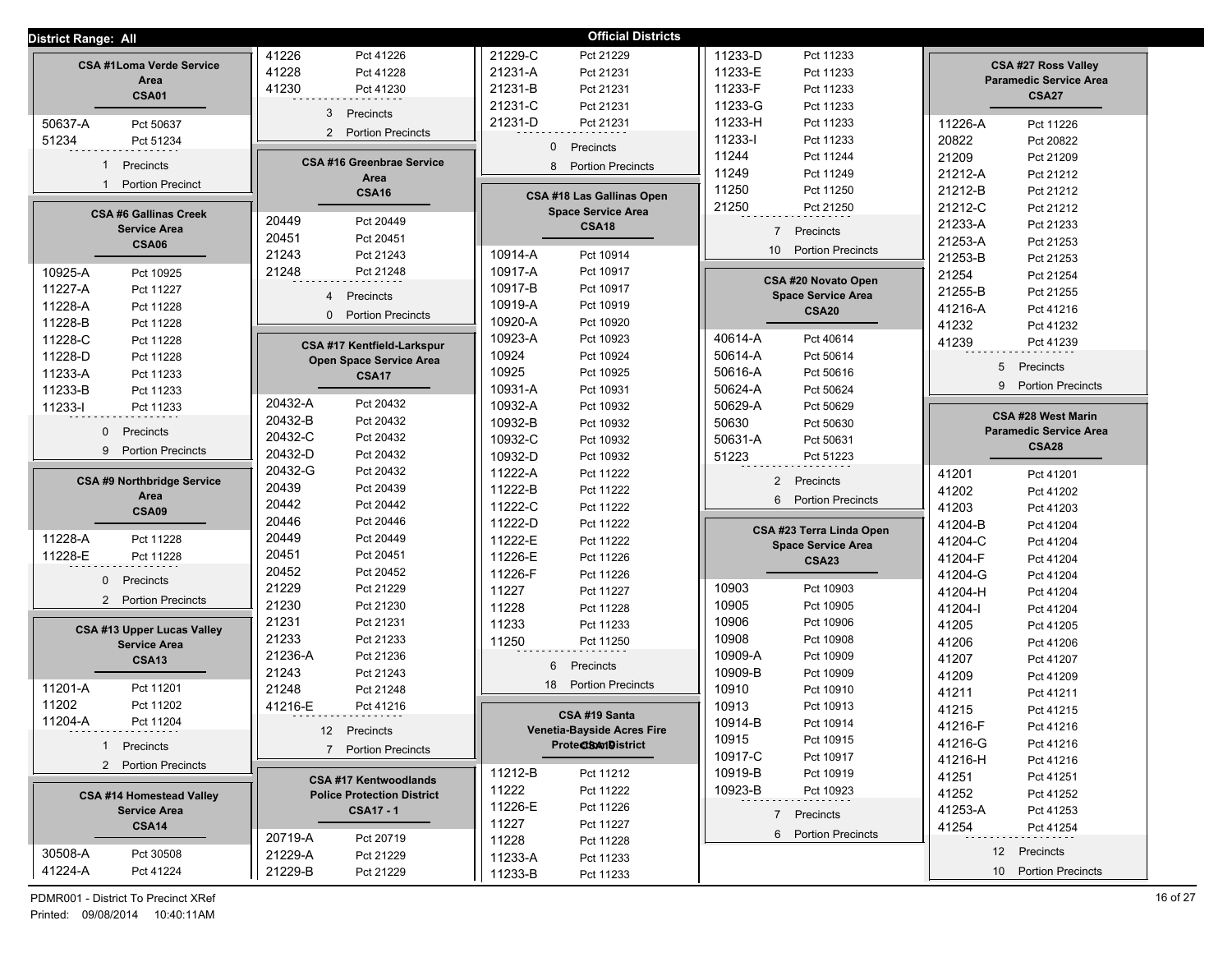| District Range: All               |                                  | <b>Official Districts</b>                |                            |                                |
|-----------------------------------|----------------------------------|------------------------------------------|----------------------------|--------------------------------|
|                                   | 41204-F                          | 21229-D                                  | 50625                      | 31149                          |
|                                   | Pct 41204                        | Pct 21229                                | Pct 50625                  | Pct 31149                      |
| CSA #29 Paradise Cay              | 41204-G                          | 21230                                    | 50626                      | 31212                          |
|                                   | Pct 41204                        | Pct 21230                                | Pct 50626                  | Pct 31212                      |
| <b>Service Area</b>               | 41204-H                          | 21231                                    | 50627                      | 31214                          |
| <b>CSA29</b>                      | Pct 41204                        | Pct 21231                                | Pct 50627                  | Pct 31214                      |
|                                   | 41204-l                          | 21233-B                                  | 50628                      | 31216                          |
|                                   | Pct 41204                        | Pct 21233                                | Pct 50628                  | Pct 31216                      |
| 31251-A                           | 41205                            | 21233-C                                  | 50629                      | 31217                          |
| Pct 31251                         | Pct 41205                        | Pct 21233                                | Pct 50629                  | Pct 31217                      |
|                                   | 41206                            | 21236                                    | 50630                      | 31218                          |
|                                   | Pct 41206                        | Pct 21236                                | Pct 50630                  | Pct 31218                      |
| Precinct                          | 41211                            | 21243                                    | 50631                      | 31219                          |
| $\mathbf 0$                       | Pct 41211                        | Pct 21243                                | Pct 50631                  | Pct 31219                      |
| <b>Portion Precinct</b>           | 41215                            | 21248                                    | 50633                      | 31222                          |
|                                   | Pct 41215                        | Pct 21248                                | Pct 50633                  | Pct 31222                      |
| <b>CSA #31 Fire Service</b>       | 41216-A                          | 41216-E                                  | 50635                      | 31223                          |
|                                   | Pct 41216                        | Pct 41216                                | Pct 50635                  | Pct 31223                      |
| <b>Unicorporated Marin</b>        | 41216-B<br>Pct 41216             | 5 Precincts                              | 50636<br>Pct 50636         | 31224<br>Pct 31224             |
| <b>CSA31</b>                      | 41216-C                          | <b>Portion Precincts</b>                 | 50637                      | 31225                          |
|                                   | Pct 41216                        | 6                                        | Pct 50637                  | Pct 31225                      |
|                                   | 41216-D<br>Pct 41216             |                                          | 50638<br>Pct 50638         | 31226-C<br>Pct 31226           |
| 11201-B                           | 41216-F                          | <b>Novato Fire Protection</b>            | 50639                      | 31226-D                        |
| Pct 11201                         | Pct 41216                        |                                          | Pct 50639                  | Pct 31226                      |
| 11201-C                           | 41216-G                          | <b>District</b>                          | 50640                      | 31226-E                        |
| Pct 11201                         | Pct 41216                        |                                          | Pct 50640                  | Pct 31226                      |
| 11201-D                           | 41216-H                          | <b>FPD40</b>                             | 50641                      | 31226-F                        |
| Pct 11201                         | Pct 41216                        |                                          | Pct 50641                  | Pct 31226                      |
| 11204-B                           | 41220                            |                                          | 51209                      | 31235-D                        |
| Pct 11204                         | Pct 41220                        |                                          | Pct 51209                  | Pct 31235                      |
| 11212-A                           | 41224                            | 40610                                    | 51218                      | 31237                          |
| Pct 11212                         | Pct 41224                        | Pct 40610                                | Pct 51218                  | Pct 31237                      |
| 11226-A                           | 41232                            | 40612                                    | 51221                      | 31239                          |
| Pct 11226                         | Pct 41232                        | Pct 40612                                | Pct 51221                  | Pct 31239                      |
| 11226-B                           | 41239                            | 40613                                    | 51222                      | 31240                          |
| Pct 11226                         | Pct 41239                        | Pct 40613                                | Pct 51222                  | Pct 31240                      |
| 11226-C                           | 41251-B                          | 40614                                    | 51223                      | 31242                          |
| Pct 11226                         | Pct 41251                        | Pct 40614                                | Pct 51223                  | Pct 31242                      |
| 11226-D                           | 41253                            | 40617                                    | 51232                      | 31243                          |
| Pct 11226                         | Pct 41253                        | Pct 40617                                | Pct 51232                  | Pct 31243                      |
| 11226-F<br>Pct 11226              | 41254-A<br>Pct 41254             | 40618<br>Pct 40618<br>40619<br>Pct 40619 | 51234<br>Pct 51234         | 31246<br>Pct 31246             |
| 11226-G                           | 18                               | 41204-A                                  | 49                         | 41226                          |
| Pct 11226                         | Precincts                        | Pct 41204                                | Precincts                  | Pct 41226                      |
| 11233-C                           | <b>Portion Precincts</b>         | 41204-D                                  | 6                          | 41228                          |
| Pct 11233                         | 41                               | Pct 41204                                | <b>Portion Precincts</b>   | Pct 41228                      |
| 21209<br>Pct 21209<br>21212-A     |                                  | 41204-J<br>Pct 41204                     |                            | 41230<br>Pct 41230             |
| Pct 21212<br>21212-B<br>Pct 21212 | CSA #33 Stinson Beach            | 41208<br>Pct 41208                       | <b>Sleepy Hollow Fire</b>  | 29<br>Precincts                |
| 21212-C<br>Pct 21212              | <b>Service Area</b>              | 41210-A<br>Pct 41210                     | <b>Protection District</b> | 7 Portion Precincts            |
| 21229-A<br>Pct 21229              | <b>CSA33</b>                     | 41210-B<br>Pct 41210                     | <b>FPD50</b>               |                                |
| 21233-A                           | 41209                            | 41210-C                                  | 21201                      | <b>Stinson Beach Fire</b>      |
| Pct 21233                         | Pct 41209                        | Pct 41210                                | Pct 21201                  |                                |
| 21253                             | 41254-B                          | 50601                                    | 21202                      | <b>Protection District</b>     |
| Pct 21253                         | Pct 41254                        | Pct 50601                                | Pct 21202                  |                                |
| 21254                             | 41254-C                          | 50602                                    | 21255                      | FPD70                          |
| Pct 21254                         | Pct 41254                        | Pct 50602                                | Pct 21255                  |                                |
| 30504-A<br>Pct 30504              |                                  | 50603<br>Pct 50603                       |                            | 41209<br>Pct 41209             |
| 31144-A                           | Precincts                        | 50604                                    | Precincts                  | 41254-B                        |
| Pct 31144                         |                                  | Pct 50604                                | 3                          | Pct 41254                      |
| 31152-A                           | <b>Portion Precincts</b>         | 50605                                    | <b>Portion Precincts</b>   | 41254-C                        |
| Pct 31152                         | $\overline{2}$                   | Pct 50605                                | $\mathbf{0}$               | Pct 41254                      |
| 31226-A<br>Pct 31226              |                                  | 50606<br>Pct 50606                       |                            |                                |
| 31226-B                           | <b>Bolinas Fire Protection</b>   | 50607                                    | <b>Southern Marin Fire</b> | Precincts                      |
| Pct 31226                         | <b>District</b>                  | Pct 50607                                | <b>Protection District</b> | 1                              |
| 31227<br>Pct 31227                | FPD <sub>10</sub>                | 50608<br>Pct 50608                       | FPD60                      | 2 Portion Precincts            |
| 31228<br>Pct 31228                |                                  | 50610<br>Pct 50610                       |                            | <b>Tiburon Fire Protection</b> |
| 31229                             | 41207                            | 50611                                    | 31030                      | <b>District</b>                |
| Pct 31229                         | Pct 41207                        | Pct 50611                                | Pct 31030                  |                                |
| 31235-A                           | 41252                            | 50612                                    | 31031                      | FPD80                          |
| Pct 31235                         | Pct 41252                        | Pct 50612                                | Pct 31031                  |                                |
| 31235-B<br>Pct 31235              | 2 Precincts                      | 50613<br>Pct 50613                       | 31032<br>Pct 31032         |                                |
| 31235-C                           | 0 Portion Precincts              | 50614                                    | 31033                      | 31144-D                        |
| Pct 31235                         |                                  | Pct 50614                                | Pct 31033                  | Pct 31144                      |
| 41201                             |                                  | 50615                                    | 31034                      | 31144-E                        |
| Pct 41201                         |                                  | Pct 50615                                | Pct 31034                  | Pct 31144                      |
| 41202                             | <b>Kentfield Fire Protection</b> | 50616                                    | 31036                      | 31151                          |
| Pct 41202                         |                                  | Pct 50616                                | Pct 31036                  | Pct 31151                      |
| 41203                             | <b>District</b>                  | 50617                                    | 31038                      | 31152-B                        |
| Pct 41203                         |                                  | Pct 50617                                | Pct 31038                  | Pct 31152                      |
| 41204-B                           | FPD <sub>20</sub>                | 50619                                    | 31041                      | 31152-C                        |
| Pct 41204                         |                                  | Pct 50619                                | Pct 31041                  | Pct 31152                      |
| 41204-C                           |                                  | 50620                                    | 31144-B                    | 31152-D                        |
| Pct 41204                         |                                  | Pct 50620                                | Pct 31144                  | Pct 31152                      |
| 41204-E                           | 21229-B                          | 50624                                    | 31144-C                    | 31152-E                        |
| Pct 41204                         | Pct 21229                        | Pct 50624                                | Pct 31144                  | Pct 31152                      |
|                                   | 21229-C<br>Pct 21229             |                                          | 31148<br>Pct 31148         | 31152-F<br>Pct 31152           |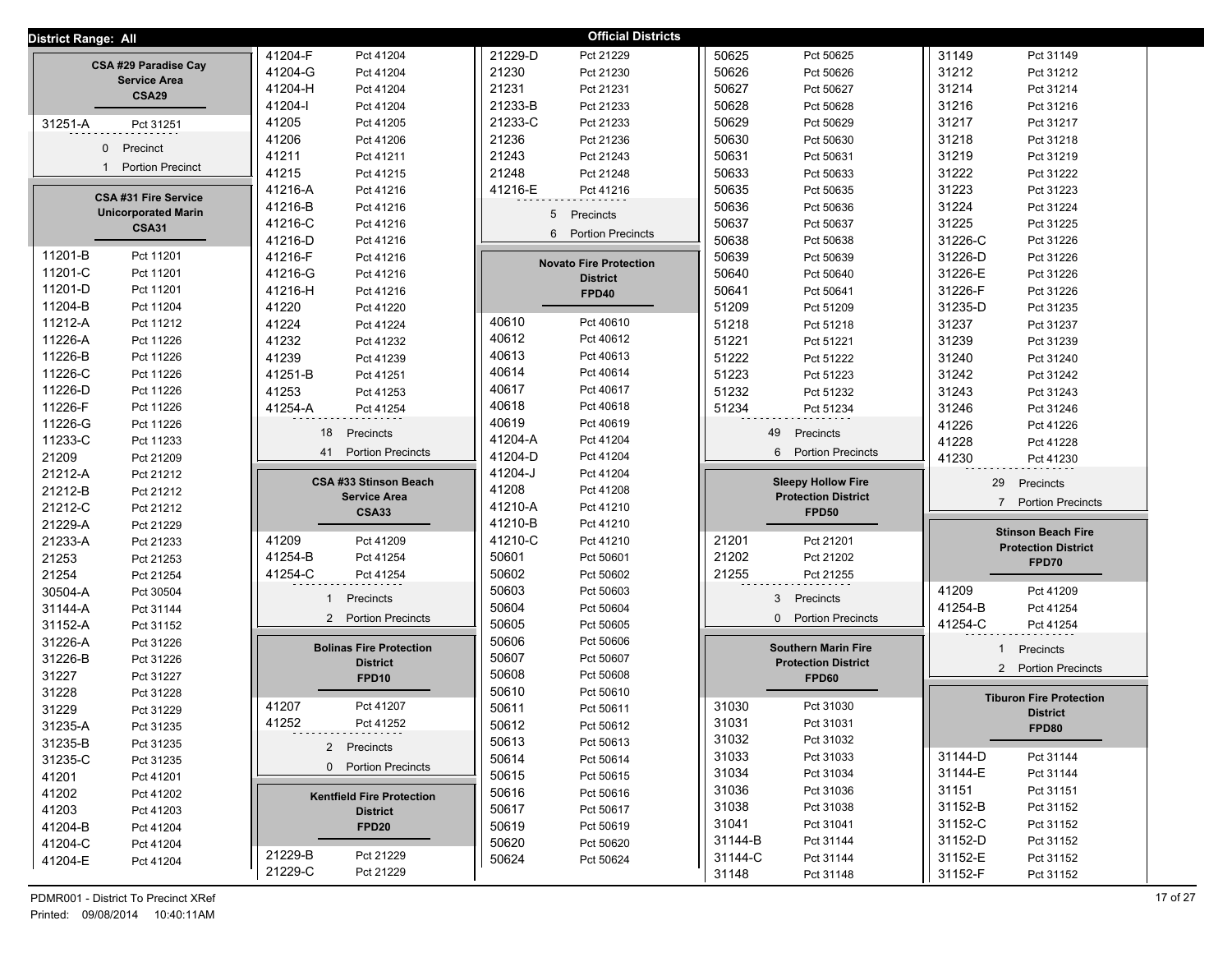| <b>District Range: All</b>       |                             | <b>Official Districts</b>           |                                  |                      |
|----------------------------------|-----------------------------|-------------------------------------|----------------------------------|----------------------|
| 31154                            | 50628                       | 31218                               |                                  | 20303                |
| Pct 31154                        | Pct 50628                   | Pct 31218                           |                                  | Pct 20303            |
| 31155                            | 50629                       | 31219                               | <b>Bel Air Flood Control</b>     | 20304                |
| Pct 31155                        | Pct 50629                   | Pct 31219                           |                                  | Pct 20304            |
| 31156                            | 50630                       | 31222                               | Subzone 4A                       | 20305                |
| Pct 31156                        | Pct 50630                   | Pct 31222                           | $FL04 - 4$                       | Pct 20305            |
| 31157                            | 50631                       | 31223                               |                                  | 20306                |
| Pct 31157                        | Pct 50631                   | Pct 31223                           |                                  | Pct 20306            |
| 31247                            | 50633                       | 31224                               | 31246-C                          | 20307                |
| Pct 31247                        | Pct 50633                   | Pct 31224                           | Pct 31246                        | Pct 20307            |
| 31251                            | 50635                       | 31225                               |                                  | 20308                |
| Pct 31251                        | Pct 50635                   | Pct 31225                           |                                  | Pct 20308            |
| 31258                            | 50636                       | 31226-A                             | $\overline{0}$                   | 20313                |
| Pct 31258                        | Pct 50636                   | Pct 31226                           | Precinct                         | Pct 20313            |
| 8                                | 50637                       | 31226-C                             | <b>Portion Precinct</b>          | 20315                |
|                                  | Pct 50637                   | Pct 31226                           | $\mathbf{1}$                     | Pct 20315            |
| Precincts                        | 50638-A<br>Pct 50638        | 31226-D<br>Pct 31226                |                                  | 20432<br>Pct 20432   |
| $\overline{7}$                   | 50638-B                     | 31226-E                             | <b>Stinson Beach Flood</b>       | 20435                |
| <b>Portion Precincts</b>         | Pct 50638                   | Pct 31226                           | <b>Control Zone 5</b>            | Pct 20435            |
| <b>Novato Flood Control Zone</b> | 50639<br>Pct 50639          | 31226-F<br>Pct 31226                | <b>FL05</b>                      | 20439<br>Pct 20439   |
| $\mathbf 1$                      | 50640-A<br>Pct 50640        | 31227-A<br>Pct 31227                |                                  | 20440<br>Pct 20440   |
| <b>FL01</b>                      | 50640-B                     | 31228                               | 41209-A                          | 20441                |
|                                  | Pct 50640                   | Pct 31228                           | Pct 41209                        | Pct 20441            |
|                                  | 50641                       | 31229                               | 41254-B                          | 20442                |
|                                  | Pct 50641                   | Pct 31229                           | Pct 41254                        | Pct 20442            |
| 40610                            | 51209-A                     | 31235-A                             | 41254-C                          | 20446                |
| Pct 40610                        | Pct 51209                   | Pct 31235                           | Pct 41254                        | Pct 20446            |
| 40612                            | 51209-B                     | 31235-D                             | $\mathbf{0}$                     | 20447                |
| Pct 40612                        | Pct 51209                   | Pct 31235                           | Precincts                        | Pct 20447            |
| 40613                            | 51218                       | 31237-A                             |                                  | 20449                |
| Pct 40613                        | Pct 51218                   | Pct 31237                           |                                  | Pct 20449            |
| 40614                            | 51221                       | 31237-B                             | 3 Portion Precincts              | 20451                |
| Pct 40614                        | Pct 51221                   | Pct 31237                           |                                  | Pct 20451            |
| 40617                            | 51222                       | 31239-A                             | San Rafael Meadows Flood         | 20452                |
| Pct 40617                        | Pct 51222                   | Pct 31239                           |                                  | Pct 20452            |
| 40618                            | 51223                       | 31239-B                             | <b>Control Zone 6</b>            | 20718                |
| Pct 40618                        | Pct 51223                   | Pct 31239                           |                                  | Pct 20718            |
| 40619                            | 51232                       | 31239-C                             | <b>FL06</b>                      | 20719                |
| Pct 40619                        | Pct 51232                   | Pct 31239                           |                                  | Pct 20719            |
| 41204-A                          | 51234                       | 31240                               |                                  | 20728-A              |
| Pct 41204                        | Pct 51234                   | Pct 31240                           |                                  | Pct 20728            |
| 41204-F                          | 46                          | 31242-A                             | 10923-A                          | 20810                |
| Pct 41204                        |                             | Pct 31242                           | Pct 10923                        | Pct 20810            |
| 41204-J                          | Precincts                   | 31242-B                             | 10923-C                          | 20811                |
| Pct 41204                        |                             | Pct 31242                           | Pct 10923                        | Pct 20811            |
| 41208                            | 11                          | 31243-A                             | 10923-D                          | 20814                |
| Pct 41208                        | <b>Portion Precincts</b>    | Pct 31243                           | Pct 10923                        | Pct 20814            |
| 41210-A                          | <b>Richardson Bay Flood</b> | 31243-B                             | 10932-A                          | 20816                |
| Pct 41210                        |                             | Pct 31243                           | Pct 10932                        | Pct 20816            |
| 41210-B                          | <b>Control Zone 3</b>       | 41224-A                             | 10932-E                          | 20817                |
| Pct 41210                        |                             | Pct 41224                           | Pct 10932                        | Pct 20817            |
| 50601                            | <b>FL03</b>                 | 41224-B                             | 0                                | 20820                |
| Pct 50601                        |                             | Pct 41224                           | Precincts                        | Pct 20820            |
| 50602<br>Pct 50602               |                             | 41224-C<br>Pct 41224                | 5 Portion Precincts              | 20821<br>Pct 20821   |
| 50603                            | 30501                       | 41226                               |                                  | 20822                |
| Pct 50603                        | Pct 30501                   | Pct 41226                           |                                  | Pct 20822            |
| 50604                            | 30502                       | 41228                               | Santa Venetia Flood Control      | 20823                |
| Pct 50604                        | Pct 30502                   | Pct 41228                           |                                  | Pct 20823            |
| 50605                            | 30503                       | 41230                               | Zone 7                           | 20824                |
| Pct 50605                        | Pct 30503                   | Pct 41230                           |                                  | Pct 20824            |
| 50606                            | 30504                       | 41253-B                             | <b>FL07</b>                      | 20825                |
| Pct 50606                        | Pct 30504                   | Pct 41253                           |                                  | Pct 20825            |
| 50607                            | 30505                       | 31                                  |                                  | 20826                |
| Pct 50607                        | Pct 30505                   | Precincts                           |                                  | Pct 20826            |
| 50608                            | 30506                       | 22 Portion Precincts                | 11227                            | 20827                |
| Pct 50608                        | Pct 30506                   |                                     | Pct 11227                        | Pct 20827            |
| 50610                            | 30507                       |                                     | 11228-B                          | 21201                |
| Pct 50610                        | Pct 30507                   |                                     | Pct 11228                        | Pct 21201            |
| 50611                            | 30508                       | <b>Bel Air Flood Control Zone 4</b> | 11228-F                          | 21202                |
| Pct 50611                        | Pct 30508                   |                                     | Pct 11228                        | Pct 21202            |
| 50612<br>Pct 50612               | 30509<br>Pct 30509          |                                     | 11233-D<br>Pct 11233<br>11233-E  | 21209<br>Pct 21209   |
| 50613<br>Pct 50613               | 30510<br>Pct 30510          | <b>FL04</b>                         | Pct 11233                        | 21212-A<br>Pct 21212 |
| 50614<br>Pct 50614               | 30511<br>Pct 30511          |                                     | 11233-F<br>Pct 11233<br>11233-l  | 21212-B<br>Pct 21212 |
| 50615                            | 30513                       | 31144-B                             | Pct 11233                        | 21229                |
| Pct 50615                        | Pct 30513                   | Pct 31144                           | 11250-A                          | Pct 21229            |
| 50616                            | 30515                       | 31148-A                             | Pct 11250                        | 21230                |
| Pct 50616                        | Pct 30515                   | Pct 31148                           | 11250-B                          | Pct 21230            |
| 50617                            | 30520                       | 31148-B                             | Pct 11250                        | 21231                |
| Pct 50617                        | Pct 30520                   | Pct 31148                           |                                  | Pct 21231            |
| 50619                            | 30521                       | 31149-A                             | 1 Precincts                      | 21233                |
| Pct 50619                        | Pct 30521                   | Pct 31149                           |                                  | Pct 21233            |
| 50620                            | 31030-A                     | 31246-A                             | 8 Portion Precincts              | 21236                |
| Pct 50620                        | Pct 31030                   | Pct 31246                           |                                  | Pct 21236            |
| 50624                            | 31212                       | 31246-B                             |                                  | 21243                |
| Pct 50624                        | Pct 31212                   | Pct 31246                           |                                  | Pct 21243            |
| 50625                            | 31214                       | Precincts                           | <b>Ross Valley Flood Control</b> | 21248                |
| Pct 50625                        | Pct 31214                   | $\mathbf{0}$                        |                                  | Pct 21248            |
| 50626<br>Pct 50626               | 31216<br>Pct 31216          | 6 Portion Precincts                 | Zone 9                           | 21253<br>Pct 21253   |
| 50627<br>Pct 50627               | 31217<br>Pct 31217          |                                     | <b>FL09</b>                      | 21254<br>Pct 21254   |
|                                  |                             |                                     |                                  |                      |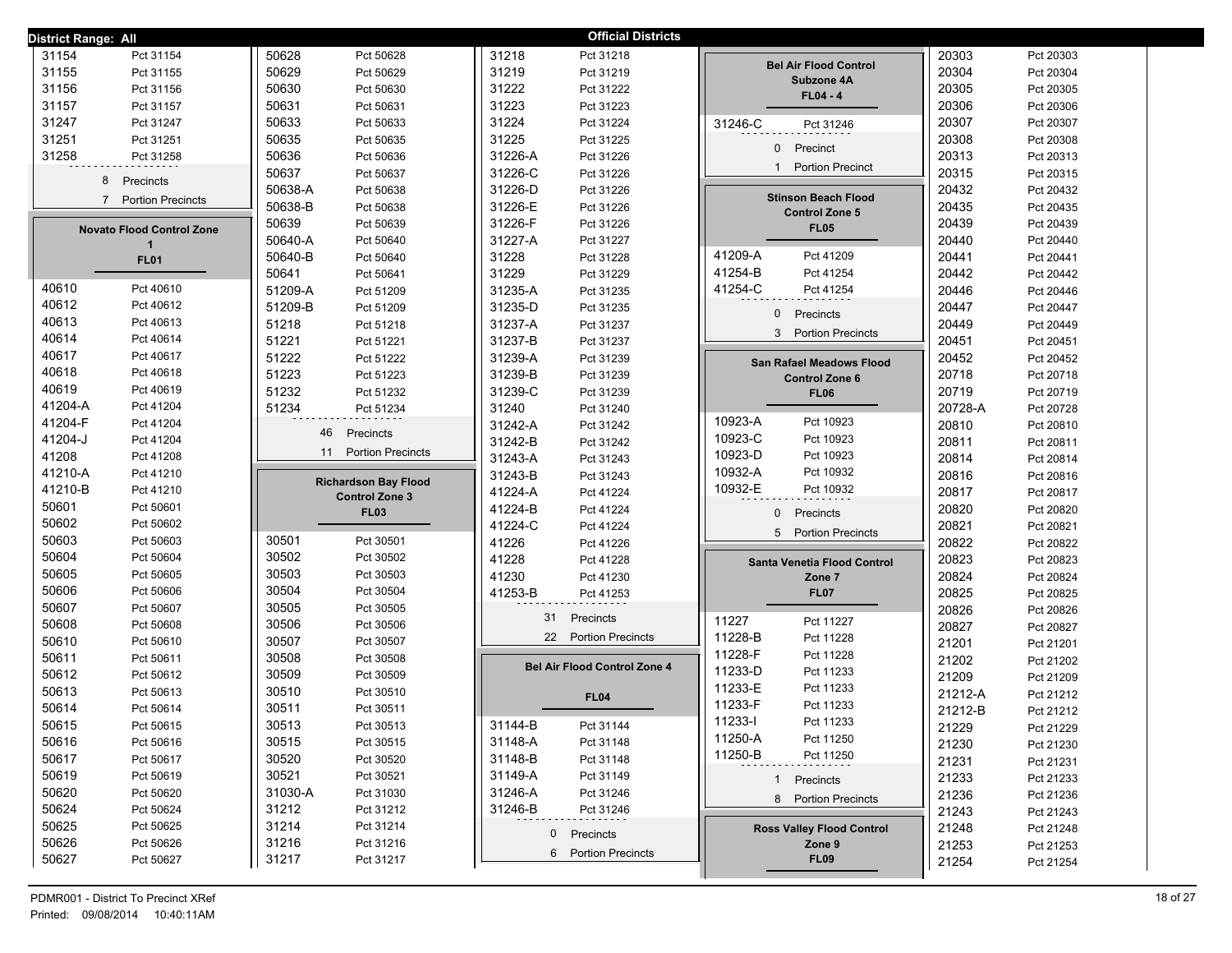| <b>District Range: All</b>                  |       |           |       | <b>Official Districts</b> |       |           |                      |
|---------------------------------------------|-------|-----------|-------|---------------------------|-------|-----------|----------------------|
| 21255<br>Pct 21255                          | 10923 | Pct 10923 | 20442 | Pct 20442                 | 30506 | Pct 30506 | 31251<br>Pct 31251   |
| 31152-B<br>Pct 31152                        | 10924 | Pct 10924 | 20446 | Pct 20446                 | 30507 | Pct 30507 | 31258<br>Pct 31258   |
| 40222<br>Pct 40222                          | 10925 | Pct 10925 | 20447 | Pct 20447                 | 30508 | Pct 30508 | 40222<br>Pct 40222   |
| 40223<br>Pct 40223                          | 10929 | Pct 10929 | 20449 | Pct 20449                 | 30509 | Pct 30509 | 40223<br>Pct 40223   |
| 40227<br>Pct 40227                          | 10930 | Pct 10930 | 20451 | Pct 20451                 | 30510 | Pct 30510 | 40227<br>Pct 40227   |
| 40229<br>Pct 40229                          | 10931 | Pct 10931 | 20452 | Pct 20452                 | 30511 | Pct 30511 | 40229<br>Pct 40229   |
| 40231-A<br>Pct 40231                        | 10932 | Pct 10932 | 20718 | Pct 20718                 | 30513 | Pct 30513 | 40231<br>Pct 40231   |
| 40234<br>Pct 40234                          | 10934 | Pct 10934 | 20719 | Pct 20719                 | 30515 | Pct 30515 | 40234<br>Pct 40234   |
| 40235<br>Pct 40235                          | 10935 | Pct 10935 | 20728 | Pct 20728                 | 30520 | Pct 30520 | 40235<br>Pct 40235   |
| 40236<br>Pct 40236                          | 10936 | Pct 10936 | 20810 | Pct 20810                 | 30521 | Pct 30521 | 40236<br>Pct 40236   |
| 40237<br>Pct 40237                          | 10937 | Pct 10937 | 20811 | Pct 20811                 | 31030 | Pct 31030 | 40237<br>Pct 40237   |
| 40238-A<br>Pct 40238                        | 10938 | Pct 10938 | 20814 | Pct 20814                 | 31031 | Pct 31031 | 40238<br>Pct 40238   |
| 40421<br>Pct 40421                          | 10939 | Pct 10939 | 20816 | Pct 20816                 | 31032 | Pct 31032 | 40421<br>Pct 40421   |
| 40425<br>Pct 40425                          | 10940 | Pct 10940 | 20817 | Pct 20817                 | 31033 | Pct 31033 | 40425<br>Pct 40425   |
| 40433<br>Pct 40433                          | 10941 | Pct 10941 | 20820 | Pct 20820                 | 31034 | Pct 31034 | 40433<br>Pct 40433   |
| 41216-A<br>Pct 41216                        | 10942 | Pct 10942 | 20821 | Pct 20821                 | 31036 | Pct 31036 | 40946<br>Pct 40946   |
| 41216-B<br>Pct 41216                        | 10943 | Pct 10943 | 20822 | Pct 20822                 | 31038 | Pct 31038 | 40949<br>Pct 40949   |
| 41216-E<br>Pct 41216                        | 10945 | Pct 10945 | 20823 | Pct 20823                 | 31041 | Pct 31041 | 40950<br>Pct 40950   |
| 41216-F<br>Pct 41216                        | 10947 | Pct 10947 | 20824 | Pct 20824                 | 31144 | Pct 31144 | 41201<br>Pct 41201   |
| 41232<br>Pct 41232                          | 10948 | Pct 10948 | 20825 | Pct 20825                 | 31148 | Pct 31148 | 41202<br>Pct 41202   |
| 41239<br>Pct 41239                          | 11201 | Pct 11201 | 20826 | Pct 20826                 | 31149 | Pct 31149 | 41203<br>Pct 41203   |
| Precincts<br>60                             | 11202 | Pct 11202 | 20827 | Pct 20827                 | 31151 | Pct 31151 | 41204-B<br>Pct 41204 |
| 10 <sup>1</sup><br><b>Portion Precincts</b> | 11204 | Pct 11204 | 20934 | Pct 20934                 | 31152 | Pct 31152 | 41204-C<br>Pct 41204 |
|                                             | 11207 | Pct 11207 | 20937 | Pct 20937                 | 31154 | Pct 31154 | 41204-E<br>Pct 41204 |
| <b>Inverness Flood Control</b>              | 11211 | Pct 11211 | 20938 | Pct 20938                 | 31155 | Pct 31155 | 41204-F<br>Pct 41204 |
| Zone 10                                     | 11212 | Pct 11212 | 20944 | Pct 20944                 | 31156 | Pct 31156 | 41204-G<br>Pct 41204 |
| <b>FL10</b>                                 | 11216 | Pct 11216 | 20945 | Pct 20945                 | 31157 | Pct 31157 | 41204-H<br>Pct 41204 |
|                                             | 11218 | Pct 11218 | 21201 | Pct 21201                 | 31212 | Pct 31212 | 41204-l<br>Pct 41204 |
| 41205-A<br>Pct 41205                        | 11222 | Pct 11222 | 21202 | Pct 21202                 | 31214 | Pct 31214 | 41205<br>Pct 41205   |
| 41251<br>Pct 41251                          | 11226 | Pct 11226 | 21209 | Pct 21209                 | 31216 | Pct 31216 | 41206<br>Pct 41206   |
| Precincts<br>$\mathbf{1}$                   | 11227 | Pct 11227 | 21212 | Pct 21212                 | 31217 | Pct 31217 | 41207<br>Pct 41207   |
| <b>Portion Precinct</b><br>$\mathbf{1}$     | 11228 | Pct 11228 | 21229 | Pct 21229                 | 31218 | Pct 31218 | 41209<br>Pct 41209   |
|                                             | 11233 | Pct 11233 | 21230 | Pct 21230                 | 31219 | Pct 31219 | 41211<br>Pct 41211   |
| <b>Marin Healthcare District</b>            | 11244 | Pct 11244 | 21231 | Pct 21231                 | 31222 | Pct 31222 | 41215<br>Pct 41215   |
|                                             | 11249 | Pct 11249 | 21233 | Pct 21233                 | 31223 | Pct 31223 | 41216<br>Pct 41216   |
| <b>HOS01</b>                                | 11250 | Pct 11250 | 21236 | Pct 21236                 | 31224 | Pct 31224 | 41220<br>Pct 41220   |
| 10903<br>Pct 10903                          | 20303 | Pct 20303 | 21243 | Pct 21243                 | 31225 | Pct 31225 | 41224<br>Pct 41224   |
| 10905<br>Pct 10905                          | 20304 | Pct 20304 | 21248 | Pct 21248                 | 31226 | Pct 31226 | 41226<br>Pct 41226   |
| 10906<br>Pct 10906                          | 20305 | Pct 20305 | 21250 | Pct 21250                 | 31227 | Pct 31227 | 41228<br>Pct 41228   |
| 10908<br>Pct 10908                          | 20306 | Pct 20306 | 21253 | Pct 21253                 | 31228 | Pct 31228 | 41230<br>Pct 41230   |
| 10909<br>Pct 10909                          | 20307 | Pct 20307 | 21254 | Pct 21254                 | 31229 | Pct 31229 | 41232<br>Pct 41232   |
| 10910<br>Pct 10910                          | 20308 | Pct 20308 | 21255 | Pct 21255                 | 31235 | Pct 31235 | 41239<br>Pct 41239   |
| 10913<br>Pct 10913                          | 20313 | Pct 20313 | 30145 | Pct 30145                 | 31237 | Pct 31237 | 41251<br>Pct 41251   |
| 10914<br>Pct 10914                          | 20315 | Pct 20315 | 30153 | Pct 30153                 | 31239 | Pct 31239 | 41252<br>Pct 41252   |
| 10915<br>Pct 10915                          | 20432 | Pct 20432 | 30501 | Pct 30501                 | 31240 | Pct 31240 | 41253<br>Pct 41253   |
| 10917<br>Pct 10917                          | 20435 | Pct 20435 | 30502 | Pct 30502                 | 31242 | Pct 31242 | 41254<br>Pct 41254   |
| 10919<br>Pct 10919                          | 20439 | Pct 20439 | 30503 | Pct 30503                 | 31243 | Pct 31243 | 199 Precincts        |
| 10920<br>Pct 10920                          | 20440 | Pct 20440 | 30504 | Pct 30504                 | 31246 | Pct 31246 | 7 Portion Precincts  |
| 10921<br>Pct 10921                          | 20441 | Pct 20441 | 30505 | Pct 30505                 | 31247 | Pct 31247 |                      |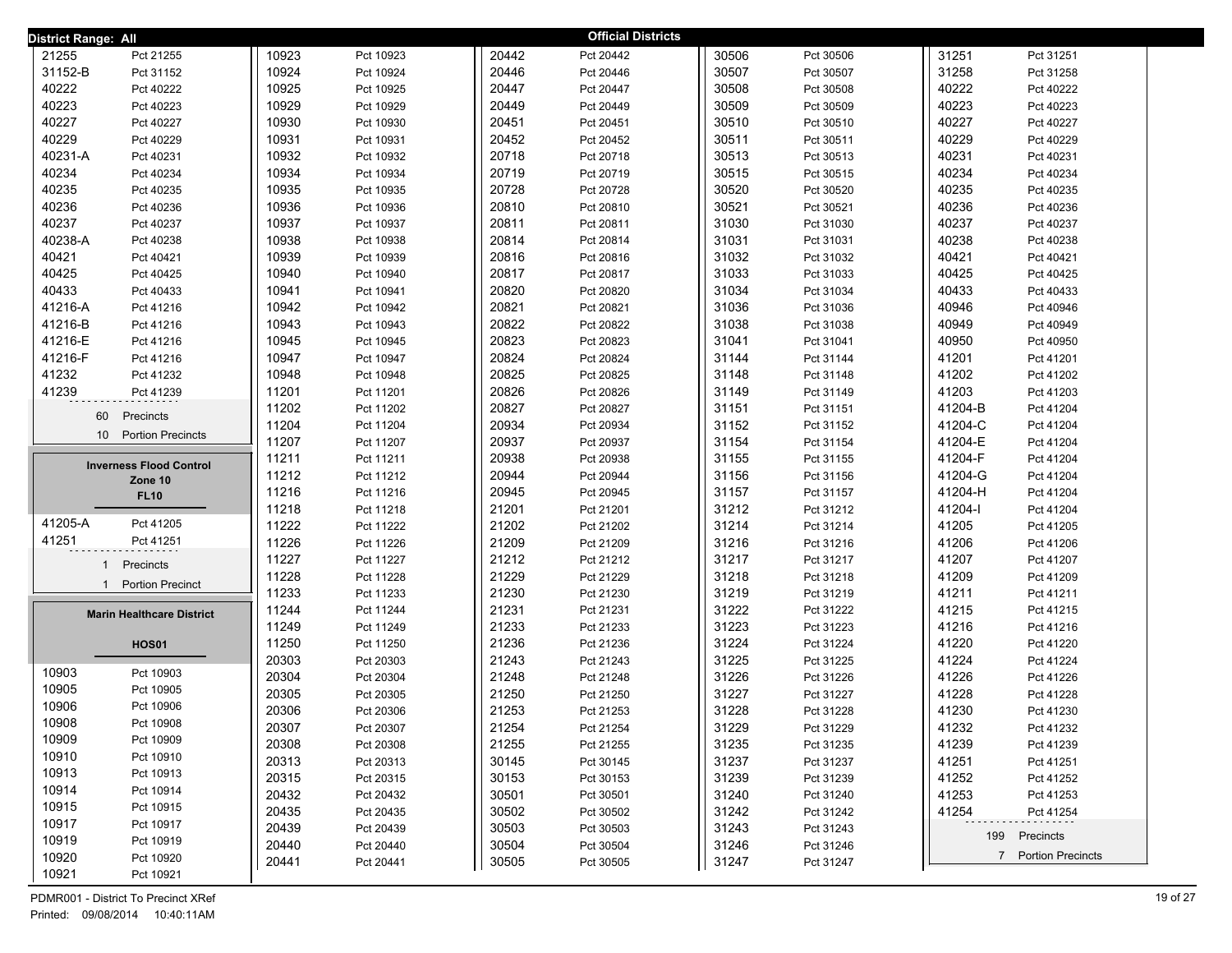| District Range: All |                                 |       |           |       | <b>Official Districts</b> |                  |                                    |                |                               |  |
|---------------------|---------------------------------|-------|-----------|-------|---------------------------|------------------|------------------------------------|----------------|-------------------------------|--|
|                     |                                 | 31216 | Pct 31216 | 41211 | Pct 41211                 | 51218            | Pct 51218                          | 41252          | Pct 41252                     |  |
|                     | <b>Marin County Library</b>     | 31217 | Pct 31217 | 41215 | Pct 41215                 | 51221            | Pct 51221                          | 41253-A        | Pct 41253                     |  |
|                     | <b>District</b><br><b>LIB01</b> | 31218 | Pct 31218 | 41216 | Pct 41216                 | 51222            | Pct 51222                          | 41253-C        | Pct 41253                     |  |
|                     |                                 | 31219 | Pct 31219 | 41220 | Pct 41220                 | 51223            | Pct 51223                          | 41254          | Pct 41254                     |  |
| 10921-A             | Pct 10921                       | 31222 | Pct 31222 | 41224 | Pct 41224                 | 51232            | Pct 51232                          | 28             | Precincts                     |  |
| 11201               | Pct 11201                       | 31223 | Pct 31223 | 41226 | Pct 41226                 | 51234            | Pct 51234                          |                |                               |  |
| 11202               | Pct 11202                       | 31224 | Pct 31224 | 41228 | Pct 41228                 | 148              | Precincts                          |                | 12 Portion Precincts          |  |
| 11204               | Pct 11204                       | 31225 | Pct 31225 | 41230 | Pct 41230                 |                  |                                    |                | <b>Marin County Library</b>   |  |
| 11207               | Pct 11207                       | 31226 | Pct 31226 | 41232 | Pct 41232                 |                  | <b>Portion Precinct</b>            |                | <b>District-Eastern Marin</b> |  |
| 11211               | Pct 11211                       | 31227 | Pct 31227 | 41239 | Pct 41239                 |                  | <b>Marin County Library</b>        |                | LIB01 - 2                     |  |
| 11212               | Pct 11212                       | 31228 | Pct 31228 | 41251 | Pct 41251                 |                  | <b>District-Fairfax/west Marin</b> |                |                               |  |
| 11216               | Pct 11216                       | 31229 | Pct 31229 | 41252 | Pct 41252                 |                  | LIB01 - 1                          | 10921-A        | Pct 10921                     |  |
| 11218               | Pct 11218                       | 31235 | Pct 31235 | 41253 | Pct 41253                 |                  |                                    | 11201          | Pct 11201                     |  |
| 11222               | Pct 11222                       | 31237 | Pct 31237 | 41254 | Pct 41254                 | 20303            | Pct 20303                          | 11202          | Pct 11202                     |  |
| 11226               | Pct 11226                       | 31239 | Pct 31239 | 50601 | Pct 50601                 | 20304            | Pct 20304                          | 11204          | Pct 11204                     |  |
| 11227               | Pct 11227                       | 31240 | Pct 31240 | 50602 | Pct 50602                 | 20305            | Pct 20305                          | 11207          | Pct 11207                     |  |
| 11228               | Pct 11228                       | 31242 | Pct 31242 | 50603 | Pct 50603                 | 20306            | Pct 20306                          | 11211          | Pct 11211                     |  |
| 11233               | Pct 11233                       | 31243 | Pct 31243 | 50604 | Pct 50604                 | 20307            | Pct 20307                          | 11212          | Pct 11212                     |  |
| 11244               | Pct 11244                       | 31246 | Pct 31246 | 50605 | Pct 50605                 | 20308            | Pct 20308                          | 11216          | Pct 11216                     |  |
| 11249               | Pct 11249                       | 31247 | Pct 31247 | 50606 | Pct 50606                 | 20313            | Pct 20313                          | 11218          | Pct 11218                     |  |
| 11250               | Pct 11250                       | 31251 | Pct 31251 | 50607 | Pct 50607                 | 20315            | Pct 20315                          | 11222          | Pct 11222                     |  |
| 20303               | Pct 20303                       | 31258 | Pct 31258 | 50608 | Pct 50608                 | 21201            | Pct 21201                          | 11226          | Pct 11226                     |  |
| 20304               | Pct 20304                       | 40222 | Pct 40222 | 50610 | Pct 50610                 | 21202            | Pct 21202                          | 11227          | Pct 11227                     |  |
| 20305               | Pct 20305                       | 40223 | Pct 40223 | 50611 | Pct 50611                 | 21209            | Pct 21209                          | 11228          | Pct 11228                     |  |
| 20306               | Pct 20306                       | 40227 | Pct 40227 | 50612 | Pct 50612                 | 21212            | Pct 21212                          | 11233          | Pct 11233                     |  |
| 20307               | Pct 20307                       | 40229 | Pct 40229 | 50613 | Pct 50613                 | 21253            | Pct 21253                          | 11244          | Pct 11244                     |  |
| 20308               | Pct 20308                       | 40231 | Pct 40231 | 50614 | Pct 50614                 | 21254            | Pct 21254                          | 11249          | Pct 11249                     |  |
| 20313               | Pct 20313                       | 40234 | Pct 40234 | 50615 | Pct 50615                 | 21255            | Pct 21255                          | 11250          | Pct 11250                     |  |
| 20315               | Pct 20315                       | 40235 | Pct 40235 | 50616 | Pct 50616                 | 41201            | Pct 41201                          | 21250          | Pct 21250                     |  |
| 20718               | Pct 20718                       | 40236 | Pct 40236 | 50617 | Pct 50617                 | 41202            | Pct 41202                          | 31214          | Pct 31214                     |  |
| 20719               | Pct 20719                       | 40237 | Pct 40237 | 50619 | Pct 50619                 | 41203<br>41204-B | Pct 41203<br>Pct 41204             | 31216          | Pct 31216                     |  |
| 20728               | Pct 20728                       | 40238 | Pct 40238 | 50620 | Pct 50620                 | 41204-C          | Pct 41204                          | 31217<br>31218 | Pct 31217<br>Pct 31218        |  |
| 21201               | Pct 21201                       | 40610 | Pct 40610 | 50624 | Pct 50624                 | 41204-G          | Pct 41204                          | 31222          | Pct 31222                     |  |
| 21202               | Pct 21202                       | 40612 | Pct 40612 | 50625 | Pct 50625                 | 41205            | Pct 41205                          | 31223          | Pct 31223                     |  |
| 21209               | Pct 21209                       | 40613 | Pct 40613 | 50626 | Pct 50626                 | 41206            | Pct 41206                          | 31224          | Pct 31224                     |  |
| 21212               | Pct 21212                       | 40614 | Pct 40614 | 50627 | Pct 50627                 | 41207            | Pct 41207                          | 31225          | Pct 31225                     |  |
| 21229               | Pct 21229                       | 40617 | Pct 40617 | 50628 | Pct 50628                 | 41209            | Pct 41209                          | 31226          | Pct 31226                     |  |
| 21230               | Pct 21230                       | 40618 | Pct 40618 | 50629 | Pct 50629                 | 41211            | Pct 41211                          | 31227          | Pct 31227                     |  |
| 21231               | Pct 21231                       | 40619 | Pct 40619 | 50630 | Pct 50630                 | 41215            | Pct 41215                          | 31228          | Pct 31228                     |  |
| 21233               | Pct 21233                       | 41201 | Pct 41201 | 50631 | Pct 50631                 | 41216-A          | Pct 41216                          | 31229          | Pct 31229                     |  |
| 21236               | Pct 21236                       | 41202 | Pct 41202 | 50633 | Pct 50633                 | 41216-B          | Pct 41216                          | 31235          | Pct 31235                     |  |
| 21243               | Pct 21243                       | 41203 | Pct 41203 | 50635 | Pct 50635                 | 41216-C          | Pct 41216                          | 40610          | Pct 40610                     |  |
| 21248               | Pct 21248                       | 41204 | Pct 41204 | 50636 | Pct 50636                 | 41216-D          | Pct 41216                          | 40612          | Pct 40612                     |  |
| 21250               | Pct 21250                       | 41205 | Pct 41205 | 50637 | Pct 50637                 | 41216-F          | Pct 41216                          | 40613          | Pct 40613                     |  |
| 21253               | Pct 21253                       | 41206 | Pct 41206 | 50638 | Pct 50638                 | 41216-G          | Pct 41216                          | 40614          | Pct 40614                     |  |
| 21254               | Pct 21254                       | 41207 | Pct 41207 | 50639 | Pct 50639                 | 41216-H          | Pct 41216                          | 40617          | Pct 40617                     |  |
| 21255               | Pct 21255                       | 41208 | Pct 41208 | 50640 | Pct 50640                 | 41220            | Pct 41220                          | 40618          | Pct 40618                     |  |
| 31212               | Pct 31212                       | 41209 | Pct 41209 | 50641 | Pct 50641                 | 41251            | Pct 41251                          | 40619          | Pct 40619                     |  |
| 31214               | Pct 31214                       | 41210 | Pct 41210 | 51209 | Pct 51209                 |                  |                                    |                |                               |  |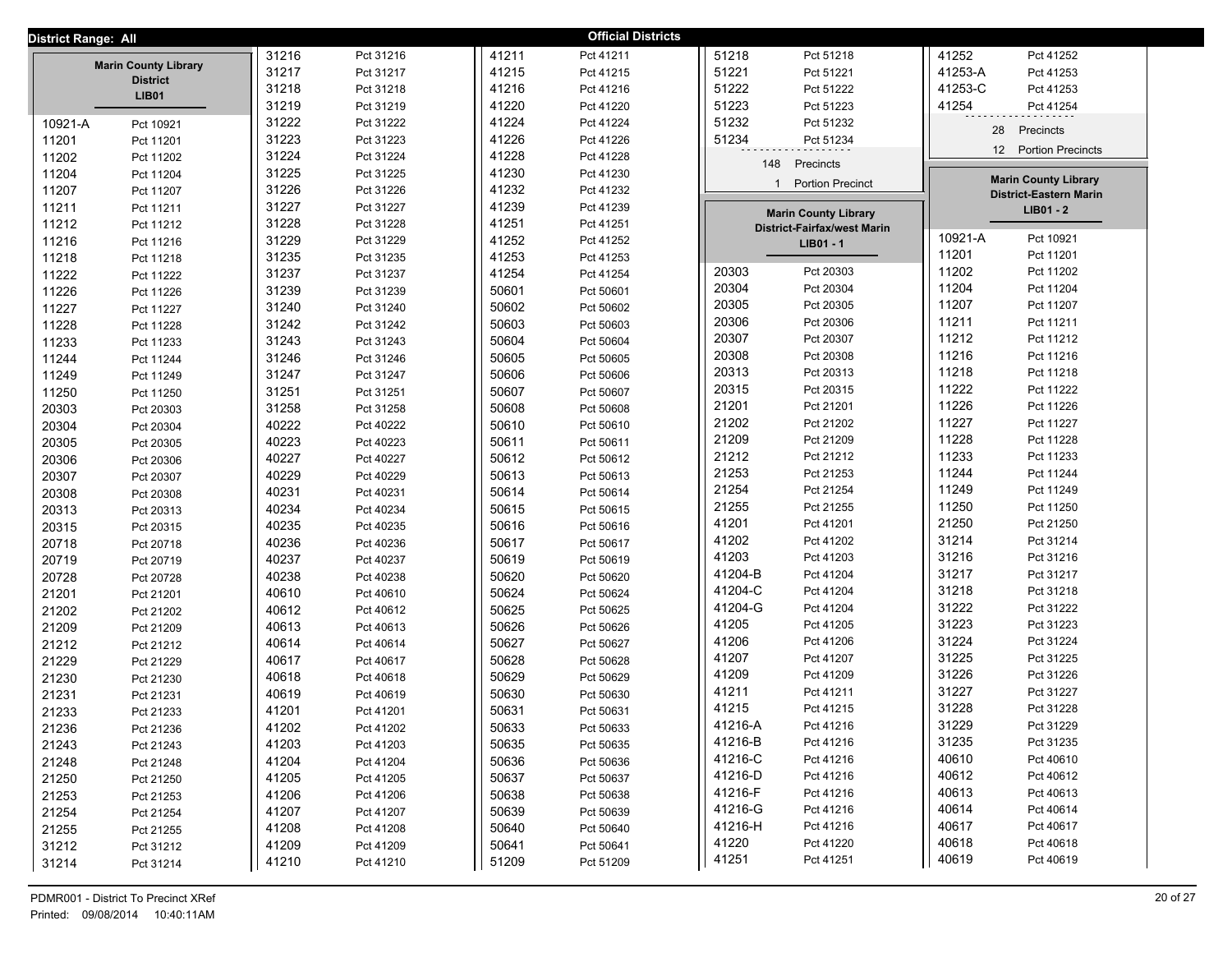| District Range: All |           |                                  |       | <b>Official Districts</b> |       |           |                                         |
|---------------------|-----------|----------------------------------|-------|---------------------------|-------|-----------|-----------------------------------------|
| 41204-A             | Pct 41204 | 50638<br>Pct 50638               | 21229 | Pct 21229                 | 40617 | Pct 40617 | 50628<br>Pct 50628                      |
| 41204-D             | Pct 41204 | 50639<br>Pct 50639               | 21230 | Pct 21230                 | 40618 | Pct 40618 | 50629<br>Pct 50629                      |
| 41204-E             | Pct 41204 | 50640<br>Pct 50640               | 21231 | Pct 21231                 | 40619 | Pct 40619 | 50630<br>Pct 50630                      |
| 41204-F             | Pct 41204 | 50641<br>Pct 50641               | 21233 | Pct 21233                 | 41201 | Pct 41201 | 50631<br>Pct 50631                      |
| 41204-H             | Pct 41204 | 51209<br>Pct 51209               | 21236 | Pct 21236                 | 41202 | Pct 41202 | 50633<br>Pct 50633                      |
| 41204-l             | Pct 41204 | 51218<br>Pct 51218               | 21243 | Pct 21243                 | 41203 | Pct 41203 | 50635<br>Pct 50635                      |
| 41204-J             | Pct 41204 | 51221<br>Pct 51221               | 21248 | Pct 21248                 | 41204 | Pct 41204 | 50636<br>Pct 50636                      |
| 41208               | Pct 41208 | 51222<br>Pct 51222               | 21250 | Pct 21250                 | 41205 | Pct 41205 | 50637<br>Pct 50637                      |
| 41210-A             | Pct 41210 | 51223<br>Pct 51223               | 21253 | Pct 21253                 | 41206 | Pct 41206 | 50638<br>Pct 50638                      |
| 41210-B             | Pct 41210 | 51232<br>Pct 51232               | 21254 | Pct 21254                 | 41207 | Pct 41207 | 50639<br>Pct 50639                      |
| 41210-C             | Pct 41210 | 51234<br>Pct 51234               | 21255 | Pct 21255                 | 41208 | Pct 41208 | 50640<br>Pct 50640                      |
| 41224               | Pct 41224 | 83<br>Precincts                  | 31212 | Pct 31212                 | 41209 | Pct 41209 | 50641<br>Pct 50641                      |
| 41226               | Pct 41226 |                                  | 31214 | Pct 31214                 | 41210 | Pct 41210 | 51209<br>Pct 51209                      |
| 41228               | Pct 41228 | 15<br><b>Portion Precincts</b>   | 31216 | Pct 31216                 | 41211 | Pct 41211 | 51218<br>Pct 51218                      |
| 41230               | Pct 41230 | <b>Marin County Free Library</b> | 31217 | Pct 31217                 | 41215 | Pct 41215 | 51221<br>Pct 51221                      |
| 41239-A             | Pct 41239 | <b>District</b>                  | 31218 | Pct 31218                 | 41216 | Pct 41216 | 51222<br>Pct 51222                      |
| 41239-B             | Pct 41239 | <b>LIB02</b>                     | 31219 | Pct 31219                 | 41220 | Pct 41220 | 51223<br>Pct 51223                      |
| 41253-B             | Pct 41253 |                                  | 31222 | Pct 31222                 | 41224 | Pct 41224 | 51232<br>Pct 51232                      |
| 41253-D             | Pct 41253 | 11201<br>Pct 11201               | 31223 | Pct 31223                 | 41226 | Pct 41226 | 51234<br>Pct 51234                      |
| 50601               | Pct 50601 | 11202<br>Pct 11202               | 31224 | Pct 31224                 | 41228 | Pct 41228 | 148<br>Precincts                        |
| 50602               | Pct 50602 | 11204<br>Pct 11204               | 31225 | Pct 31225                 | 41230 | Pct 41230 |                                         |
| 50603               | Pct 50603 | 11207<br>Pct 11207               | 31226 | Pct 31226                 | 41232 | Pct 41232 | <b>Portion Precincts</b><br>$\mathbf 0$ |
| 50604               | Pct 50604 | 11211<br>Pct 11211               | 31227 | Pct 31227                 | 41239 | Pct 41239 | <b>Bolinas Highland Permanent</b>       |
| 50605               | Pct 50605 | 11212<br>Pct 11212               | 31228 | Pct 31228                 | 41251 | Pct 41251 | <b>Road Division</b>                    |
| 50606               | Pct 50606 | 11216<br>Pct 11216               | 31229 | Pct 31229                 | 41252 | Pct 41252 | <b>RD20</b>                             |
| 50607               | Pct 50607 | 11218<br>Pct 11218               | 31235 | Pct 31235                 | 41253 | Pct 41253 |                                         |
| 50608               | Pct 50608 | 11222<br>Pct 11222               | 31237 | Pct 31237                 | 41254 | Pct 41254 | 41252-B<br>Pct 41252                    |
| 50610               | Pct 50610 | 11226<br>Pct 11226               | 31239 | Pct 31239                 | 50601 | Pct 50601 | $\mathbf{0}$<br>Precinct                |
| 50611               | Pct 50611 | 11227<br>Pct 11227               | 31240 | Pct 31240                 | 50602 | Pct 50602 | <b>Portion Precinct</b><br>$\mathbf{1}$ |
| 50612               | Pct 50612 | 11228<br>Pct 11228               | 31242 | Pct 31242                 | 50603 | Pct 50603 |                                         |
| 50613               | Pct 50613 | 11233<br>Pct 11233               | 31243 | Pct 31243                 | 50604 | Pct 50604 | <b>Monte Cristo Permanent</b>           |
| 50614               | Pct 50614 | 11244<br>Pct 11244               | 31246 | Pct 31246                 | 50605 | Pct 50605 | <b>Road Division</b>                    |
| 50615               | Pct 50615 | 11249<br>Pct 11249               | 31247 | Pct 31247                 | 50606 | Pct 50606 | <b>RD40</b>                             |
| 50616               | Pct 50616 | 11250<br>Pct 11250               | 31251 | Pct 31251                 | 50607 | Pct 50607 |                                         |
| 50617               | Pct 50617 | 20303<br>Pct 20303               | 31258 | Pct 31258                 | 50608 | Pct 50608 | 21253-A<br>Pct 21253                    |
| 50619               | Pct 50619 | 20304<br>Pct 20304               | 40222 | Pct 40222                 | 50610 | Pct 50610 | Precinct<br>$\mathbf 0$                 |
| 50620               | Pct 50620 | 20305<br>Pct 20305               | 40223 | Pct 40223                 | 50611 | Pct 50611 | <b>Portion Precinct</b><br>$\mathbf{1}$ |
| 50624               | Pct 50624 | 20306<br>Pct 20306               | 40227 | Pct 40227                 | 50612 | Pct 50612 |                                         |
| 50625               | Pct 50625 | 20307<br>Pct 20307               | 40229 | Pct 40229                 | 50613 | Pct 50613 | <b>Paradise Ranch Estates</b>           |
| 50626               | Pct 50626 | 20308<br>Pct 20308               | 40231 | Pct 40231                 | 50614 | Pct 50614 | <b>Permanent Road Division</b>          |
| 50627               | Pct 50627 | 20313<br>Pct 20313               | 40234 | Pct 40234                 | 50615 | Pct 50615 | RD <sub>50</sub>                        |
| 50628               | Pct 50628 | 20315<br>Pct 20315               | 40235 | Pct 40235                 | 50616 | Pct 50616 | 41205-C<br>Pct 41205                    |
| 50629               | Pct 50629 | 20718<br>Pct 20718               | 40236 | Pct 40236                 | 50617 | Pct 50617 |                                         |
| 50630               | Pct 50630 | 20719<br>Pct 20719               | 40237 | Pct 40237                 | 50619 | Pct 50619 | 0 Precinct                              |
| 50631               | Pct 50631 | 20728<br>Pct 20728               | 40238 | Pct 40238                 | 50620 | Pct 50620 | 1 Portion Precinct                      |
| 50633               | Pct 50633 | 21201<br>Pct 21201               | 40610 | Pct 40610                 | 50624 | Pct 50624 |                                         |
| 50635               | Pct 50635 | 21202<br>Pct 21202               | 40612 | Pct 40612                 | 50625 | Pct 50625 | <b>Ridgewood Ave Permanent</b>          |
| 50636               | Pct 50636 | 21209<br>Pct 21209               | 40613 | Pct 40613                 | 50626 | Pct 50626 | <b>Road Division</b><br><b>RD60</b>     |
| 50637               | Pct 50637 | 21212<br>Pct 21212               | 40614 | Pct 40614                 | 50627 | Pct 50627 |                                         |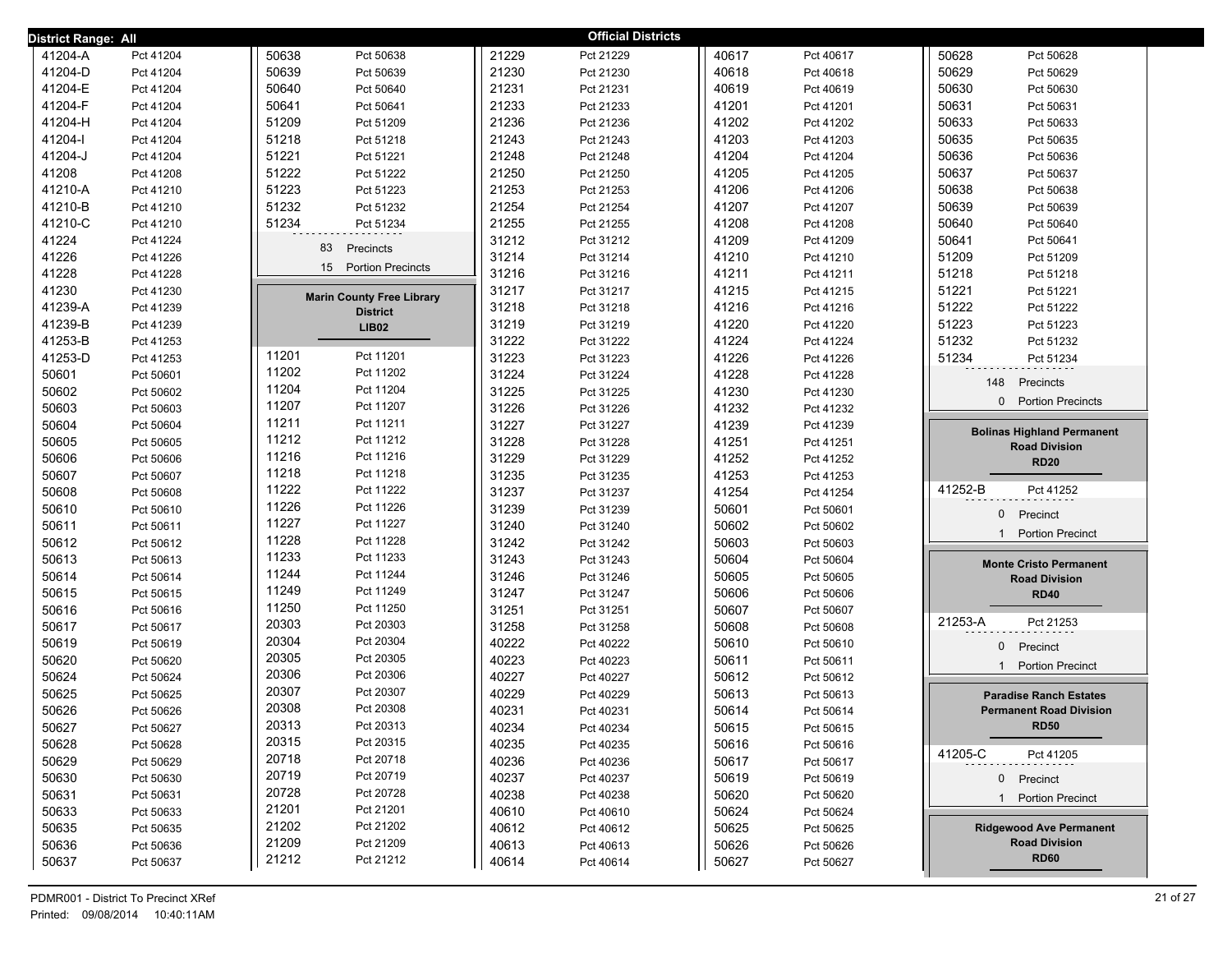| <b>District Range: All</b>      |                               | <b>Official Districts</b>                  |                                              |                                 |
|---------------------------------|-------------------------------|--------------------------------------------|----------------------------------------------|---------------------------------|
| 41226-A                         | 31246-D                       | 41252-D                                    | 40237-A                                      | 11204                           |
| Pct 41226                       | Pct 31246                     | Pct 41252                                  | Pct 40237                                    | Pct 11204                       |
| $\mathbf{0}$                    | 31246-F                       | 41252-E                                    | 40238                                        | 11207                           |
| Precinct                        | Pct 31246                     | Pct 41252                                  | Pct 40238                                    | Pct 11207                       |
|                                 | $\mathbf{0}$                  | 41252-F<br>Pct 41252                       | 40433-B<br>Pct 40433                         | 11211<br>Pct 11211              |
| <b>Portion Precinct</b>         | Precincts                     | 41253-A                                    | 41232                                        | 11216                           |
| $\mathbf{1}$                    |                               | Pct 41253                                  | Pct 41232                                    | Pct 11216                       |
| <b>Bolinas Community Public</b> | <b>Portion Precincts</b>      | 41253-C                                    | 41239-C                                      | 11218                           |
|                                 | 3                             | Pct 41253                                  | Pct 41239                                    | Pct 11218                       |
| <b>Utility District</b>         | <b>Marin Resource</b>         | 41253-D<br>Pct 41253                       | 41239-D<br>Pct 41239                         | 11222-A<br>Pct 11222            |
| <b>PUD10</b>                    | <b>Conservation District</b>  | 41254-A<br>Pct 41254                       | 8                                            | 11222-B<br>Pct 11222            |
|                                 | RCON <sub>10</sub>            | 41254-B<br>Pct 41254                       | Precincts                                    | 11222-E<br>Pct 11222            |
| 41207                           |                               | 51209-C                                    | <b>Portion Precincts</b>                     | 11226-G                         |
| Pct 41207                       |                               | Pct 51209                                  | 12                                           | Pct 11226                       |
| 41252-A<br>Pct 41252            | 31226-B<br>Pct 31226          | $\overline{4}$                             | <b>Homestead Valley Sanitary</b>             | 11227<br>Pct 11227              |
| 41252-B<br>Pct 41252            | 31227-B<br>Pct 31227          | Precincts                                  | <b>District</b>                              | 11228<br>Pct 11228              |
| 41252-C<br>Pct 41252            | 31227-C<br>Pct 31227          | 45 Portion Precincts                       | <b>SAN20</b>                                 | 11233-A<br>Pct 11233            |
| 41252-D<br>Pct 41252            | 41201-A<br>Pct 41201          | <b>Almonte Sanitary District</b>           |                                              | 11233-D<br>Pct 11233            |
| $\mathbf{1}$                    | 41201-B                       |                                            | 31216-C                                      | 11233-E                         |
| Precincts                       | Pct 41201                     |                                            | Pct 31216                                    | Pct 11233                       |
| $\overline{4}$                  | 41201-C<br>Pct 41201          | <b>SAN05</b>                               | 41224-A<br>Pct 41224                         | 11233-G<br>Pct 11233            |
| <b>Portion Precincts</b>        | 41201-D<br>Pct 41201          |                                            | 41224-B<br>Pct 41224                         | 11233-l<br>Pct 11233            |
| <b>Inverness Public Utility</b> | 41201-G                       | 31216-B                                    | 41226                                        | 11250                           |
|                                 | Pct 41201                     | Pct 31216                                  | Pct 41226                                    | Pct 11250                       |
| <b>District</b>                 | 41201-H                       | 31218-B                                    | 41228                                        | 50640-B                         |
|                                 | Pct 41201                     | Pct 31218                                  | Pct 41228                                    | Pct 50640                       |
| <b>PUD20</b>                    | 41201-l                       | 31225                                      | 41230                                        | 50640-C                         |
|                                 | Pct 41201                     | Pct 31225                                  | Pct 41230                                    | Pct 50640                       |
|                                 | 41201-J                       | Precincts                                  | 3                                            | 50640-E                         |
|                                 | Pct 41201                     | $\mathbf{1}$                               | Precincts                                    | Pct 50640                       |
| 41251-A                         | 41202                         | 2 Portion Precincts                        | 3 <sup>1</sup>                               | 21                              |
| Pct 41251                       | Pct 41202                     |                                            | <b>Portion Precincts</b>                     | Precincts                       |
| $\mathbf{0}$<br>Precinct        | 41203<br>Pct 41203            |                                            |                                              |                                 |
| <b>Portion Precinct</b><br>-1   | 41204-B<br>Pct 41204          | <b>Alto Sanitary District</b>              | <b>Las Gallinas Valley Sanitary</b>          | 23<br><b>Portion Precincts</b>  |
|                                 | 41204-D<br>Pct 41204          |                                            | <b>District</b>                              | <b>Novato Sanitary District</b> |
| <b>Mesa Park</b>                | 41204-E<br>Pct 41204          | <b>SAN10</b>                               | <b>SAN30</b>                                 |                                 |
|                                 |                               |                                            |                                              |                                 |
|                                 | 41204-F<br>Pct 41204          |                                            |                                              | <b>SAN35</b>                    |
| <b>REC20</b>                    | 41204-G<br>Pct 41204          | 31212<br>Pct 31212                         | 10903<br>Pct 10903                           |                                 |
|                                 | 41204-H                       | 31219                                      | 10905                                        | 40610-A                         |
|                                 | Pct 41204                     | Pct 31219                                  | Pct 10905                                    | Pct 40610                       |
| 41207                           | 41204-l                       | 31239-A                                    | 10906                                        | 40612                           |
| Pct 41207                       | Pct 41204                     | Pct 31239                                  | Pct 10906                                    | Pct 40612                       |
| 41252                           | 41204-J                       |                                            | 10908                                        | 40613-A                         |
| Pct 41252                       | Pct 41204                     |                                            | Pct 10908                                    | Pct 40613                       |
| 2 Precincts                     | 41205                         | 2 Precincts                                | 10909-A                                      | 40613-C                         |
|                                 | Pct 41205                     | 1                                          | Pct 10909                                    | Pct 40613                       |
| <b>Portion Precincts</b>        | 41206-A                       | <b>Portion Precinct</b>                    | 10909-C                                      | 40614-A                         |
| $\mathbf{0}$                    | Pct 41206                     |                                            | Pct 10909                                    | Pct 40614                       |
|                                 | 41207-A<br>Pct 41207          | <b>Corte Madera Sanitary</b>               | 10910<br>Pct 10910                           | 40614-B<br>Pct 40614            |
| <b>Strawberry Recreation</b>    | 41209-B<br>Pct 41209          | <b>District 2</b>                          | 10913<br>Pct 10913                           | 40617-A<br>Pct 40617            |
| <b>District</b>                 | 41209-C<br>Pct 41209          | <b>SAN15</b>                               | 10914<br>Pct 10914                           | 40617-B<br>Pct 40617            |
| <b>REC40</b>                    | 41210-A<br>Pct 41210          |                                            | 10915<br>Pct 10915                           | 40618<br>Pct 40618              |
|                                 | 41211-A                       | 20440-B                                    | 10917                                        | 40619-A                         |
|                                 | Pct 41211                     | Pct 20440                                  | Pct 10917                                    | Pct 40619                       |
| 31237                           | 41215-A                       | 20447-B                                    | 10919                                        | 41208-B                         |
| Pct 31237                       | Pct 41215                     | Pct 20447                                  | Pct 10919                                    | Pct 41208                       |
| 31240                           | 41216-A                       | 31152-B                                    | 10923                                        | 41208-D                         |
| Pct 31240                       | Pct 41216                     | Pct 31152                                  | Pct 10923                                    | Pct 41208                       |
| 31242                           | 41216-B                       | 31152-E                                    | 10924-A                                      | 50601                           |
| Pct 31242                       | Pct 41216                     | Pct 31152                                  | Pct 10924                                    | Pct 50601                       |
| 31243                           | 41216-C                       | 31251-A                                    | 10925                                        | 50602-A                         |
| Pct 31243                       | Pct 41216                     | Pct 31251                                  | Pct 10925                                    | Pct 50602                       |
| 31246                           | 41216-D                       | 31251-B                                    | 10932-A                                      | 50603                           |
| Pct 31246                       | Pct 41216                     | Pct 31251                                  | Pct 10932                                    | Pct 50603                       |
| 5 Precincts                     | 41216-F                       | 40222-A                                    | 10932-B                                      | 50604                           |
|                                 | Pct 41216                     | Pct 40222                                  | Pct 10932                                    | Pct 50604                       |
| 0 Portion Precincts             | 41216-G                       | 40223                                      | 10932-C                                      | 50605                           |
|                                 | Pct 41216                     | Pct 40223                                  | Pct 10932                                    | Pct 50605                       |
|                                 | 41220-A                       | 40227                                      | 10932-E                                      | 50606-A                         |
|                                 | Pct 41220                     | Pct 40227                                  | Pct 10932                                    | Pct 50606                       |
| <b>Strawberry Recreation</b>    | 41220-C                       | 40229                                      | 11201-A                                      | 50607-A                         |
|                                 | Pct 41220                     | Pct 40229                                  | Pct 11201                                    | Pct 50607                       |
| <b>District-Zone IV</b>         | 41224-D                       | 40231                                      | 11201-B                                      | 50607-C                         |
|                                 | Pct 41224                     | Pct 40231                                  | Pct 11201                                    | Pct 50607                       |
| <b>REC40 - 1</b>                | 41251<br>Pct 41251<br>41252-A | 40234-A<br>Pct 40234<br>40235<br>Pct 40235 | 11201-C<br>Pct 11201<br>11201-E<br>Pct 11201 | 50608<br>Pct 50608<br>50610     |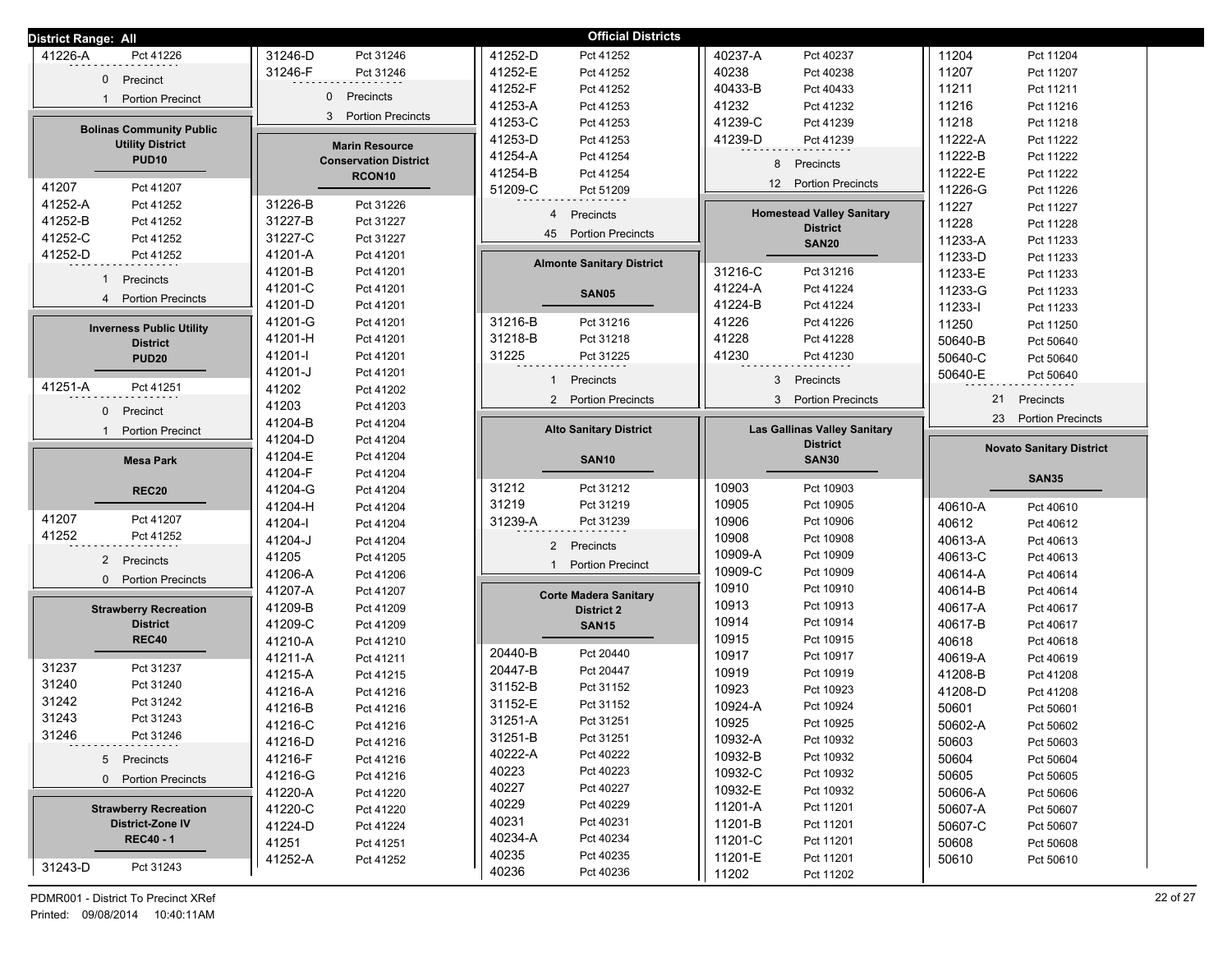| District Range: All            |                                      | <b>Official Districts</b>           |                             |                                                         |
|--------------------------------|--------------------------------------|-------------------------------------|-----------------------------|---------------------------------------------------------|
| 50611                          | 31144-E                              | 20810                               | 10929                       | 31031                                                   |
| Pct 50611                      | Pct 31144                            | Pct 20810                           | Pct 10929                   | Pct 31031                                               |
| 50612                          | 31148                                | 20811                               | 10930                       | 31032                                                   |
| Pct 50612                      | Pct 31148                            | Pct 20811                           | Pct 10930                   | Pct 31032                                               |
| 50613-A                        | 31149                                | 20814                               | 10931                       | 31033                                                   |
| Pct 50613                      | Pct 31149                            | Pct 20814                           | Pct 10931                   | Pct 31033                                               |
| 50614-A                        | 31151-B                              | 20816                               | 10934                       | 31034                                                   |
| Pct 50614                      | Pct 31151                            | Pct 20816                           | Pct 10934                   | Pct 31034                                               |
| 50614-B                        | 31152-D                              | 20817                               | 10935-A                     | 31036                                                   |
| Pct 50614                      | Pct 31152                            | Pct 20817                           | Pct 10935                   | Pct 31036                                               |
| 50615-A                        | 31237                                | 20820                               | 10936                       | 31038                                                   |
| Pct 50615                      | Pct 31237                            | Pct 20820                           | Pct 10936                   | Pct 31038                                               |
| 50616-A                        | 31239-B                              | 20821                               | 10937                       | 31041                                                   |
| Pct 50616                      | Pct 31239                            | Pct 20821                           | Pct 10937                   | Pct 31041                                               |
| 50616-B                        | 31239-D                              | 20822                               | 10938-A                     | 31226-F                                                 |
| Pct 50616                      | Pct 31239                            | Pct 20822                           | Pct 10938                   | Pct 31226                                               |
| 50617-A                        | 31240                                | 20823                               | 10938-C                     | 31228                                                   |
| Pct 50617                      | Pct 31240                            | Pct 20823                           | Pct 10938                   | Pct 31228                                               |
| 50617-C                        | 31242                                | 20824                               | 10939                       | 31229                                                   |
| Pct 50617                      | Pct 31242                            | Pct 20824                           | Pct 10939                   | Pct 31229                                               |
| 50619-A                        | 31243                                | 20825                               | 10940-A                     | 31235-A                                                 |
| Pct 50619                      | Pct 31243                            | Pct 20825                           | Pct 10940                   | Pct 31235                                               |
| 50620                          | 31246                                | 20826-A                             | 10940-C                     | 31235-B                                                 |
| Pct 50620                      | Pct 31246                            | Pct 20826                           | Pct 10940                   | Pct 31235                                               |
| 50624                          | 31247-A                              | 20827-A                             | 10941-A                     | 31235-D                                                 |
| Pct 50624                      | Pct 31247                            | Pct 20827                           | Pct 10941                   | Pct 31235                                               |
| 50625<br>Pct 50625             |                                      | 20934-D<br>Pct 20934                | 10942<br>Pct 10942          |                                                         |
| 50626                          | $\overline{7}$                       | 20937-C                             | 10943-A                     | 10 <sup>1</sup>                                         |
| Pct 50626                      | Precincts                            | Pct 20937                           | Pct 10943                   | Precincts                                               |
| 50627                          | 9 Portion Precincts                  | 20945-A                             | 10945                       | <b>Portion Precincts</b>                                |
| Pct 50627                      |                                      | Pct 20945                           | Pct 10945                   | $\overline{4}$                                          |
| 50628<br>Pct 50628             |                                      | 21201<br>Pct 21201                  | 10947<br>Pct 10947          |                                                         |
| 50629<br>Pct 50629             | <b>Ross Valley Sanitary District</b> | 21202<br>Pct 21202                  | 10948-A<br>Pct 10948        | <b>Tiburon Sanitary District 5</b>                      |
| 50630<br>Pct 50630             | <b>SAN45</b>                         | 21209<br>Pct 21209                  | 11212-B<br>Pct 11212        | <b>SAN60</b>                                            |
| 50631<br>Pct 50631             |                                      | 21212<br>Pct 21212                  | 11222-C<br>Pct 11222        |                                                         |
| 50633                          | 10938-B                              | 21229-B                             | 11222-F                     | 30145                                                   |
| Pct 50633                      | Pct 10938                            | Pct 21229                           | Pct 11222                   | Pct 30145                                               |
| 50635-A                        | 11212-A                              | 21229-C                             | 11226-A                     | 30153                                                   |
| Pct 50635                      | Pct 11212                            | Pct 21229                           | Pct 11226                   | Pct 30153                                               |
| 50636                          | 20303                                | 21229-D                             | 11226-B                     | 31144-D                                                 |
| Pct 50636                      | Pct 20303                            | Pct 21229                           | Pct 11226                   | Pct 31144                                               |
| 50637-A                        | 20304                                | 21230                               | 11244-A                     | 31151-A                                                 |
| Pct 50637                      | Pct 20304                            | Pct 21230                           | Pct 11244                   | Pct 31151                                               |
| 50637-B                        | 20305                                | 21231-A                             | 11249-A                     | 31152-C                                                 |
| Pct 50637                      | Pct 20305                            | Pct 21231                           | Pct 11249                   | Pct 31152                                               |
| 50637-D                        | 20306                                | 21231-B                             | 20826-B                     | 31154                                                   |
| Pct 50637                      | Pct 20306                            | Pct 21231                           | Pct 20826                   | Pct 31154                                               |
| 50638-A                        | 20307                                | 21233                               | 20826-C                     | Pct 31155                                               |
| Pct 50638                      | Pct 20307                            | Pct 21233                           | Pct 20826                   | 31155                                                   |
| 50638-C                        | 20308                                | 21236                               | 20827-B                     | 31156                                                   |
| Pct 50638                      | Pct 20308                            | Pct 21236                           | Pct 20827                   | Pct 31156                                               |
| 50639                          | 20313                                | 21243                               | 20934-A                     | 31157                                                   |
| Pct 50639                      | Pct 20313                            | Pct 21243                           | Pct 20934                   | Pct 31157                                               |
| 50640-A                        | 20315                                | 21248                               | 20934-B                     | 31258-A                                                 |
| Pct 50640                      | Pct 20315                            | Pct 21248                           | Pct 20934                   | Pct 31258                                               |
| 50640-D                        | 20432-A                              | 21250-B                             | 20934-C                     | 31258-B                                                 |
| Pct 50640                      | Pct 20432                            | Pct 21250                           | Pct 20934                   | Pct 31258                                               |
| 50641-A                        | 20432-C                              | 21253-A                             | 20937-A                     |                                                         |
| Pct 50641                      | Pct 20432                            | Pct 21253                           | Pct 20937                   |                                                         |
| 51209-A                        | 20432-D                              | 21253-B                             | 20937-B                     | 6                                                       |
| Pct 51209                      | Pct 20432                            | Pct 21253                           | Pct 20937                   | Precincts                                               |
| 51218-A                        | 20432-E                              | 21254                               | 20938                       | 5                                                       |
| Pct 51218                      | Pct 20432                            | Pct 21254                           | Pct 20938                   | <b>Portion Precincts</b>                                |
| 51222-A                        | 20432-F                              | 21255                               | 20944                       |                                                         |
| Pct 51222                      | Pct 20432                            | Pct 21255                           | Pct 20944                   |                                                         |
| 51223-A                        | 20432-G                              | 40421                               | 20945-B                     | <b>Murray Park Sewer</b>                                |
| Pct 51223                      | Pct 20432                            | Pct 40421                           | Pct 20945                   | <b>Maintenance District</b>                             |
| 51223-C                        | 20435                                | 40425-A                             | 21250-A                     | <b>SWR30</b>                                            |
| Pct 51223                      | Pct 20435                            | Pct 40425                           | Pct 21250                   |                                                         |
| 51232                          | 20439                                | 40433-A                             | 21250-C                     |                                                         |
| Pct 51232                      | Pct 20439                            | Pct 40433                           | Pct 21250                   |                                                         |
| 51234                          | 20440-A                              | 41216-A                             | 40946                       | 20432-B                                                 |
| Pct 51234                      | Pct 20440                            | Pct 41216                           | Pct 40946                   | Pct 20432                                               |
|                                | 20441<br>Pct 20441                   |                                     | 40949<br>Pct 40949          | 21231-C<br>Pct 21231                                    |
| 24                             | 20442                                | 42                                  | 40950                       | 21231-E                                                 |
| Precincts                      | Pct 20442                            | Precincts                           | Pct 40950                   | Pct 21231                                               |
| 37 Portion Precincts           | 20446<br>Pct 20446                   | 26 Portion Precincts                |                             |                                                         |
|                                | 20447-A<br>Pct 20447                 |                                     | 16 Precincts                | 0 Precincts                                             |
| <b>Richardson Bay Sanitary</b> | 20449<br>Pct 20449                   | <b>San Rafael Sanitary District</b> | 28 Portion Precincts        | 3 Portion Precincts                                     |
| <b>District</b>                | 20451<br>Pct 20451                   |                                     |                             |                                                         |
| <b>SAN40</b>                   | 20452<br>Pct 20452                   | <b>SAN50</b>                        | <b>Sausalito-Marin City</b> | <b>San Quentin Sewer</b><br><b>Maintenance District</b> |
| 31144-A<br>Pct 31144           | 20718<br>Pct 20718                   | 10920<br>Pct 10920                  | <b>Sanitary District</b>    | <b>SWR60</b>                                            |
| 31144-B<br>Pct 31144           | 20719<br>Pct 20719                   | 10921-A<br>Pct 10921                | <b>SAN55</b>                |                                                         |
| 31144-C                        | 20728                                | 10921-B                             | 31030                       | 41239-A                                                 |
| Pct 31144                      | Pct 20728                            | Pct 10921                           | Pct 31030                   | Pct 41239                                               |
|                                |                                      |                                     |                             |                                                         |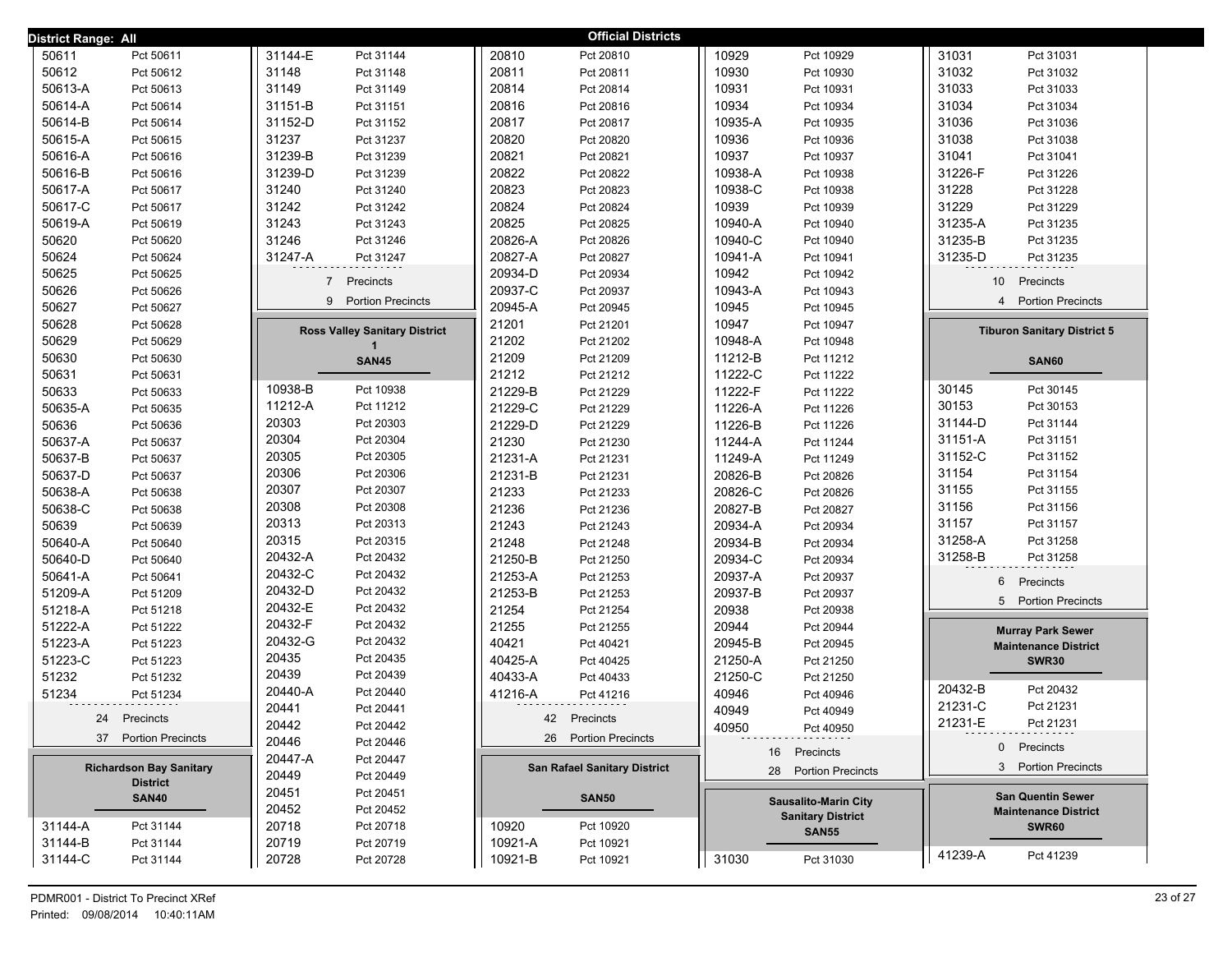| District Range: All                     |       |           |         | <b>Official Districts</b> |         |           |                                |
|-----------------------------------------|-------|-----------|---------|---------------------------|---------|-----------|--------------------------------|
|                                         | 11216 | Pct 11216 | 20945   | Pct 20945                 | 31152-F | Pct 31152 | 41215<br>Pct 41215             |
| 0 Precinct                              | 11218 | Pct 11218 | 21201   | Pct 21201                 | 31154   | Pct 31154 | 41216<br>Pct 41216             |
| <b>Portion Precinct</b><br>$\mathbf{1}$ | 11222 | Pct 11222 | 21202   | Pct 21202                 | 31155   | Pct 31155 | 41224<br>Pct 41224             |
| <b>Marin Municipal Water</b>            | 11226 | Pct 11226 | 21209   | Pct 21209                 | 31156   | Pct 31156 | 41226<br>Pct 41226             |
| <b>District</b>                         | 11227 | Pct 11227 | 21212   | Pct 21212                 | 31157   | Pct 31157 | 41228<br>Pct 41228             |
| <b>WA01</b>                             | 11228 | Pct 11228 | 21229   | Pct 21229                 | 31212   | Pct 31212 | 41230<br>Pct 41230             |
|                                         | 11233 | Pct 11233 | 21230   | Pct 21230                 | 31214   | Pct 31214 | 41232<br>Pct 41232             |
| 10903-B<br>Pct 10903                    | 11244 | Pct 11244 | 21231   | Pct 21231                 | 31216   | Pct 31216 | 41239<br>Pct 41239             |
| 10905<br>Pct 10905                      | 11249 | Pct 11249 | 21233   | Pct 21233                 | 31217   | Pct 31217 | 41253-B<br>Pct 41253           |
| 10906<br>Pct 10906                      | 11250 | Pct 11250 | 21236   | Pct 21236                 | 31218   | Pct 31218 | 41253-D<br>Pct 41253           |
| 10908<br>Pct 10908                      | 20303 | Pct 20303 | 21243   | Pct 21243                 | 31219   | Pct 31219 | 184<br>Precincts               |
| 10909<br>Pct 10909                      | 20304 | Pct 20304 | 21248   | Pct 21248                 | 31222   | Pct 31222 |                                |
| 10910<br>Pct 10910                      | 20305 | Pct 20305 | 21250   | Pct 21250                 | 31223   | Pct 31223 | 15<br><b>Portion Precincts</b> |
| 10913<br>Pct 10913                      | 20306 | Pct 20306 | 21253   | Pct 21253                 | 31224   | Pct 31224 | <b>Marin Municipal Water</b>   |
| 10914<br>Pct 10914                      | 20307 | Pct 20307 | 21254   | Pct 21254                 | 31225   | Pct 31225 | <b>District-Division 1</b>     |
| 10915<br>Pct 10915                      | 20308 | Pct 20308 | 21255   | Pct 21255                 | 31226   | Pct 31226 | WA01 - 1                       |
| 10917<br>Pct 10917                      | 20313 | Pct 20313 | 30145   | Pct 30145                 | 31227-A | Pct 31227 |                                |
| 10919<br>Pct 10919                      | 20315 | Pct 20315 | 30153   | Pct 30153                 | 31227-C | Pct 31227 | 10903-B<br>Pct 10903           |
| 10920<br>Pct 10920                      | 20432 | Pct 20432 | 30501   | Pct 30501                 | 31227-D | Pct 31227 | 10905<br>Pct 10905             |
| 10921<br>Pct 10921                      | 20435 | Pct 20435 | 30502   | Pct 30502                 | 31228   | Pct 31228 | 10906<br>Pct 10906             |
| 10923<br>Pct 10923                      | 20439 | Pct 20439 | 30503   | Pct 30503                 | 31229   | Pct 31229 | 10908<br>Pct 10908             |
| 10924<br>Pct 10924                      | 20440 | Pct 20440 | 30504   | Pct 30504                 | 31235   | Pct 31235 | 10909<br>Pct 10909             |
| 10925<br>Pct 10925                      | 20441 | Pct 20441 | 30505   | Pct 30505                 | 31237   | Pct 31237 | 10910<br>Pct 10910             |
| 10929<br>Pct 10929                      | 20442 | Pct 20442 | 30506   | Pct 30506                 | 31239   | Pct 31239 | 10913<br>Pct 10913             |
| 10930<br>Pct 10930                      | 20446 | Pct 20446 | 30507   | Pct 30507                 | 31240   | Pct 31240 | 10914<br>Pct 10914             |
| 10931<br>Pct 10931                      | 20447 | Pct 20447 | 30508   | Pct 30508                 | 31242   | Pct 31242 | 10915<br>Pct 10915             |
| 10932<br>Pct 10932                      | 20449 | Pct 20449 | 30509   | Pct 30509                 | 31243   | Pct 31243 | 10917<br>Pct 10917             |
| 10934<br>Pct 10934                      | 20451 | Pct 20451 | 30510   | Pct 30510                 | 31246   | Pct 31246 | 10919<br>Pct 10919             |
| 10935<br>Pct 10935                      | 20452 | Pct 20452 | 30511   | Pct 30511                 | 31247   | Pct 31247 | 10923<br>Pct 10923             |
| 10936<br>Pct 10936                      | 20718 | Pct 20718 | 30513   | Pct 30513                 | 31251   | Pct 31251 | 10924<br>Pct 10924             |
| 10937<br>Pct 10937                      | 20719 | Pct 20719 | 30515   | Pct 30515                 | 31258   | Pct 31258 | 10925<br>Pct 10925             |
| 10938<br>Pct 10938                      | 20728 | Pct 20728 | 30520   | Pct 30520                 | 40222   | Pct 40222 | 10931<br>Pct 10931             |
| 10939<br>Pct 10939                      | 20810 | Pct 20810 | 30521   | Pct 30521                 | 40223   | Pct 40223 | 10932<br>Pct 10932             |
| 10940<br>Pct 10940                      | 20811 | Pct 20811 | 31030   | Pct 31030                 | 40227   | Pct 40227 | 10934<br>Pct 10934             |
| 10941<br>Pct 10941                      | 20814 | Pct 20814 | 31031   | Pct 31031                 | 40229   | Pct 40229 | 10939-C<br>Pct 10939           |
| 10942<br>Pct 10942                      | 20816 | Pct 20816 | 31032   | Pct 31032                 | 40231   | Pct 40231 | 10940-C<br>Pct 10940           |
| 10943<br>Pct 10943                      | 20817 | Pct 20817 | 31033   | Pct 31033                 | 40234   | Pct 40234 | 11201-A<br>Pct 11201           |
| 10945<br>Pct 10945                      | 20820 | Pct 20820 | 31034   | Pct 31034                 | 40235   | Pct 40235 | 11201-B<br>Pct 11201           |
| 10947<br>Pct 10947                      | 20821 | Pct 20821 | 31036   | Pct 31036                 | 40236   | Pct 40236 | 11201-C<br>Pct 11201           |
| 10948<br>Pct 10948                      | 20822 | Pct 20822 | 31038   | Pct 31038                 | 40237   | Pct 40237 | 11201-E<br>Pct 11201           |
| 11201-A<br>Pct 11201                    | 20823 | Pct 20823 | 31041   | Pct 31041                 | 40238   | Pct 40238 | 11202<br>Pct 11202             |
| 11201-B<br>Pct 11201                    | 20824 | Pct 20824 | 31144   | Pct 31144                 | 40421   | Pct 40421 | 11204<br>Pct 11204             |
| 11201-C<br>Pct 11201                    | 20825 | Pct 20825 | 31148   | Pct 31148                 | 40425   | Pct 40425 | 11207<br>Pct 11207             |
| 11201-E<br>Pct 11201                    | 20826 | Pct 20826 | 31149   | Pct 31149                 | 40433   | Pct 40433 | 11211<br>Pct 11211             |
| 11202<br>Pct 11202                      | 20827 | Pct 20827 | 31151   | Pct 31151                 | 40946   | Pct 40946 | 11216<br>Pct 11216             |
| 11204<br>Pct 11204                      | 20934 | Pct 20934 | 31152-B | Pct 31152                 | 40949   | Pct 40949 | 11218<br>Pct 11218             |
| 11207<br>Pct 11207                      | 20937 | Pct 20937 | 31152-C | Pct 31152                 | 40950   | Pct 40950 | 11222-A<br>Pct 11222           |
| 11211<br>Pct 11211                      | 20938 | Pct 20938 | 31152-D | Pct 31152                 | 41206   | Pct 41206 | 11222-B<br>Pct 11222           |
| 11212<br>Pct 11212                      | 20944 | Pct 20944 | 31152-E | Pct 31152                 | 41211   | Pct 41211 | 11222-C<br>Pct 11222           |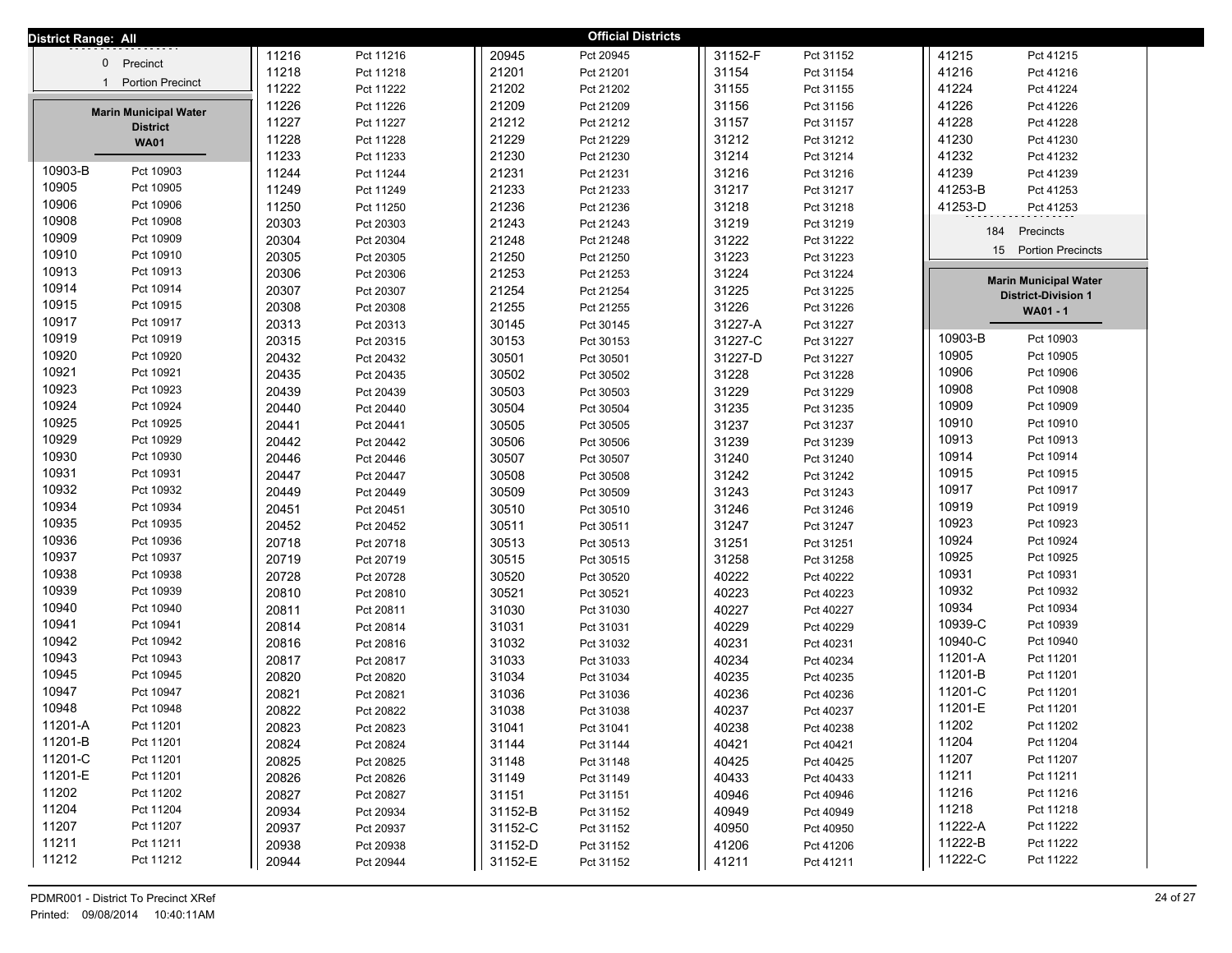| District Range: All               |                                 | <b>Official Districts</b>       |                                |                                   |
|-----------------------------------|---------------------------------|---------------------------------|--------------------------------|-----------------------------------|
| 11222-E                           | 20934                           | 21209                           | 31041                          | 31152-B                           |
| Pct 11222                         | Pct 20934                       | Pct 21209                       | Pct 31041                      | Pct 31152                         |
| 11222-F                           | 20937                           | 21212-B                         | 31212                          | 31152-C                           |
| Pct 11222                         | Pct 20937                       | Pct 21212                       | Pct 31212                      | Pct 31152                         |
| 11226-D                           | 20938                           | 21212-C                         | 31214                          | 31152-D                           |
| Pct 11226                         | Pct 20938                       | Pct 21212                       | Pct 31214                      | Pct 31152                         |
| 11226-E                           | 20944                           | 21229                           | 31216                          | 31152-E                           |
| Pct 11226                         | Pct 20944                       | Pct 21229                       | Pct 31216                      | Pct 31152                         |
| 11226-F                           | 20945                           | 21230                           | 31217                          | 31152-F                           |
| Pct 11226                         | Pct 20945                       | Pct 21230                       | Pct 31217                      | Pct 31152                         |
| 11226-G                           | 21250                           | 21231                           | 31218                          | 31154                             |
| Pct 11226                         | Pct 21250                       | Pct 21231                       | Pct 31218                      | Pct 31154                         |
| 11227                             | 40946                           | 21233                           | 31219                          | 31155                             |
| Pct 11227                         | Pct 40946                       | Pct 21233                       | Pct 31219                      | Pct 31155                         |
| 11228                             | 40949                           | 21236                           | 31222                          | 31156                             |
| Pct 11228                         | Pct 40949                       | Pct 21236                       | Pct 31222                      | Pct 31156                         |
| 11233                             | 40950                           | 21243                           | 31223                          | 31157                             |
| Pct 11233                         | Pct 40950                       | Pct 21243                       | Pct 31223                      | Pct 31157                         |
| 11250                             | 26                              | 21248                           | 31224                          | 31235-C                           |
| Pct 11250                         | Precincts                       | Pct 21248                       | Pct 31224                      | Pct 31235                         |
| 20810                             |                                 | 21253                           | 31225                          | 31237                             |
| Pct 20810                         |                                 | Pct 21253                       | Pct 31225                      | Pct 31237                         |
| 20811                             | <b>Portion Precincts</b>        | 21254                           | 31226                          | 31240                             |
| Pct 20811                         | $\overline{7}$                  | Pct 21254                       | Pct 31226                      | Pct 31240                         |
| 20817-A                           | <b>Marin Municipal Water</b>    | 41206                           | 31227-A                        | 31242                             |
| Pct 20817                         |                                 | Pct 41206                       | Pct 31227                      | Pct 31242                         |
| 20821-A                           | <b>District-Division 3</b>      | 41211                           | 31227-C                        | 31243                             |
| Pct 20821                         |                                 | Pct 41211                       | Pct 31227                      | Pct 31243                         |
| 21201                             | WA01 - 3                        | 41215                           | 31227-D                        | 31246                             |
| Pct 21201                         |                                 | Pct 41215                       | Pct 31227                      | Pct 31246                         |
| 21202                             |                                 | 41216-C                         | 31228                          | 31247                             |
| Pct 21202                         |                                 | Pct 41216                       | Pct 31228                      | Pct 31247                         |
| 21212-A                           | 20303                           | 41216-E                         | 31229                          | 31251                             |
| Pct 21212                         | Pct 20303                       | Pct 41216                       | Pct 31229                      | Pct 31251                         |
| 21255                             | 20304                           | 41216-F                         | 31235-A                        | 31258                             |
| Pct 21255                         | Pct 20304                       | Pct 41216                       | Pct 31235                      | Pct 31258                         |
| 31                                | 20305                           | 41216-G                         | 31235-B                        | 40222                             |
| Precincts                         | Pct 20305                       | Pct 41216                       | Pct 31235                      | Pct 40222                         |
| <b>Portion Precincts</b>          | 20306                           | 41216-H                         | 31235-D                        | 40223                             |
| 19                                | Pct 20306                       | Pct 41216                       | Pct 31235                      | Pct 40223                         |
|                                   | 20307                           | 39                              | 31239                          | 40227                             |
|                                   | Pct 20307                       | Precincts                       | Pct 31239                      | Pct 40227                         |
| <b>Marin Municipal Water</b>      | 20308                           | 14                              | 41216-A                        | 40229                             |
|                                   | Pct 20308                       | <b>Portion Precincts</b>        | Pct 41216                      | Pct 40229                         |
| <b>District-Division 2</b>        | 20313<br>Pct 20313              |                                 | 41216-B<br>Pct 41216           | 40231<br>Pct 40231                |
| <b>WA01 - 2</b>                   | 20315<br>Pct 20315              | <b>Marin Municipal Water</b>    | 41216-D<br>Pct 41216           | 40234<br>Pct 40234                |
|                                   | 20432-A<br>Pct 20432            | <b>District-Division 4</b>      | 41224<br>Pct 41224             | 40235<br>Pct 40235                |
| 10920                             | 20432-B                         | <b>WA01 - 4</b>                 | 41226                          | 40236                             |
| Pct 10920                         | Pct 20432                       |                                 | Pct 41226                      | Pct 40236                         |
| 10921                             | 20432-C                         |                                 | 41228                          | 40237                             |
| Pct 10921                         | Pct 20432                       |                                 | Pct 41228                      | Pct 40237                         |
| 10929                             | 20432-D                         | 30501                           | 41230                          | 40238                             |
| Pct 10929                         | Pct 20432                       | Pct 30501                       | Pct 41230                      | Pct 40238                         |
| 10930                             | 20432-E                         | 30502                           | 41253-B                        | 40421                             |
| Pct 10930                         | Pct 20432                       | Pct 30502                       | Pct 41253                      | Pct 40421                         |
| 10935                             | 20439                           | 30503                           | 41253-D                        | 40425                             |
| Pct 10935                         | Pct 20439                       | Pct 30503                       | Pct 41253                      | Pct 40425                         |
| 10936                             | 20442                           | 30504                           | 41                             | 40433                             |
| Pct 10936                         | Pct 20442                       | Pct 30504                       | Precincts                      | Pct 40433                         |
| 10937<br>Pct 10937<br>10938       | 20446<br>Pct 20446              | 30505<br>Pct 30505              | 11<br><b>Portion Precincts</b> | 41232<br>Pct 41232                |
| Pct 10938<br>10939-A              | 20449<br>Pct 20449<br>20451     | 30506<br>Pct 30506<br>30507     |                                | 41239<br>Pct 41239                |
| Pct 10939<br>10939-B<br>Pct 10939 | Pct 20451<br>20452<br>Pct 20452 | Pct 30507<br>30508<br>Pct 30508 | <b>Marin Municipal Water</b>   | 37<br>Precincts                   |
| 10940-A                           | 20718                           | 30509                           | <b>District-Division 5</b>     | <b>Portion Precincts</b>          |
| Pct 10940                         | Pct 20718                       | Pct 30509                       |                                | 8                                 |
| 10940-B<br>Pct 10940              | 20719<br>Pct 20719              | 30510<br>Pct 30510              | WA01 - 5                       |                                   |
| 10941                             | 20728                           | 30511                           | 20432-F                        | <b>North Marin Water District</b> |
| Pct 10941                         | Pct 20728                       | Pct 30511                       | Pct 20432                      |                                   |
| 10942                             | 20814                           | 30513                           | 20432-G                        |                                   |
| Pct 10942                         | Pct 20814                       | Pct 30513                       | Pct 20432                      |                                   |
| 10943                             | 20816                           | 30515                           | 20435                          | <b>WA20</b>                       |
| Pct 10943                         | Pct 20816                       | Pct 30515                       | Pct 20435                      |                                   |
| 10945                             | 20817-B                         | 30520                           | 20440                          | 40610                             |
| Pct 10945                         | Pct 20817                       | Pct 30520                       | Pct 20440                      | Pct 40610                         |
| 10947                             | 20820                           | 30521                           | 20441                          | 40612                             |
| Pct 10947                         | Pct 20820                       | Pct 30521                       | Pct 20441                      | Pct 40612                         |
| 10948                             | 20821-B                         | 31030                           | 20447                          | 40613                             |
| Pct 10948                         | Pct 20821                       | Pct 31030                       | Pct 20447                      | Pct 40613                         |
| 11212                             | 20822                           | 31031                           | 30145                          | 40614                             |
| Pct 11212                         | Pct 20822                       | Pct 31031                       | Pct 30145                      | Pct 40614                         |
| 11226-A                           | 20823                           | 31032                           | 30153                          | 40617                             |
| Pct 11226                         | Pct 20823                       | Pct 31032                       | Pct 30153                      | Pct 40617                         |
| 11226-B                           | 20824                           | 31033                           | 31144                          | 40618                             |
| Pct 11226                         | Pct 20824                       | Pct 31033                       | Pct 31144                      | Pct 40618                         |
| 11226-C                           | 20825                           | 31034                           | 31148                          | 40619                             |
| Pct 11226                         | Pct 20825                       | Pct 31034                       | Pct 31148                      | Pct 40619                         |
|                                   |                                 |                                 |                                |                                   |
|                                   |                                 |                                 |                                |                                   |
| 11244                             | 20826                           | 31036                           | 31149                          | 41201-F                           |
| Pct 11244                         | Pct 20826                       | Pct 31036                       | Pct 31149                      | Pct 41201                         |
| 11249                             | 20827                           | 31038                           | 31151                          | 41201-G                           |
| Pct 11249                         | Pct 20827                       | Pct 31038                       | Pct 31151                      | Pct 41201                         |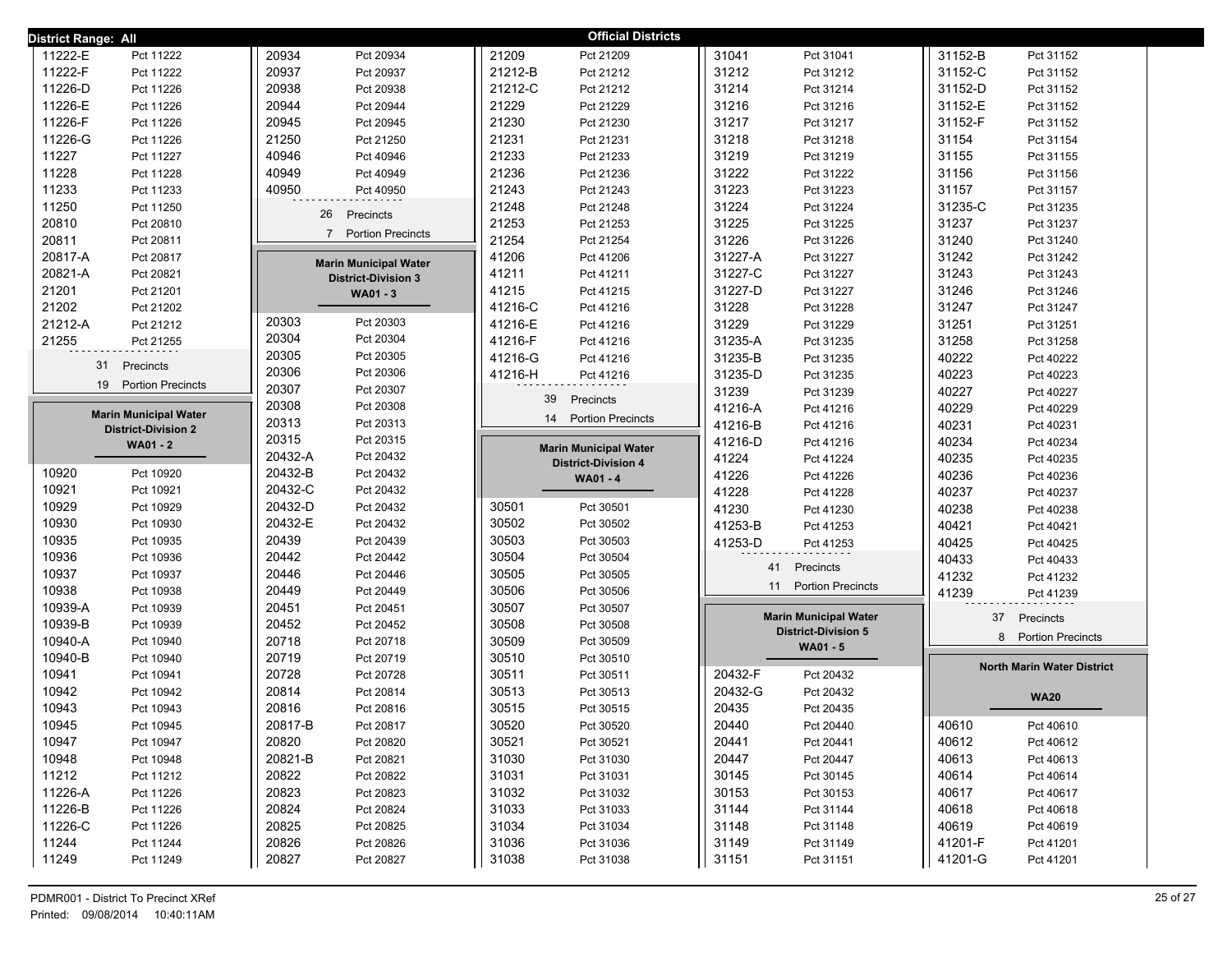| District Range: All |           |                                          | <b>Official Districts</b>     |                                |       |           |
|---------------------|-----------|------------------------------------------|-------------------------------|--------------------------------|-------|-----------|
| 41201-l             | Pct 41201 | 50641<br>Pct 50641                       | 50626<br>Pct 50626            | 11250-A<br>Pct 11250           | 10914 | Pct 10914 |
| 41201-L             | Pct 41201 | 51209<br>Pct 51209                       | 50627<br>Pct 50627            | 11250-C<br>Pct 11250           | 10915 | Pct 10915 |
| 41202-A             | Pct 41202 | 51218<br>Pct 51218                       | 50628<br>Pct 50628            | 21201-A<br>Pct 21201           | 10917 | Pct 10917 |
| 41203-A             | Pct 41203 | 51221<br>Pct 51221                       | 50629<br>Pct 50629            | 21209-A<br>Pct 21209           | 10919 | Pct 10919 |
| 41203-C             | Pct 41203 | 51222<br>Pct 51222                       | 50630<br>Pct 50630            | 21229-B<br>Pct 21229           | 10920 | Pct 10920 |
| 41204-A             | Pct 41204 | 51223<br>Pct 51223                       | 50631<br>Pct 50631            | 21229-D<br>Pct 21229           | 10921 | Pct 10921 |
| 41204-D             | Pct 41204 | 51232<br>Pct 51232                       | 50633<br>Pct 50633            | 21230<br>Pct 21230             | 10923 | Pct 10923 |
| 41204-J             | Pct 41204 | 51234<br>Pct 51234                       | 50635<br>Pct 50635            | 21231-A<br>Pct 21231           | 10924 | Pct 10924 |
| 41205-A             | Pct 41205 | 50<br>Precincts                          | 50636<br>Pct 50636            | 21233-B<br>Pct 21233           | 10925 | Pct 10925 |
| 41205-C             | Pct 41205 |                                          | 50637<br>Pct 50637            | 21236<br>Pct 21236             | 10929 | Pct 10929 |
| 41205-E             | Pct 41205 | 16<br><b>Portion Precincts</b>           | 50638<br>Pct 50638            | 21243<br>Pct 21243             | 10930 | Pct 10930 |
| 41208               | Pct 41208 | <b>North Marin Water</b>                 | 50639<br>Pct 50639            | 21248<br>Pct 21248             | 10931 | Pct 10931 |
| 41210-A             | Pct 41210 | <b>District-Annexation Original</b>      | 50640<br>Pct 50640            | 21250-A<br>Pct 21250           | 10932 | Pct 10932 |
| 41210-B             | Pct 41210 | <b>WA20 - 1</b>                          | 50641<br>Pct 50641            | 31226-C<br>Pct 31226           | 10934 | Pct 10934 |
| 41210-C             | Pct 41210 |                                          | 51209<br>Pct 51209            | 31237-A<br>Pct 31237           | 10935 | Pct 10935 |
| 41251               | Pct 41251 | 40610<br>Pct 40610                       | 51218<br>Pct 51218            | 31237-C<br>Pct 31237           | 10936 | Pct 10936 |
| 50601               | Pct 50601 | 40612<br>Pct 40612                       | 51221<br>Pct 51221            | 31242-A<br>Pct 31242           | 10937 | Pct 10937 |
| 50602               | Pct 50602 | 40613<br>Pct 40613                       | 51222<br>Pct 51222            | 31242-C<br>Pct 31242           | 10938 | Pct 10938 |
| 50603               | Pct 50603 | 40614<br>Pct 40614                       | 51223<br>Pct 51223            | 31243-A<br>Pct 31243           | 10939 | Pct 10939 |
| 50604               | Pct 50604 | 40617<br>Pct 40617                       | 51232<br>Pct 51232            | 31243-C<br>Pct 31243           | 10940 | Pct 10940 |
| 50605               | Pct 50605 | 40618<br>Pct 40618                       | 51234<br>Pct 51234            | 31246-C<br>Pct 31246           | 10941 | Pct 10941 |
| 50606               | Pct 50606 | 40619<br>Pct 40619                       | 49<br>Precincts               | 31246-D<br>Pct 31246           | 10942 | Pct 10942 |
| 50607               | Pct 50607 | 41204-A<br>Pct 41204                     | <b>Portion Precincts</b><br>6 | 31246-E<br>Pct 31246           | 10943 | Pct 10943 |
| 50608               | Pct 50608 | 41204-D<br>Pct 41204                     |                               | 31258-A<br>Pct 31258           | 10945 | Pct 10945 |
| 50610               | Pct 50610 | 41204-J<br>Pct 41204                     | <b>Stinson Beach County</b>   | 41201-B<br>Pct 41201           | 10947 | Pct 10947 |
| 50611               | Pct 50611 | 41208<br>Pct 41208                       | <b>Water District</b>         | 41201-D<br>Pct 41201           | 10948 | Pct 10948 |
| 50612               | Pct 50612 | 41210-A<br>Pct 41210                     | <b>WA50</b>                   | 41201-E<br>Pct 41201           | 11201 | Pct 11201 |
| 50613               | Pct 50613 | 41210-B<br>Pct 41210                     |                               | 41201-F<br>Pct 41201           | 11202 | Pct 11202 |
| 50614               | Pct 50614 | 41210-C<br>Pct 41210                     | 41209-A<br>Pct 41209          | 41203-A<br>Pct 41203           | 11204 | Pct 11204 |
| 50615               | Pct 50615 | 50601<br>Pct 50601                       | 41209-C<br>Pct 41209          | 41208-B<br>Pct 41208           | 11207 | Pct 11207 |
| 50616               | Pct 50616 | 50602<br>Pct 50602                       | 41252-F<br>Pct 41252          | 41208-C<br>Pct 41208           | 11211 | Pct 11211 |
| 50617               | Pct 50617 | 50603<br>Pct 50603                       | 41254-B<br>Pct 41254          | 41239-C<br>Pct 41239           | 11212 | Pct 11212 |
| 50619               | Pct 50619 | 50604<br>Pct 50604<br>50605              | 41254-C<br>Pct 41254          | 41252-A<br>Pct 41252           | 11216 | Pct 11216 |
| 50620               | Pct 50620 | Pct 50605<br>50606                       | $\mathbf 0$<br>Precincts      | 41252-B<br>Pct 41252           | 11218 | Pct 11218 |
| 50624               | Pct 50624 | Pct 50606                                | 5 Portion Precincts           | 41252-C<br>Pct 41252           | 11222 | Pct 11222 |
| 50625               | Pct 50625 | 50607<br>Pct 50607<br>50608<br>Pct 50608 |                               | 5<br>Precincts                 | 11226 | Pct 11226 |
| 50626               | Pct 50626 | 50610<br>Pct 50610                       | <b>Marin County Highway</b>   | <b>Portion Precincts</b><br>40 | 11227 | Pct 11227 |
| 50627               | Pct 50627 | 50611<br>Pct 50611                       | <b>Lighting District</b>      |                                | 11228 | Pct 11228 |
| 50628               | Pct 50628 | 50612<br>Pct 50612                       | <b>LT10</b>                   | <b>Marin/Sonoma Mosquito</b>   | 11233 | Pct 11233 |
| 50629               | Pct 50629 | 50613                                    | 11222-E<br>Pct 11222          | and Vector Control District    | 11244 | Pct 11244 |
| 50630               | Pct 50630 | Pct 50613<br>50614<br>Pct 50614          | 11227<br>Pct 11227            | MSQ10                          | 11249 | Pct 11249 |
| 50631               | Pct 50631 | 50615<br>Pct 50615                       | 11228-A<br>Pct 11228          | 10903<br>Pct 10903             | 11250 | Pct 11250 |
| 50633               | Pct 50633 | 50616<br>Pct 50616                       | 11228-B<br>Pct 11228          | 10905<br>Pct 10905             | 20303 | Pct 20303 |
| 50635               | Pct 50635 | 50617<br>Pct 50617                       | 11228-C<br>Pct 11228          | 10906<br>Pct 10906             | 20304 | Pct 20304 |
| 50636               | Pct 50636 | 50619<br>Pct 50619                       | 11228-E<br>Pct 11228          | 10908<br>Pct 10908             | 20305 | Pct 20305 |
| 50637               | Pct 50637 | 50620<br>Pct 50620                       | 11228-F<br>Pct 11228          | 10909<br>Pct 10909             | 20306 | Pct 20306 |
| 50638               | Pct 50638 | 50624<br>Pct 50624                       | 11228-G<br>Pct 11228          | 10910<br>Pct 10910             | 20307 | Pct 20307 |
| 50639               | Pct 50639 | 50625<br>Pct 50625                       | 11233-D<br>Pct 11233          | 10913<br>Pct 10913             | 20308 | Pct 20308 |
| 50640               | Pct 50640 |                                          | 11233-l<br>Pct 11233          |                                | 20313 | Pct 20313 |